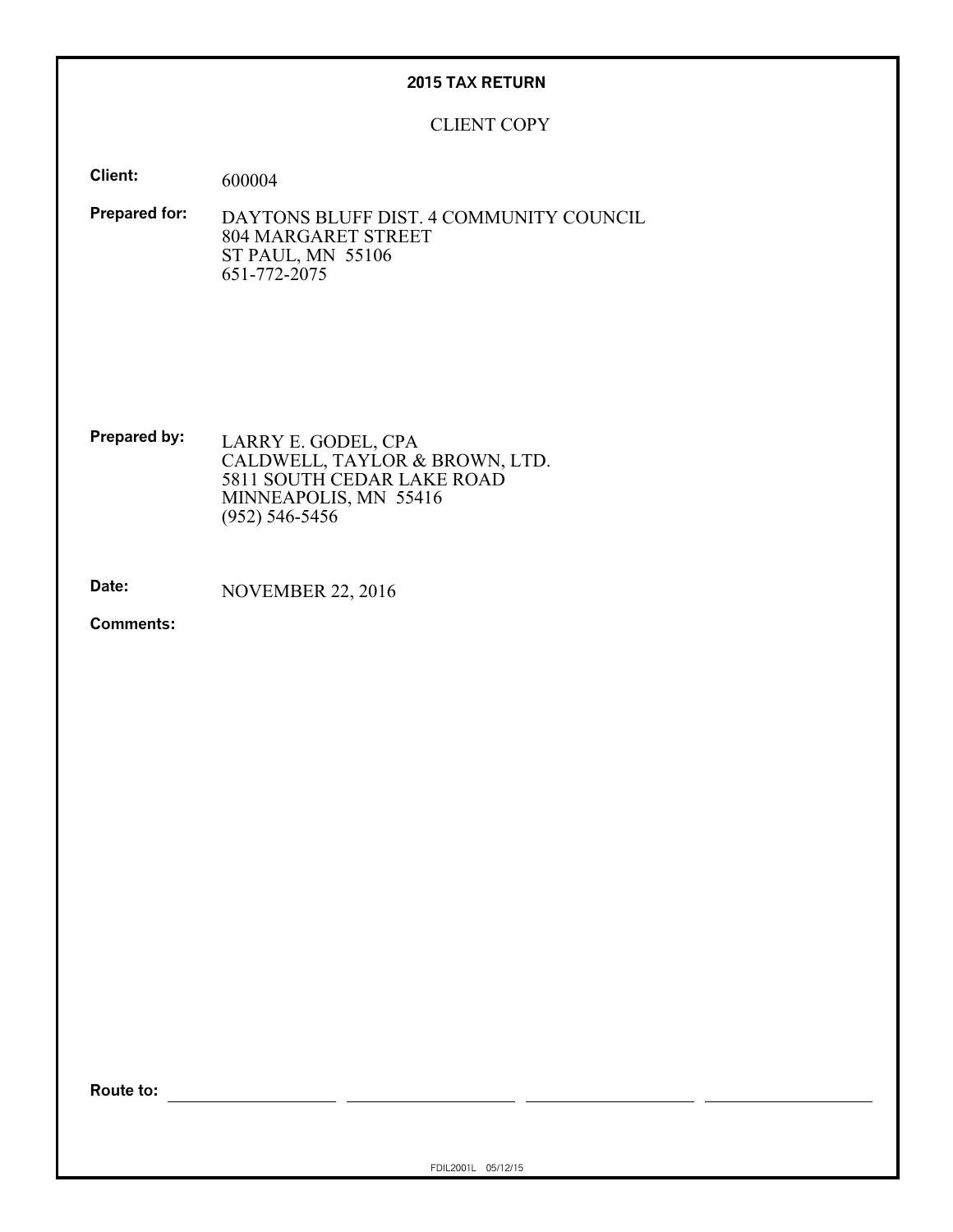Caldwell, Taylor & Brown, Ltd. 5811 South Cedar Lake Road Minneapolis, MN 55416

> DAYTONS BLUFF DIST. 4 COMMUNITY COUNCIL 804 MARGARET STREET ST PAUL, MN 55106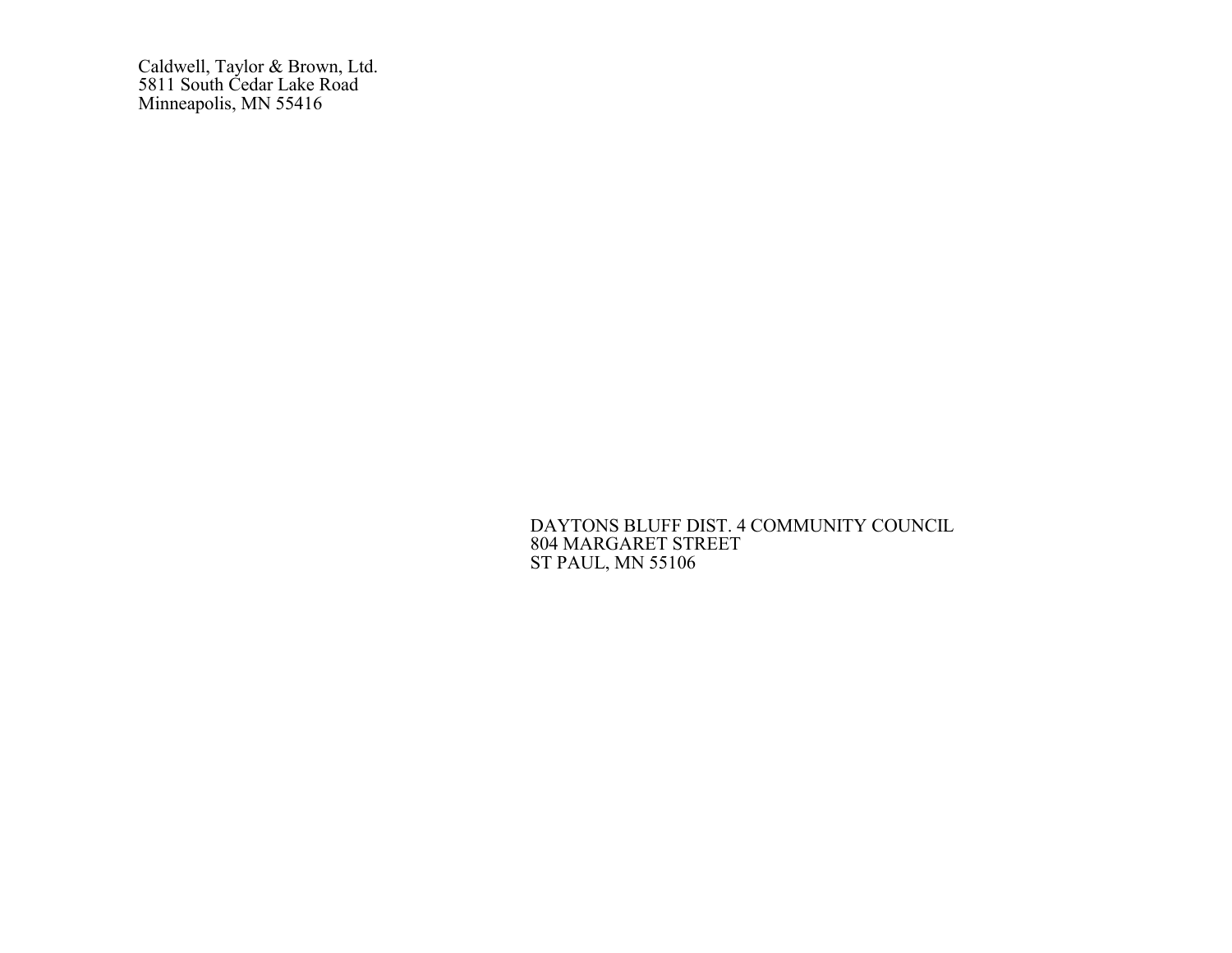### **CALDWELL, TAYLOR & BROWN, LTD. 5811 SOUTH CEDAR LAKE ROAD MINNEAPOLIS, MN 55416 (952) 546-5456**

November 22, 2016

### DAYTONS BLUFF DIST. 4 COMMUNITY COUNCIL 804 MARGARET STREET ST PAUL, MN 55106

Dear Deanna:

Your 2015 Federal Return of Organization Exempt from Income Tax will be electronically filed with the Internal Revenue Service upon receipt of a signed Form 8879-EO - IRS e-file Signature Authorization. No tax is payable with the filing of this return.

Please be sure to call us if you have any questions.

Sincerely,

LARRY E. GODEL, CPA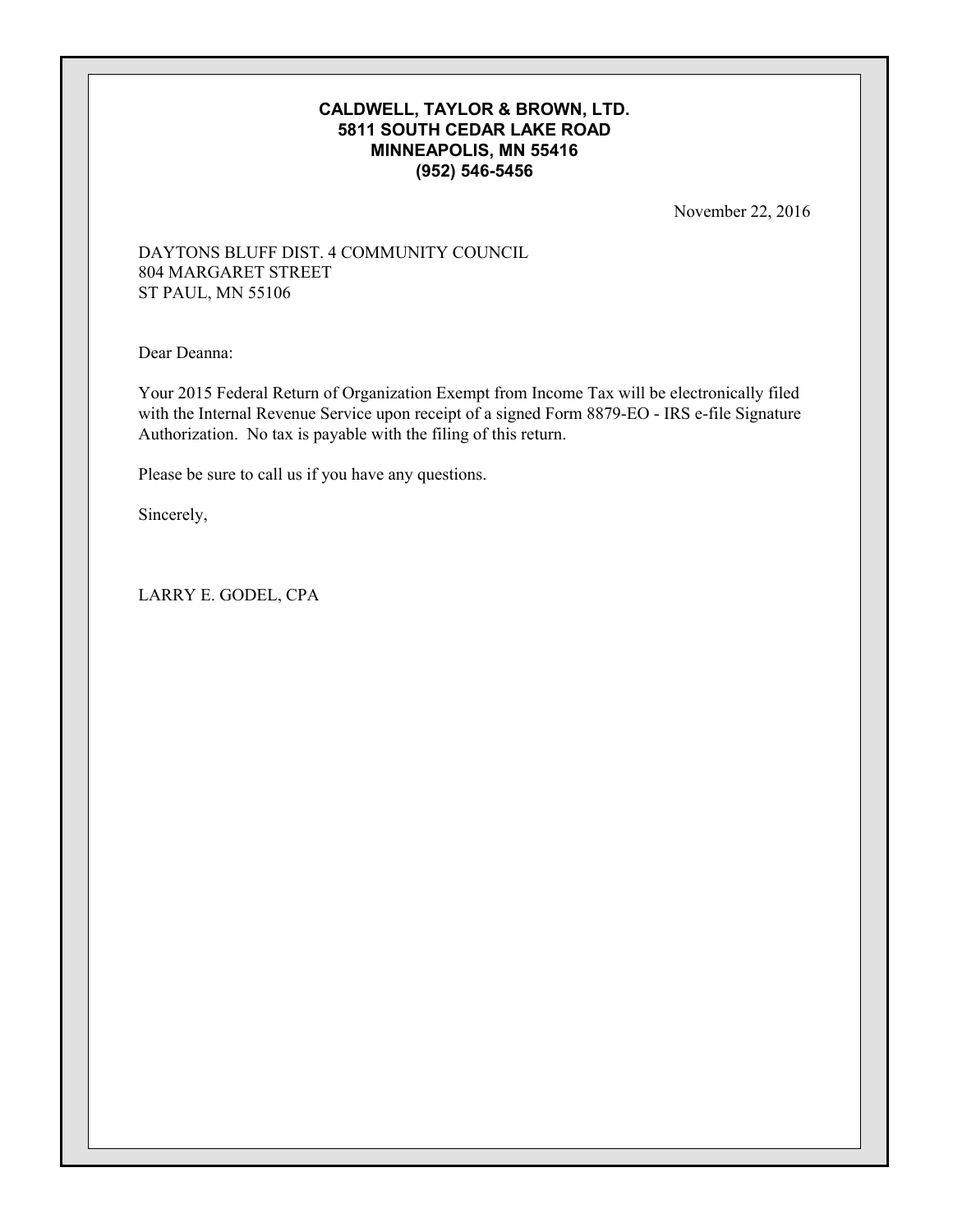## **2015 FEDERAL EXEMPT ORGANIZATION TAX SUMMARY PAGE 1**

**DAYTONS BLUFF DIST. 4 COMMUNITY COUNCIL 41-1434818** 

| <b>REVENUE</b>                                                                                                                                                             | 2015                                    | 2014                                    | <b>DIFF</b>                               |
|----------------------------------------------------------------------------------------------------------------------------------------------------------------------------|-----------------------------------------|-----------------------------------------|-------------------------------------------|
| CONTRIBUTIONS AND GRANTS<br>PROGRAM SERVICE REVENUE                                                                                                                        | 476,496<br>$-2,936$<br>47               | 396,164<br>77,134<br>137                | 80,332<br>$-80,070$<br>$-90$              |
|                                                                                                                                                                            | 473,607                                 | 473,435                                 | 172                                       |
| <b>EXPENSES</b><br>SALARIES, OTHER COMPEN., EMP. BENEFITS                                                                                                                  | 184,354<br>139,189<br>323,543           | 127,945<br>266,027<br>393,972           | 56,409<br>$-126,838$<br>$-70, 429$        |
| <b>NET ASSETS OR FUND BALANCES</b><br>REVENUE LESS EXPENSES<br>TOTAL ASSETS AT END OF YEAR<br>TOTAL LIABILITIES AT END OF YEAR<br>NET ASSETS/FUND BALANCES AT END OF YEAR. | 150,064<br>370,449<br>78,533<br>291,916 | 79,463<br>357,865<br>216,013<br>141,852 | 70,601<br>12,584<br>$-137,480$<br>150,064 |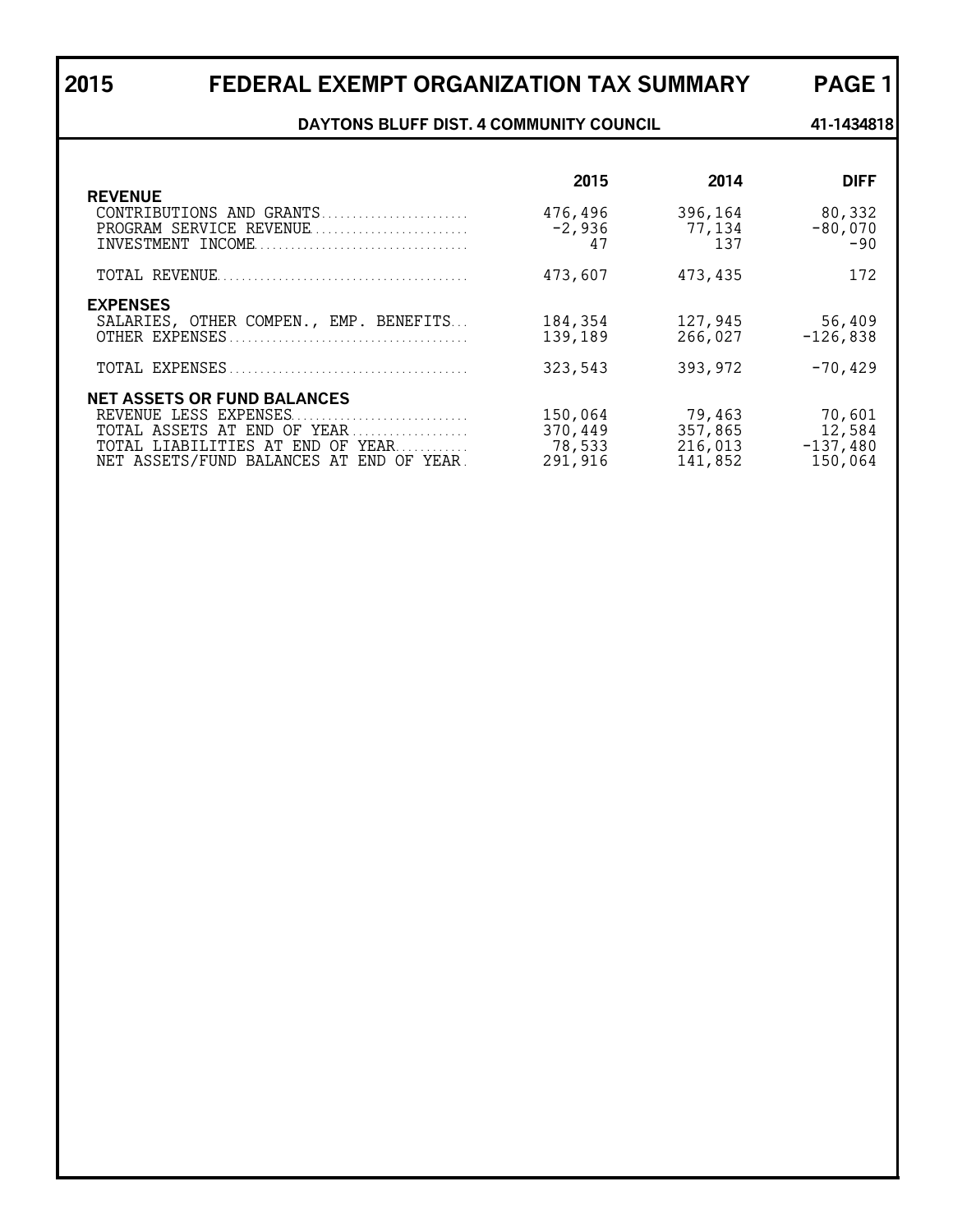## **2015 GENERAL INFORMATION PAGE 1**

### DAYTONS BLUFF DIST. 4 COMMUNITY COUNCIL 41-1434818

### **FORMS NEEDED FOR THIS RETURN**

FEDERAL: 990, SCH A, SCH D, SCH O

### **CARRYOVERS TO 2016**

NONE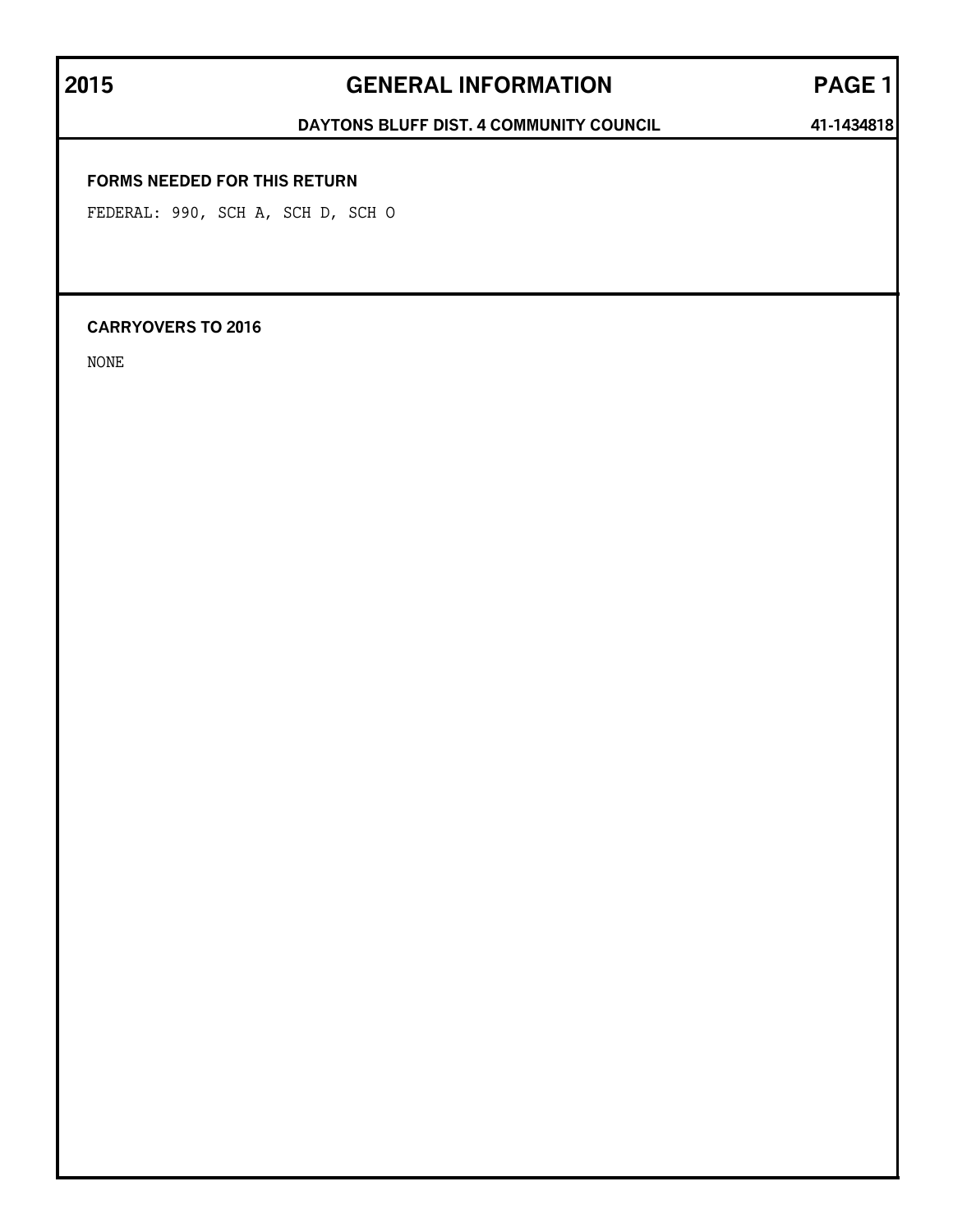### **2015 PREPARER E-FILE INSTRUCTIONS - FEDERAL PAGE 2**

### **DAYTONS BLUFF DIST. 4 COMMUNITY COUNCIL 41-1434818**

### **THE ORGANIZATION'S FEDERAL TAX RETURN IS NOT FINISHED UNTIL YOU COMPLETE THE FOLLOWING INSTRUCTIONS.**

### **PRIOR TO TRANSMISSION OF THE RETURN**

### **FORM 8868**

NO SIGNATURE IS REQUIRED WITH FORM 8868.

### **EVEN RETURN**

NO PAYMENT IS REQUIRED.

### **AFTER TRANSMISSION OF THE RETURN**

### **RECEIVE ACKNOWLEDGEMENT OF YOUR E-FILE TRANSMISSION STATUS.**

WITHIN SEVERAL HOURS, CONNECT WITH LACERTE AND GET YOUR FIRST ACKNOWLEDGEMENT (ACK) THAT LACERTE HAS RECEIVED YOUR TRANSMISSION FILE.

CONNECT WITH LACERTE AGAIN AFTER 24 AND THEN 48 HOURS TO RECEIVE YOUR FEDERAL ACKS.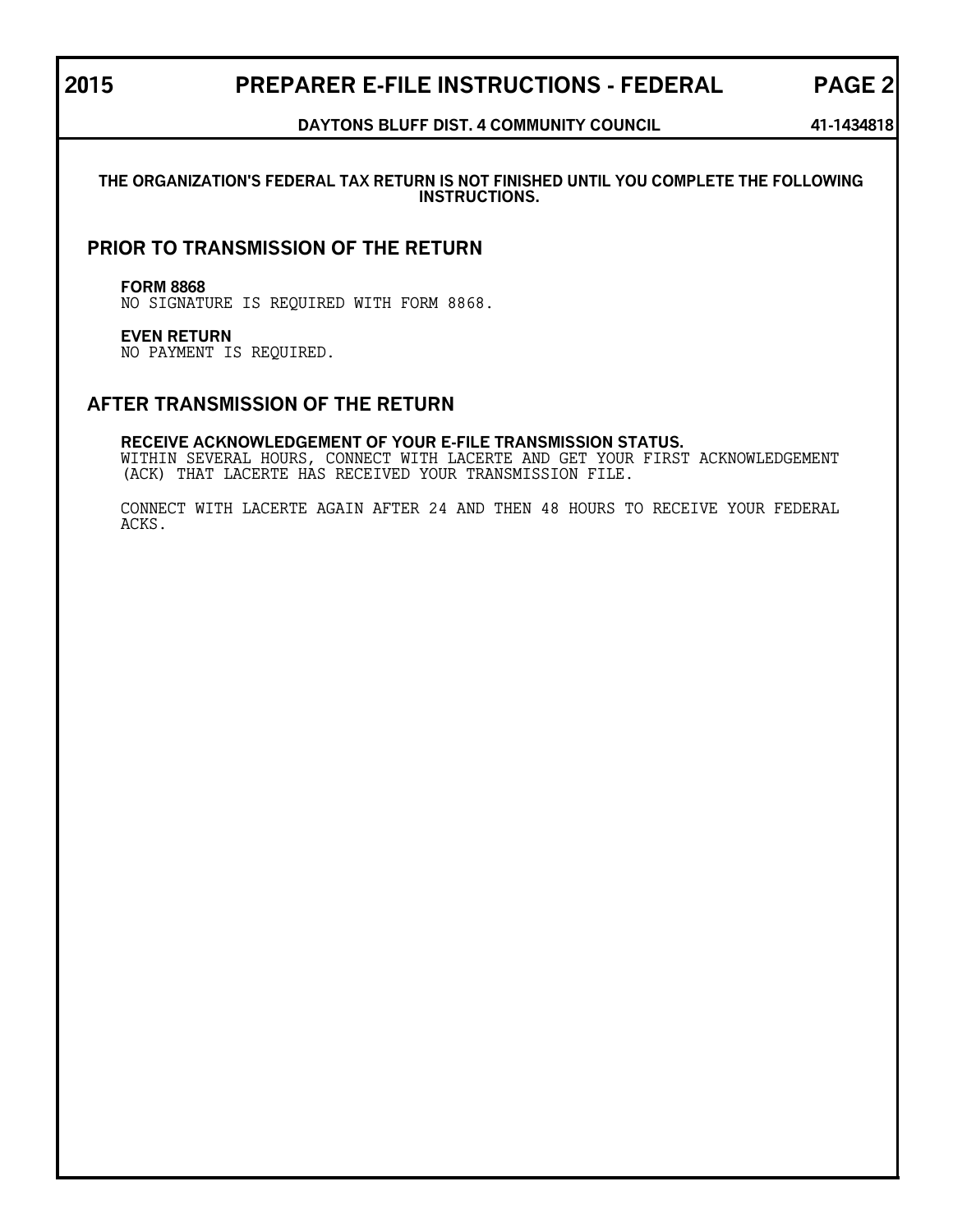## **2015 FEDERAL WORKSHEETS PAGE 1**

### DAYTONS BLUFF DIST. 4 COMMUNITY COUNCIL 41-1434818

### **FORM 990, PART III, LINE 4E PROGRAM SERVICES TOTALS**

|                                            | PROGRAM<br><b>SERVICES</b><br>TOTAL | FORM 990 | SOURCE                                                                                                    |
|--------------------------------------------|-------------------------------------|----------|-----------------------------------------------------------------------------------------------------------|
| TOTAL EXPENSES<br><b>GRANTS</b><br>REVENUE | 275,933.                            |          | 275,933. PART IX, LINE 25, COL. B<br>0. PART IX, LINES 1-3, COL. B<br>$-2,936.$ PART VIII, LINE 2, COL. A |

### **FORM 990, PART IX, LINE 24E OTHER EXPENSES**

|                                                                                                                    |       | (A)                                                    | ΈB)<br>PROGRAM                                         | MANAGEMENT                           | (D)         |
|--------------------------------------------------------------------------------------------------------------------|-------|--------------------------------------------------------|--------------------------------------------------------|--------------------------------------|-------------|
|                                                                                                                    |       | TOTAL                                                  | <b>SERVICES</b>                                        | & GENERAL                            | FUNDRAISING |
| AWARDS AND GRANTS<br>DUES AND SUBSCRIPTIONS<br>MISCELLANEOUS<br>PRINTING AND PUBLICATIONS<br>SUPPLIES<br>TELEPHONE |       | 870.<br>1,830.<br>1,402.<br>3,276.<br>3,068.<br>4,079. | 870.<br>1,647.<br>1,262.<br>2,948.<br>2,761.<br>3,671. | 183.<br>140.<br>328.<br>307.<br>408. |             |
|                                                                                                                    | TOTAL | 14                                                     | $^{\circ}$ , 159.                                      | 366                                  |             |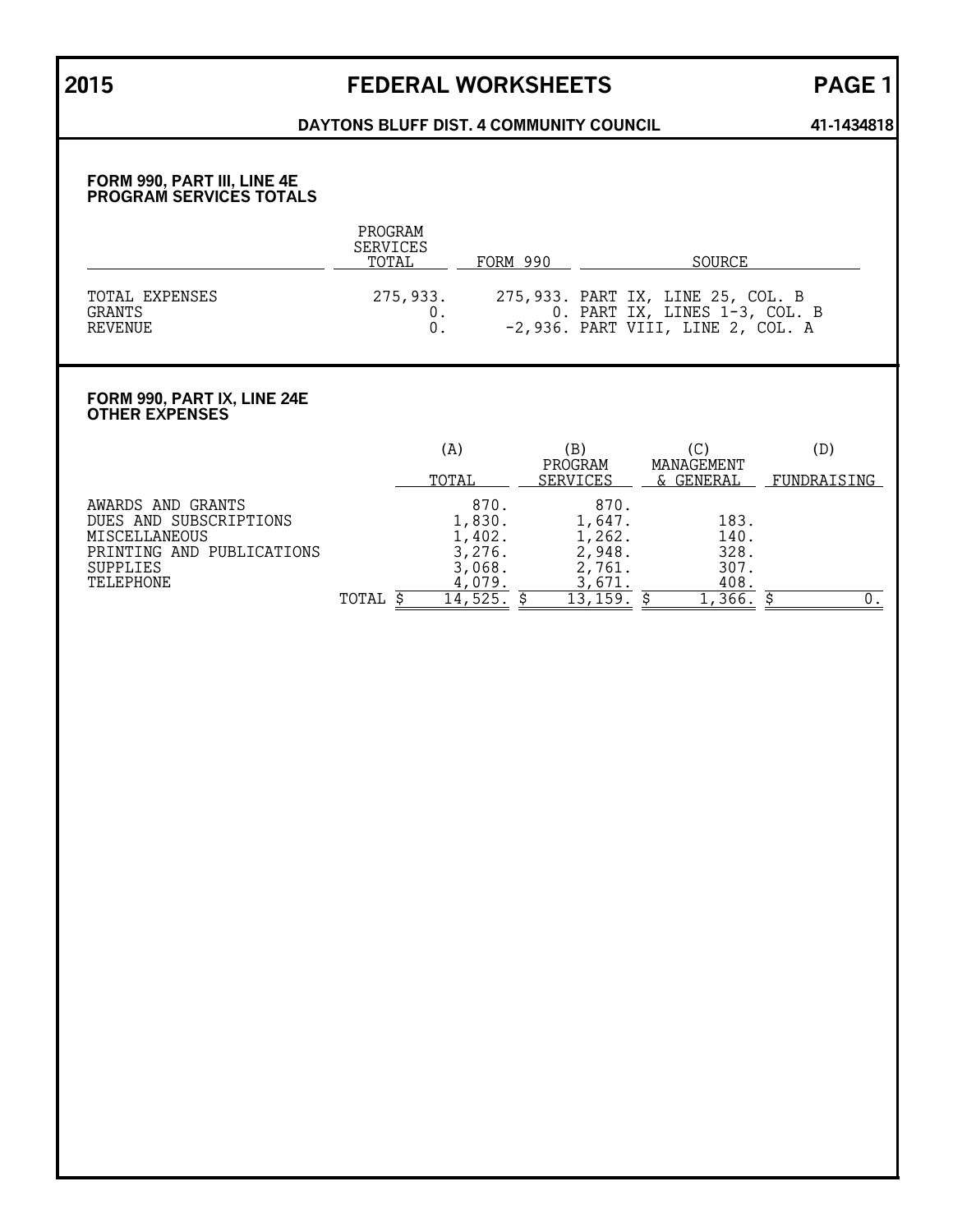## **12/31/15 2015 FEDERAL BOOK DEPRECIATION SCHEDULE PAGE 1**

### **DAYTONS BLUFF DIST. 4 COMMUNITY COUNCIL 11-1434818**

| NO. | <b>DESCRIPTION</b>              | <b>DATE</b><br><b>ACQUIRED</b> | <b>DATE</b><br>SOLD | COST/<br><b>BASIS</b> | BUS.<br>PCT | CUR<br>179<br><b>BONUS</b> | SPECIAL<br>DEPR.<br>ALLOW. | PRIOR<br>179/<br>BONUS/<br>SP. DEPR. | PRIOR<br>DEC. BAL<br>DEPR. | SALVAG<br>/BASIS<br><b>REDUCT</b> | DEPR.<br><b>BASIS</b> | PRIOR<br>DEPR. | <b>METHOD</b> |   | LIFE RATE | <b>CURRENT</b><br>DFPR. |
|-----|---------------------------------|--------------------------------|---------------------|-----------------------|-------------|----------------------------|----------------------------|--------------------------------------|----------------------------|-----------------------------------|-----------------------|----------------|---------------|---|-----------|-------------------------|
|     | FORM 990/990-PF                 |                                |                     |                       |             |                            |                            |                                      |                            |                                   |                       |                |               |   |           |                         |
|     | FURNITURE AND FIXTURES          |                                |                     |                       |             |                            |                            |                                      |                            |                                   |                       |                |               |   |           |                         |
|     | COPIER/COMPUTERS                | 6/30/97                        | 7/01/15             | 7,113                 |             |                            |                            |                                      |                            |                                   | 7,113                 | 7,113          | S/L HY        | 7 |           |                         |
|     | 2 MISC FURNITURE/FIXTURES       | 6/30/94                        | 8/01/15             | 31,112                |             |                            |                            |                                      |                            |                                   | 31,112                | 31,112         | S/L HY        | 7 |           |                         |
| 3   | PRINTER/COPIER/SCANNER          | 5/24/12                        |                     | 3,995                 |             |                            |                            |                                      |                            |                                   | 3,995                 | 2,131          | S/L HY        | 5 | .20000    | 799                     |
| 4   | COFFEE MAKER/POTS               | 8/15/14                        |                     | 764                   |             |                            |                            |                                      |                            |                                   | 764                   | 45             | S/L MQ        | 7 | .14290    | 109                     |
| 5   | <b>COPIER</b>                   | 10/16/14                       |                     | 4,295                 |             |                            |                            |                                      |                            |                                   | 4,295                 | 215            | S/L MQ        | 5 | .20000    | 859                     |
| 6   | RADIO ANTENNA/EQUIPMENT         | 12/22/14                       |                     | 11,202                |             |                            |                            |                                      |                            |                                   | 11,202                | 187            | S/L MQ        | 5 | .20000    | 2,241                   |
|     | <b>COMPUTER SOFTWARE</b>        | 4/08/15                        |                     | 425                   |             |                            |                            |                                      |                            |                                   | 425                   |                | S/L HY        | 3 | .16670    | 106                     |
|     | 8 CMPTRS/SERVER/MISC EQ         | 8/27/15                        |                     | 27,935                |             |                            |                            |                                      |                            |                                   | 27,935                |                | S/L HY        | 5 | .10000    | 3,197                   |
|     | TOTAL FURNITURE AND FIXTURE     |                                |                     | 86,841                |             | $\pmb{0}$                  | 0                          |                                      | $\pmb{0}$                  | $\bm{0}$<br>$\mathbf 0$           | 86,841                | 40,803         |               |   |           | 7,311                   |
|     | TOTAL DEPRECIATION              |                                |                     | 86,841                |             | $\Omega$                   | <sup>0</sup>               |                                      | $\mathbf 0$                | $\mathbf{0}$<br>0                 | 86,841                | 40,803         |               |   |           | 7,311                   |
|     | <b>GRAND TOTAL DEPRECIATION</b> |                                |                     | 86,841                |             | $\mathbf{0}$               | $\Omega$                   |                                      | $\mathbf 0$                | 0<br>$\mathbf 0$                  | 86,841                | 40,803         |               |   |           | 7,311                   |
|     | DEPRECIATION ASSETS SOLD        |                                |                     | 38,225                |             | $\mathbf 0$                | 0                          |                                      | $\mathbf 0$                | $\mathbf 0$<br>$\mathbf 0$        | 38,225                | 38,225         |               |   |           | C                       |
|     | DEPR REMAINING ASSETS           |                                |                     | 48,616                |             | $\Omega$                   | N                          |                                      | $\mathbf 0$                | $\mathbf{0}$<br>0                 | 48,616                | 2,578          |               |   |           | 7,311                   |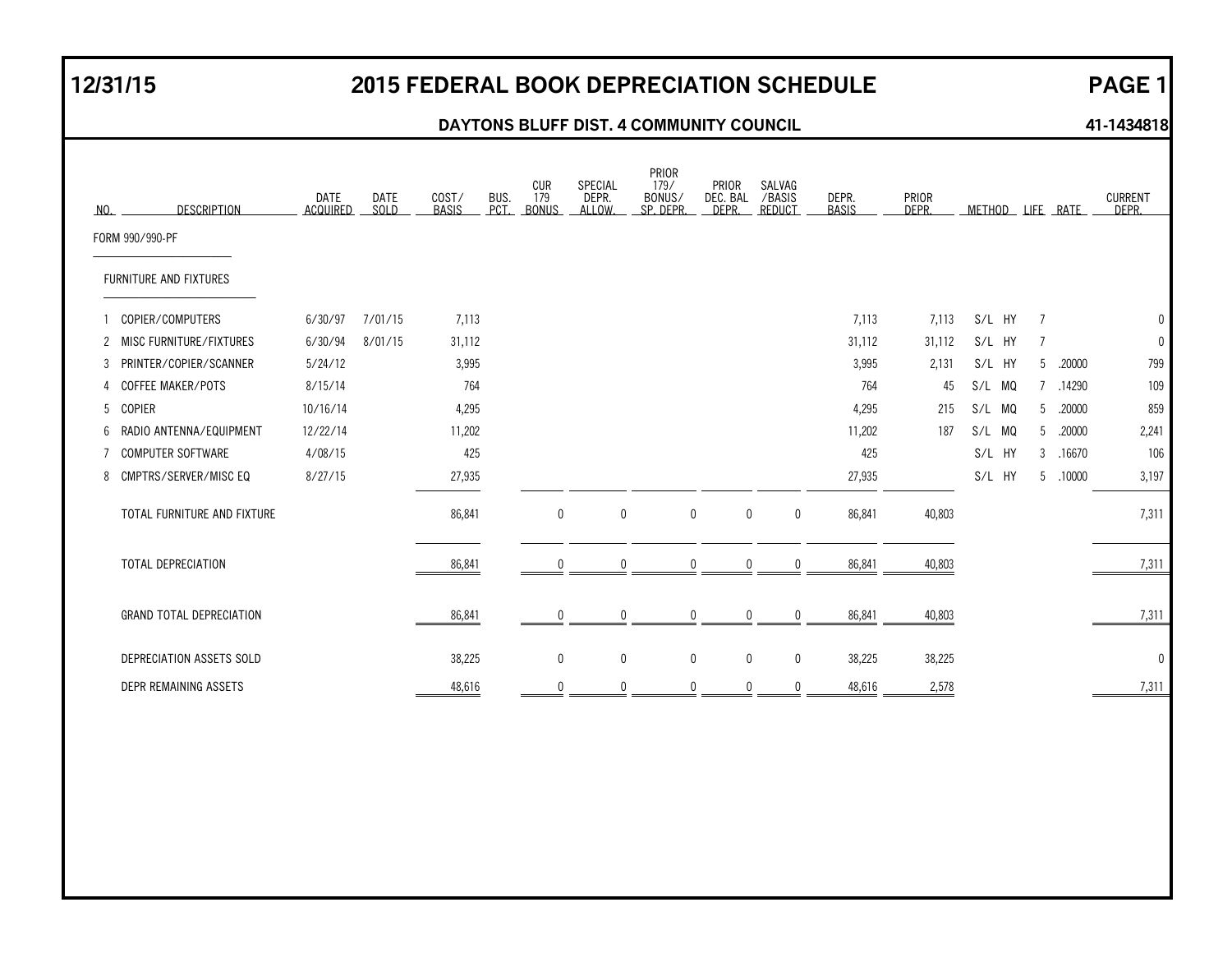| Form 8879-EO                                           | <b>IRS e-file Signature Authorization</b><br>for an Exempt Organization                                                                                                                                                                                                                                                                                                                                                                                                                                                                                                                                                                                                                                                                                                                                                                                                                                                                                                                                                                                                                                                                                                                                                                                                                                                                                                                                                                                                             |                                                            | OMB No. 1545-1878      |
|--------------------------------------------------------|-------------------------------------------------------------------------------------------------------------------------------------------------------------------------------------------------------------------------------------------------------------------------------------------------------------------------------------------------------------------------------------------------------------------------------------------------------------------------------------------------------------------------------------------------------------------------------------------------------------------------------------------------------------------------------------------------------------------------------------------------------------------------------------------------------------------------------------------------------------------------------------------------------------------------------------------------------------------------------------------------------------------------------------------------------------------------------------------------------------------------------------------------------------------------------------------------------------------------------------------------------------------------------------------------------------------------------------------------------------------------------------------------------------------------------------------------------------------------------------|------------------------------------------------------------|------------------------|
| Department of the Treasury<br>Internal Revenue Service | For calendar year 2015, or fiscal year beginning $- - - -$ , 2015, and ending $- - - -$ , 20 $- - -$<br>► Do not send to the IRS. Keep for your records.<br>Information about Form 8879-EO and its instructions is at www.irs.gov/form8879eo.                                                                                                                                                                                                                                                                                                                                                                                                                                                                                                                                                                                                                                                                                                                                                                                                                                                                                                                                                                                                                                                                                                                                                                                                                                       |                                                            | 2015                   |
| Name of exempt organization                            |                                                                                                                                                                                                                                                                                                                                                                                                                                                                                                                                                                                                                                                                                                                                                                                                                                                                                                                                                                                                                                                                                                                                                                                                                                                                                                                                                                                                                                                                                     | Employer identification number                             |                        |
| Name and title of officer                              | DAYTONS BLUFF DIST. 4 COMMUNITY COUNCIL                                                                                                                                                                                                                                                                                                                                                                                                                                                                                                                                                                                                                                                                                                                                                                                                                                                                                                                                                                                                                                                                                                                                                                                                                                                                                                                                                                                                                                             | 41-1434818                                                 |                        |
| DEANNA FOSTER                                          | EXECUTIVE DIRECTOR                                                                                                                                                                                                                                                                                                                                                                                                                                                                                                                                                                                                                                                                                                                                                                                                                                                                                                                                                                                                                                                                                                                                                                                                                                                                                                                                                                                                                                                                  |                                                            |                        |
|                                                        | Part I Type of Return and Return Information (Whole Dollars Only)                                                                                                                                                                                                                                                                                                                                                                                                                                                                                                                                                                                                                                                                                                                                                                                                                                                                                                                                                                                                                                                                                                                                                                                                                                                                                                                                                                                                                   |                                                            |                        |
|                                                        | Check the box for the return for which you are using this Form 8879-EO and enter the applicable amount, if any, from the return. If you<br>check the box on line 1a, 2a, 3a, 4a, or 5a, below, and the amount on that line for the return being filed with this form was blank, then<br>leave line 1b, 2b, 3b, 4b, or 5b, whichever is applicable, blank (do not enter -0-). But, if you entered -0- on the return, then enter -0- on<br>the applicable line below. Do not complete more than 1 line in Part I.                                                                                                                                                                                                                                                                                                                                                                                                                                                                                                                                                                                                                                                                                                                                                                                                                                                                                                                                                                     |                                                            |                        |
|                                                        | 1 a Form 990 check here $\dots \rightarrow [X]$ <b>b Total revenue</b> , if any (Form 990, Part VIII, column (A), line 12.                                                                                                                                                                                                                                                                                                                                                                                                                                                                                                                                                                                                                                                                                                                                                                                                                                                                                                                                                                                                                                                                                                                                                                                                                                                                                                                                                          | 1 b                                                        | 473,607.               |
|                                                        |                                                                                                                                                                                                                                                                                                                                                                                                                                                                                                                                                                                                                                                                                                                                                                                                                                                                                                                                                                                                                                                                                                                                                                                                                                                                                                                                                                                                                                                                                     | 2 <sub>b</sub>                                             |                        |
|                                                        |                                                                                                                                                                                                                                                                                                                                                                                                                                                                                                                                                                                                                                                                                                                                                                                                                                                                                                                                                                                                                                                                                                                                                                                                                                                                                                                                                                                                                                                                                     |                                                            | 3b                     |
|                                                        | 4a Form 990-PF check here $\dots \rightarrow$   b Tax based on investment income (Form 990-PF, Part VI, line 5)<br>5 a Form 8868 check here $\ldots$ $\Box$ <b>b</b> Balance Due (Form 8868, Part I, line 3c or Part II, line 8c)                                                                                                                                                                                                                                                                                                                                                                                                                                                                                                                                                                                                                                                                                                                                                                                                                                                                                                                                                                                                                                                                                                                                                                                                                                                   | 4b<br>5 <sub>b</sub>                                       |                        |
|                                                        |                                                                                                                                                                                                                                                                                                                                                                                                                                                                                                                                                                                                                                                                                                                                                                                                                                                                                                                                                                                                                                                                                                                                                                                                                                                                                                                                                                                                                                                                                     |                                                            |                        |
|                                                        | <b>Part II Declaration and Signature Authorization of Officer</b>                                                                                                                                                                                                                                                                                                                                                                                                                                                                                                                                                                                                                                                                                                                                                                                                                                                                                                                                                                                                                                                                                                                                                                                                                                                                                                                                                                                                                   |                                                            |                        |
|                                                        | electronic return and accompanying schedules and statements and to the best of my knowledge and belief, they are true, correct, and complete.<br>I further declare that the amount in Part I above is the amount shown on the copy of the organization's electronic return. I consent to allow my intermediate service provider, transmitter, or electronic return originator (<br>the IRS (a) an acknowledgement of receipt or reason for rejection of the transmission, (b) the reason for any delay in processing the return or refund, and (c) the date of any refund. If applicable, I authorize the U.S. Tr<br>funds withdrawal (direct debit) entry to the financial institution account indicated in the tax preparation software for payment of the<br>organization's federal taxes owed on this return, and the financial institution to debit the entry to this account. To revoke a payment, I must<br>contact the U.S. Treasury Financial Agent at 1-888-353-4537 no later than 2 business days prior to the payment (settlement) date. I also<br>authorize the financial institutions involved in the processing of the electronic payment of taxes to receive confidential information necessary to<br>answer inquiries and resolve issues related to the payment. I have selected a personal identification number (PIN) as my signature for the<br>organization's electronic return and, if applicable, the organization's consent to electronic funds withdrawal. |                                                            |                        |
| Officer's PIN: check one box only                      | authorize CALDWELL, TAYLOR & BROWN, LTD. to enter my PIN<br>ERO firm name                                                                                                                                                                                                                                                                                                                                                                                                                                                                                                                                                                                                                                                                                                                                                                                                                                                                                                                                                                                                                                                                                                                                                                                                                                                                                                                                                                                                           | 60000<br>Enter five numbers, but<br>do not enter all zeros | as my signature        |
| the return's disclosure consent screen.                | on the organization's tax year 2015 electronically filed return. If I have indicated within this return that a copy of the return is being filed with<br>a state agency(ies) regulating charities as part of the IRS Fed/State program, I also authorize the aforementioned ERO to enter my PIN on                                                                                                                                                                                                                                                                                                                                                                                                                                                                                                                                                                                                                                                                                                                                                                                                                                                                                                                                                                                                                                                                                                                                                                                  |                                                            |                        |
|                                                        | As an officer of the organization, I will enter my PIN as my signature on the organization's tax year 2015 electronically filed return. If I have<br>indicated within this return that a copy of the return is being filed with a state agency(ies) regulating charities as part of the IRS Fed/State<br>program, I will enter my PIN on the return's disclosure consent screen.                                                                                                                                                                                                                                                                                                                                                                                                                                                                                                                                                                                                                                                                                                                                                                                                                                                                                                                                                                                                                                                                                                    |                                                            |                        |
| Officer's signature $\blacktriangleright$              | Date $\blacktriangleright$<br><u> 1989 - Johann Stoff, deutscher Stoffen und der Stoffen und der Stoffen und der Stoffen und der Stoffen und der</u>                                                                                                                                                                                                                                                                                                                                                                                                                                                                                                                                                                                                                                                                                                                                                                                                                                                                                                                                                                                                                                                                                                                                                                                                                                                                                                                                |                                                            |                        |
| <b>Part III Certification and Authentication</b>       | and the control of the control of the control of the control of the control of the control of the control of the                                                                                                                                                                                                                                                                                                                                                                                                                                                                                                                                                                                                                                                                                                                                                                                                                                                                                                                                                                                                                                                                                                                                                                                                                                                                                                                                                                    |                                                            |                        |
|                                                        | <b>ERO's EFIN/PIN.</b> Enter your six-digit electronic filing identification                                                                                                                                                                                                                                                                                                                                                                                                                                                                                                                                                                                                                                                                                                                                                                                                                                                                                                                                                                                                                                                                                                                                                                                                                                                                                                                                                                                                        |                                                            |                        |
|                                                        |                                                                                                                                                                                                                                                                                                                                                                                                                                                                                                                                                                                                                                                                                                                                                                                                                                                                                                                                                                                                                                                                                                                                                                                                                                                                                                                                                                                                                                                                                     |                                                            | 41056055416            |
| Authorized IRS e-file Providers for Business Returns.  | I certify that the above numeric entry is my PIN, which is my signature on the 2015 electronically filed return for the organization indicated<br>above. I confirm that I am submitting this return in accordance with the requirements of Pub. 4163, Modernized e-File (MeF) Information for                                                                                                                                                                                                                                                                                                                                                                                                                                                                                                                                                                                                                                                                                                                                                                                                                                                                                                                                                                                                                                                                                                                                                                                       |                                                            | do not enter all zeros |
| ERO's signature                                        | Date $\blacktriangleright$                                                                                                                                                                                                                                                                                                                                                                                                                                                                                                                                                                                                                                                                                                                                                                                                                                                                                                                                                                                                                                                                                                                                                                                                                                                                                                                                                                                                                                                          |                                                            |                        |
|                                                        | <b>ERO Must Retain This Form - See Instructions</b><br>Do Not Submit This Form To the IRS Unless Requested To Do So                                                                                                                                                                                                                                                                                                                                                                                                                                                                                                                                                                                                                                                                                                                                                                                                                                                                                                                                                                                                                                                                                                                                                                                                                                                                                                                                                                 |                                                            |                        |

**BAA For Paperwork Reduction Act Notice, see instructions.** Form 8879-EO (2015)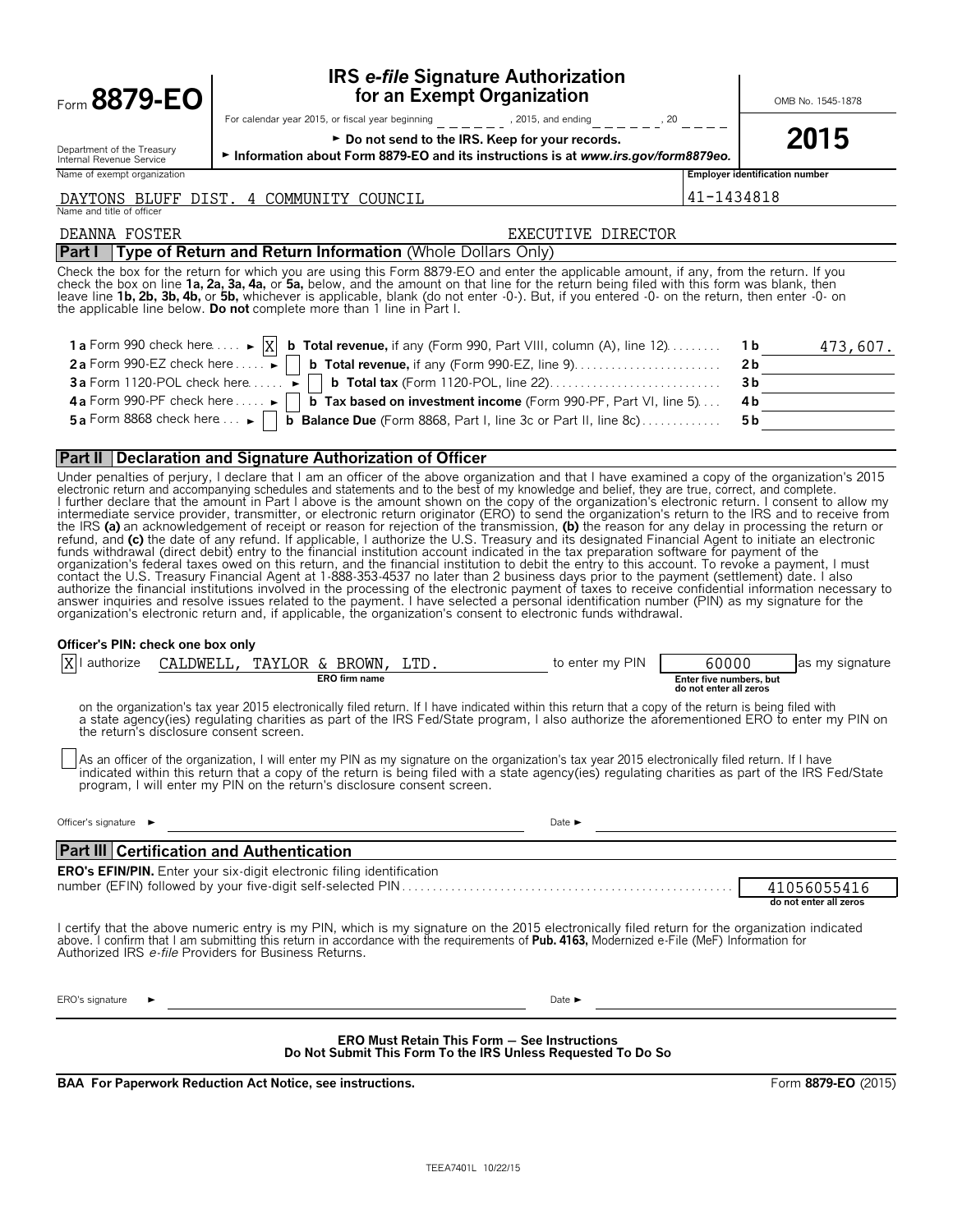Form **990**

# **Return of Organization Exempt From Income Tax**<br>
Under section 501(c), 527, or 4947(a)(1) of the Internal Revenue Code (except private foundations)

Department of the Treasury **Depen to Public**<br>Internal Revenue Service **Connect of the Connect of the Connect of the Connect of the Internal Revenue Service Connection** 

OMB No. 1545-0047

| А                                      |                                                                     |                                      | For the 2015 calendar year, or tax year beginning                                                                                                                                                                                 |                      |                         |               | , 2015, and ending        |                    |                                                                                   |            |                                  |                        |
|----------------------------------------|---------------------------------------------------------------------|--------------------------------------|-----------------------------------------------------------------------------------------------------------------------------------------------------------------------------------------------------------------------------------|----------------------|-------------------------|---------------|---------------------------|--------------------|-----------------------------------------------------------------------------------|------------|----------------------------------|------------------------|
| В                                      |                                                                     | Check if applicable:                 | C                                                                                                                                                                                                                                 |                      |                         |               |                           |                    |                                                                                   |            | D Employer identification number |                        |
|                                        |                                                                     | Address change                       | DAYTONS BLUFF DIST. 4 COMMUNITY COUNCIL                                                                                                                                                                                           |                      |                         |               |                           |                    |                                                                                   | 41-1434818 |                                  |                        |
|                                        |                                                                     | Name change                          | 804 MARGARET STREET                                                                                                                                                                                                               |                      |                         |               |                           |                    | E Telephone number                                                                |            |                                  |                        |
|                                        |                                                                     | Initial return                       | ST PAUL, MN 55106                                                                                                                                                                                                                 |                      |                         |               |                           |                    |                                                                                   |            | 651-772-2075                     |                        |
|                                        |                                                                     | Final return/terminated              |                                                                                                                                                                                                                                   |                      |                         |               |                           |                    |                                                                                   |            |                                  |                        |
|                                        |                                                                     | Amended return                       |                                                                                                                                                                                                                                   |                      |                         |               |                           |                    | G Gross receipts S                                                                |            |                                  | 473,607.               |
|                                        |                                                                     | Application pending                  | F Name and address of principal officer:                                                                                                                                                                                          |                      |                         |               |                           |                    | H(a) Is this a group return for subordinates?                                     |            |                                  | Yes<br><b>No</b>       |
|                                        |                                                                     |                                      | SAME AS C ABOVE                                                                                                                                                                                                                   |                      |                         |               |                           |                    | H(b) Are all subordinates included?<br>If 'No,' attach a list. (see instructions) |            |                                  | Yes<br><b>No</b>       |
|                                        |                                                                     | Tax-exempt status                    | $X$ 501(c)(3)<br>$501(c)$ (                                                                                                                                                                                                       |                      | $\sqrt{ }$ (insert no.) | 4947(a)(1) or | 527                       |                    |                                                                                   |            |                                  |                        |
| J                                      |                                                                     | Website: $\blacktriangleright$       | WWW.DAYTONSBLUFF.ORG                                                                                                                                                                                                              |                      |                         |               |                           |                    | $H(c)$ Group exemption number $\blacktriangleright$                               |            |                                  |                        |
| K                                      |                                                                     | Form of organization:                | X Corporation<br>Trust                                                                                                                                                                                                            | Association          | Other <sup>&gt;</sup>   |               | L Year of formation: 1979 |                    |                                                                                   |            | M State of legal domicile: MN    |                        |
| Part I                                 |                                                                     | <b>Summary</b>                       |                                                                                                                                                                                                                                   |                      |                         |               |                           |                    |                                                                                   |            |                                  |                        |
|                                        | 1.                                                                  |                                      | Briefly describe the organization's mission or most significant activities: TO IMPROVE AND DEVELOP THE DAYTON'S                                                                                                                   |                      |                         |               |                           |                    |                                                                                   |            |                                  |                        |
|                                        |                                                                     |                                      | BLUFF COMMUNITY AND TO ADVANCE NEIGHBORHOOD RESIDENT'S CONCERNS.                                                                                                                                                                  |                      |                         |               |                           |                    |                                                                                   |            |                                  |                        |
| Governance                             |                                                                     |                                      |                                                                                                                                                                                                                                   |                      |                         |               |                           |                    |                                                                                   |            |                                  |                        |
|                                        |                                                                     |                                      |                                                                                                                                                                                                                                   |                      |                         |               |                           |                    |                                                                                   |            |                                  |                        |
|                                        | 2                                                                   | Check this box $\blacktriangleright$ | if the organization discontinued its operations or disposed of more than 25% of its net assets.                                                                                                                                   |                      |                         |               |                           |                    |                                                                                   |            |                                  |                        |
|                                        | 3                                                                   |                                      | Number of voting members of the governing body (Part VI, line 1a)                                                                                                                                                                 |                      |                         |               |                           |                    |                                                                                   | 3          |                                  | 11                     |
|                                        | 4                                                                   |                                      | Number of independent voting members of the governing body (Part VI, line 1b)<br>Total number of individuals employed in calendar year 2015 (Part V, line 2a)                                                                     |                      |                         |               |                           |                    |                                                                                   | 4<br>5     |                                  | 11                     |
|                                        | 5<br>6                                                              |                                      |                                                                                                                                                                                                                                   |                      |                         |               |                           |                    |                                                                                   | 6          |                                  | 5<br>$\overline{0}$    |
| <b>Activities &amp;</b>                |                                                                     |                                      |                                                                                                                                                                                                                                   |                      |                         |               |                           |                    |                                                                                   | 7a         |                                  | $0$ .                  |
|                                        |                                                                     |                                      |                                                                                                                                                                                                                                   |                      |                         |               |                           |                    |                                                                                   | 7b         |                                  | $0$ .                  |
|                                        |                                                                     |                                      |                                                                                                                                                                                                                                   |                      |                         |               |                           |                    | <b>Prior Year</b>                                                                 |            |                                  | <b>Current Year</b>    |
|                                        | 8                                                                   |                                      |                                                                                                                                                                                                                                   |                      |                         |               |                           |                    | 396,164.                                                                          |            |                                  | 476,496.               |
|                                        | 9                                                                   |                                      |                                                                                                                                                                                                                                   |                      |                         |               |                           |                    | 77,134.                                                                           |            |                                  | $\overline{-2}$ , 936. |
| Revenue                                | 10                                                                  |                                      |                                                                                                                                                                                                                                   |                      |                         |               |                           |                    |                                                                                   | 137.       |                                  | 47.                    |
|                                        | 11                                                                  |                                      | Other revenue (Part VIII, column (A), lines 5, 6d, 8c, 9c, 10c, and 11e)                                                                                                                                                          |                      |                         |               |                           |                    |                                                                                   |            |                                  |                        |
|                                        | 12                                                                  |                                      | Total revenue - add lines 8 through 11 (must equal Part VIII, column (A), line 12)                                                                                                                                                |                      |                         |               |                           |                    | 473, 435.                                                                         |            |                                  | 473,607.               |
|                                        | 13                                                                  |                                      | Grants and similar amounts paid (Part IX, column (A), lines 1-3)                                                                                                                                                                  |                      |                         |               |                           |                    |                                                                                   |            |                                  |                        |
|                                        | Benefits paid to or for members (Part IX, column (A), line 4)<br>14 |                                      |                                                                                                                                                                                                                                   |                      |                         |               |                           |                    |                                                                                   |            |                                  |                        |
|                                        | 15                                                                  |                                      | Salaries, other compensation, employee benefits (Part IX, column (A), lines 5-10)                                                                                                                                                 |                      |                         |               |                           |                    | 127,945.                                                                          |            |                                  | 184,354.               |
| Expenses                               |                                                                     |                                      |                                                                                                                                                                                                                                   |                      |                         |               |                           |                    |                                                                                   |            |                                  |                        |
|                                        |                                                                     |                                      | <b>b</b> Total fundraising expenses (Part IX, column (D), line 25) $\blacktriangleright$                                                                                                                                          |                      |                         |               | 2,153.                    |                    |                                                                                   |            |                                  |                        |
|                                        | 17                                                                  |                                      | Other expenses (Part IX, column (A), lines 11a-11d, 11f-24e)                                                                                                                                                                      |                      |                         |               |                           |                    | 266,027.                                                                          |            |                                  | 139,189.               |
|                                        | 18                                                                  |                                      | Total expenses. Add lines 13-17 (must equal Part IX, column (A), line 25)                                                                                                                                                         |                      |                         |               |                           |                    | 393, 972.                                                                         |            |                                  | 323,543.               |
|                                        | 19                                                                  |                                      | Revenue less expenses. Subtract line 18 from line 12                                                                                                                                                                              |                      |                         |               |                           |                    | 79,463.                                                                           |            |                                  | 150,064.               |
| <b>Net Assets of<br/>Fund Balances</b> |                                                                     |                                      |                                                                                                                                                                                                                                   |                      |                         |               |                           |                    | <b>Beginning of Current Year</b>                                                  |            |                                  | <b>End of Year</b>     |
|                                        | 20                                                                  |                                      |                                                                                                                                                                                                                                   |                      |                         |               |                           |                    | 357,865.                                                                          |            |                                  | <u>370,449.</u>        |
|                                        | 21                                                                  |                                      |                                                                                                                                                                                                                                   |                      |                         |               |                           |                    | 216,013.                                                                          |            |                                  | 78,533.                |
|                                        | 22                                                                  |                                      |                                                                                                                                                                                                                                   |                      |                         |               |                           |                    | 141,852                                                                           |            |                                  | 291,916.               |
|                                        | Part II                                                             |                                      | <b>Signature Block</b>                                                                                                                                                                                                            |                      |                         |               |                           |                    |                                                                                   |            |                                  |                        |
|                                        |                                                                     |                                      | Under penalties of perjury, I declare that I have examined this return, including accompanying schedules and statements, and to the best of my knowledge and belief, it is true, correct, and<br>complete. Declaration of prepare |                      |                         |               |                           |                    |                                                                                   |            |                                  |                        |
|                                        |                                                                     |                                      |                                                                                                                                                                                                                                   |                      |                         |               |                           |                    |                                                                                   |            |                                  |                        |
|                                        |                                                                     |                                      | Signature of officer                                                                                                                                                                                                              |                      |                         |               |                           | Date               |                                                                                   |            |                                  |                        |
| Sign<br>Here                           |                                                                     |                                      |                                                                                                                                                                                                                                   |                      |                         |               |                           |                    |                                                                                   |            |                                  |                        |
|                                        |                                                                     |                                      | DEANNA FOSTER<br>Type or print name and title.                                                                                                                                                                                    |                      |                         |               |                           |                    | EXECUTIVE DIRECTOR                                                                |            |                                  |                        |
|                                        |                                                                     |                                      | Print/Type preparer's name                                                                                                                                                                                                        | Preparer's signature |                         |               | Date                      |                    | Check                                                                             | if         | <b>PTIN</b>                      |                        |
|                                        |                                                                     | LARRY E.                             | GODEL,<br>CPA                                                                                                                                                                                                                     |                      |                         |               |                           |                    | self-employed                                                                     |            | P00092954                        |                        |
| Paid                                   | Preparer                                                            | Firm's name                          | ► CALDWELL,                                                                                                                                                                                                                       | TAYLOR & BROWN,      |                         | LTD.          |                           |                    |                                                                                   |            |                                  |                        |
|                                        | Use Only                                                            | Firm's address                       | 5811 SOUTH CEDAR LAKE ROAD                                                                                                                                                                                                        |                      |                         |               |                           |                    | Firm's $EIN$                                                                      |            | 41-0984254                       |                        |
|                                        |                                                                     |                                      | MINNEAPOLIS,                                                                                                                                                                                                                      | MN 55416             |                         |               |                           |                    | Phone no.                                                                         | (952)      |                                  | 546-5456               |
|                                        |                                                                     |                                      | May the IRS discuss this return with the preparer shown above? (see instructions)                                                                                                                                                 |                      |                         |               |                           |                    |                                                                                   |            | X<br>Yes                         | No                     |
|                                        |                                                                     |                                      | BAA For Paperwork Reduction Act Notice, see the separate instructions.                                                                                                                                                            |                      |                         |               |                           | TEEA0113L 10/12/15 |                                                                                   |            |                                  | Form 990 (2015)        |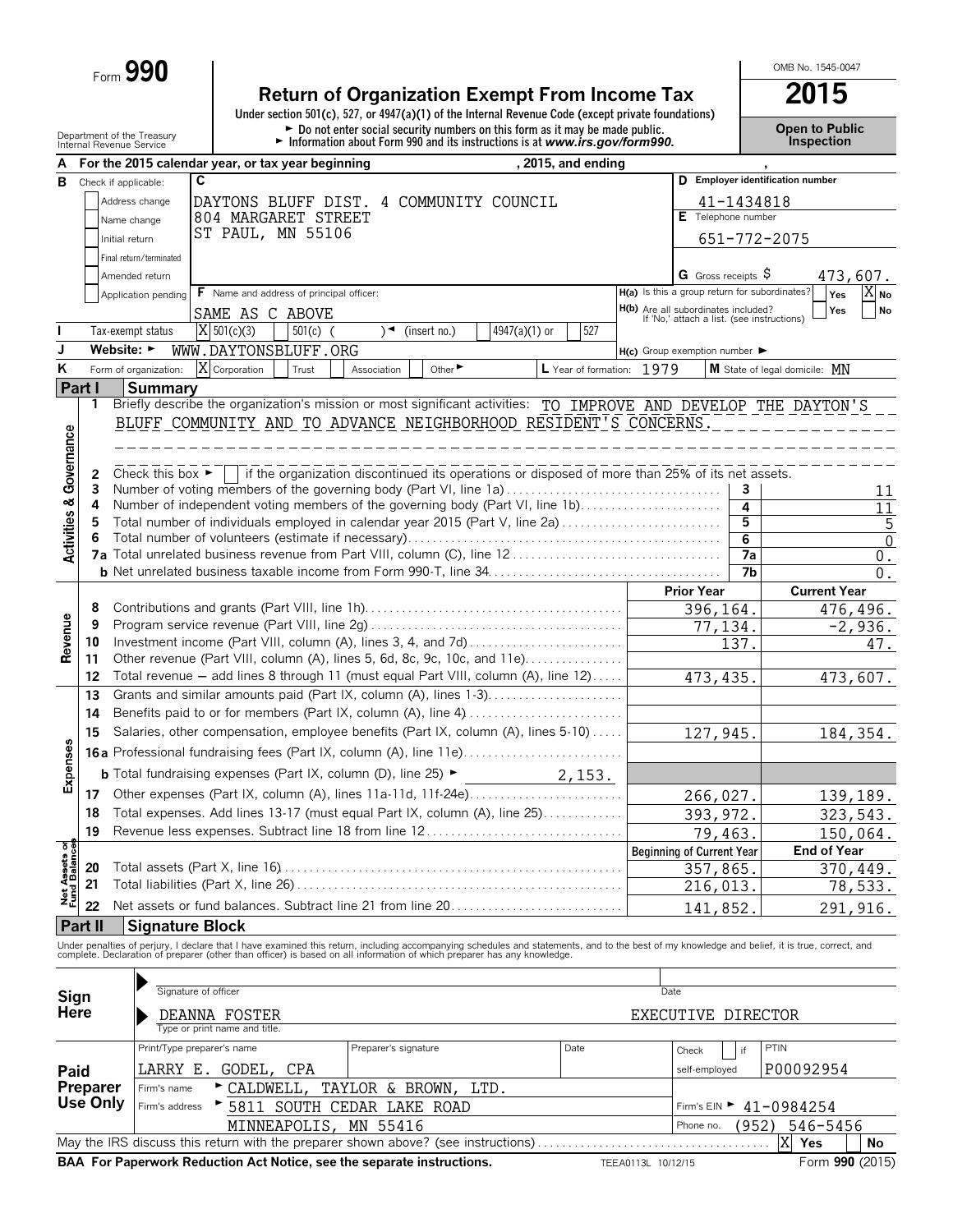|          |             |                                          |    |                        |                                                         |                                                     | Form 990 (2015) DAYTONS BLUFF DIST. 4 COMMUNITY COUNCIL |                                                                                                                                                                                                                                                                                  |               |                       | 41-1434818 |     | Page 2          |
|----------|-------------|------------------------------------------|----|------------------------|---------------------------------------------------------|-----------------------------------------------------|---------------------------------------------------------|----------------------------------------------------------------------------------------------------------------------------------------------------------------------------------------------------------------------------------------------------------------------------------|---------------|-----------------------|------------|-----|-----------------|
| Part III |             |                                          |    |                        |                                                         | <b>Statement of Program Service Accomplishments</b> |                                                         |                                                                                                                                                                                                                                                                                  |               |                       |            |     |                 |
|          |             |                                          |    |                        |                                                         |                                                     |                                                         | Check if Schedule O contains a response or note to any line in this Part III                                                                                                                                                                                                     |               |                       |            |     |                 |
| 1.       |             |                                          |    |                        | Briefly describe the organization's mission:            |                                                     |                                                         |                                                                                                                                                                                                                                                                                  |               |                       |            |     |                 |
|          |             | RESIDENT'S CONCERNS.                     |    |                        |                                                         |                                                     |                                                         | TO IMPROVE AND DEVELOP THE DAYTON'S BLUFF COMMUNITY AND TO ADVANCE NEIGHBORHOOD                                                                                                                                                                                                  |               |                       |            |     |                 |
|          |             |                                          |    |                        |                                                         |                                                     |                                                         |                                                                                                                                                                                                                                                                                  |               |                       |            |     |                 |
|          |             |                                          |    |                        |                                                         |                                                     |                                                         |                                                                                                                                                                                                                                                                                  |               |                       |            |     |                 |
|          |             |                                          |    |                        |                                                         |                                                     |                                                         | 2 Did the organization undertake any significant program services during the year which were not listed on the prior                                                                                                                                                             |               |                       |            |     |                 |
|          |             | Form 990 or 990-EZ?                      |    |                        |                                                         |                                                     |                                                         |                                                                                                                                                                                                                                                                                  |               |                       |            | Yes | No              |
|          |             |                                          |    |                        | If 'Yes,' describe these new services on Schedule O.    |                                                     |                                                         |                                                                                                                                                                                                                                                                                  |               |                       |            |     |                 |
| 3        |             |                                          |    |                        |                                                         |                                                     |                                                         | Did the organization cease conducting, or make significant changes in how it conducts, any program services?                                                                                                                                                                     |               |                       |            | Yes | No              |
|          |             |                                          |    |                        | If 'Yes,' describe these changes on Schedule O.         |                                                     |                                                         |                                                                                                                                                                                                                                                                                  |               |                       |            |     |                 |
| 4        |             |                                          |    |                        |                                                         |                                                     |                                                         | Describe the organization's program service accomplishments for each of its three largest program services, as measured by expenses.<br>Section 501(c)(3) and 501(c)(4) organizations are required to report the amount of grants and allocations to others, the total expenses, |               |                       |            |     |                 |
|          |             |                                          |    |                        | and revenue, if any, for each program service reported. |                                                     |                                                         |                                                                                                                                                                                                                                                                                  |               |                       |            |     |                 |
|          |             |                                          |    |                        |                                                         |                                                     |                                                         |                                                                                                                                                                                                                                                                                  |               |                       |            |     |                 |
|          | 4a (Code:   |                                          |    | ) (Expenses \$         |                                                         |                                                     | 179, 356. including grants of \$                        |                                                                                                                                                                                                                                                                                  |               | ) (Revenue            | \$         |     |                 |
|          |             |                                          |    |                        |                                                         |                                                     |                                                         | CRIME PREVENTION: PROVIDED CRIME PREVENTION EDUCATION AND ACTIVITIES TO INCREASE<br>AWARENESS AND RESPONSIBILITY THROUGH THE ESTABLISHMENT OF NEIGHBORHOOD BLOCK CLUBS,                                                                                                          |               |                       |            |     |                 |
|          |             |                                          |    |                        |                                                         |                                                     |                                                         | SUPPORT FOR A COMMUNITY POLICE OFFICE AND MEDIATION SERVICES.                                                                                                                                                                                                                    |               |                       |            |     |                 |
|          |             |                                          |    |                        |                                                         |                                                     |                                                         |                                                                                                                                                                                                                                                                                  |               |                       |            |     |                 |
|          |             |                                          |    |                        |                                                         |                                                     |                                                         |                                                                                                                                                                                                                                                                                  |               |                       |            |     |                 |
|          |             |                                          |    |                        |                                                         |                                                     |                                                         |                                                                                                                                                                                                                                                                                  |               |                       |            |     |                 |
|          |             |                                          |    |                        |                                                         |                                                     |                                                         |                                                                                                                                                                                                                                                                                  |               |                       |            |     |                 |
|          |             |                                          |    |                        |                                                         |                                                     |                                                         |                                                                                                                                                                                                                                                                                  |               |                       |            |     |                 |
|          |             |                                          |    |                        |                                                         |                                                     |                                                         |                                                                                                                                                                                                                                                                                  |               |                       |            |     |                 |
|          |             |                                          |    |                        |                                                         |                                                     |                                                         |                                                                                                                                                                                                                                                                                  |               |                       |            |     |                 |
|          |             |                                          |    |                        |                                                         |                                                     |                                                         |                                                                                                                                                                                                                                                                                  |               |                       |            |     |                 |
|          | $4b$ (Code: |                                          |    | ) (Expenses $\sqrt{5}$ |                                                         |                                                     | 96, 577. including grants of $$$                        |                                                                                                                                                                                                                                                                                  |               | ) (Revenue $\sqrt{5}$ |            |     |                 |
|          |             |                                          |    |                        |                                                         |                                                     |                                                         | CITIZEN PARTICIPATION: PROVIDED SERVICES THAT ENCOURAGE NEIGHBORHOOD RESIDENTS TO                                                                                                                                                                                                |               |                       |            |     |                 |
|          |             |                                          |    |                        |                                                         |                                                     |                                                         | BECOME INVOLVED IN THE COMMUNITY BY PROVIDING A FORUM FOR MAKING RECOMMENDATIONS                                                                                                                                                                                                 |               |                       |            |     |                 |
|          |             |                                          |    |                        | ABOUT ISSUES OR IMPROVEMENTS.                           |                                                     |                                                         |                                                                                                                                                                                                                                                                                  |               |                       |            |     |                 |
|          |             |                                          |    |                        |                                                         |                                                     |                                                         |                                                                                                                                                                                                                                                                                  |               |                       |            |     |                 |
|          |             |                                          |    |                        |                                                         |                                                     |                                                         |                                                                                                                                                                                                                                                                                  |               |                       |            |     |                 |
|          |             |                                          |    |                        |                                                         |                                                     |                                                         |                                                                                                                                                                                                                                                                                  |               |                       |            |     |                 |
|          |             |                                          |    |                        |                                                         |                                                     |                                                         |                                                                                                                                                                                                                                                                                  |               |                       |            |     |                 |
|          |             |                                          |    |                        |                                                         |                                                     |                                                         |                                                                                                                                                                                                                                                                                  |               |                       |            |     |                 |
|          |             |                                          |    |                        |                                                         |                                                     |                                                         |                                                                                                                                                                                                                                                                                  |               |                       |            |     |                 |
|          |             |                                          |    |                        |                                                         |                                                     |                                                         |                                                                                                                                                                                                                                                                                  |               |                       |            |     |                 |
|          |             |                                          |    |                        |                                                         |                                                     |                                                         |                                                                                                                                                                                                                                                                                  |               |                       |            |     |                 |
|          | $4c$ (Code: |                                          |    | ) (Expenses \$         |                                                         |                                                     | including grants of $\$$                                |                                                                                                                                                                                                                                                                                  |               | ) (Revenue \$         |            |     |                 |
|          |             |                                          |    |                        |                                                         |                                                     |                                                         |                                                                                                                                                                                                                                                                                  |               |                       |            |     |                 |
|          |             |                                          |    |                        |                                                         |                                                     |                                                         |                                                                                                                                                                                                                                                                                  |               |                       |            |     |                 |
|          |             |                                          |    |                        |                                                         |                                                     |                                                         |                                                                                                                                                                                                                                                                                  |               |                       |            |     |                 |
|          |             |                                          |    |                        |                                                         |                                                     |                                                         |                                                                                                                                                                                                                                                                                  |               |                       |            |     |                 |
|          |             |                                          |    |                        |                                                         |                                                     |                                                         |                                                                                                                                                                                                                                                                                  |               |                       |            |     |                 |
|          |             |                                          |    |                        |                                                         |                                                     |                                                         |                                                                                                                                                                                                                                                                                  |               |                       |            |     |                 |
|          |             |                                          |    |                        |                                                         |                                                     |                                                         |                                                                                                                                                                                                                                                                                  |               |                       |            |     |                 |
|          |             |                                          |    |                        |                                                         |                                                     |                                                         |                                                                                                                                                                                                                                                                                  |               |                       |            |     |                 |
|          |             |                                          |    |                        |                                                         |                                                     |                                                         |                                                                                                                                                                                                                                                                                  |               |                       |            |     |                 |
|          |             |                                          |    |                        |                                                         |                                                     |                                                         |                                                                                                                                                                                                                                                                                  |               |                       |            |     |                 |
|          |             |                                          |    |                        |                                                         |                                                     |                                                         |                                                                                                                                                                                                                                                                                  |               |                       |            |     |                 |
|          |             |                                          |    |                        | 4d Other program services. (Describe in Schedule O.)    |                                                     |                                                         |                                                                                                                                                                                                                                                                                  |               |                       |            |     |                 |
|          |             | (Expenses                                | \$ |                        |                                                         | including grants of $\frac{1}{2}$                   |                                                         |                                                                                                                                                                                                                                                                                  | ) (Revenue \$ |                       |            |     |                 |
|          |             | <b>4e</b> Total program service expenses |    |                        |                                                         | 275,933.                                            |                                                         |                                                                                                                                                                                                                                                                                  |               |                       |            |     |                 |
| BAA      |             |                                          |    |                        |                                                         |                                                     | TEEA0102L 10/12/15                                      |                                                                                                                                                                                                                                                                                  |               |                       |            |     | Form 990 (2015) |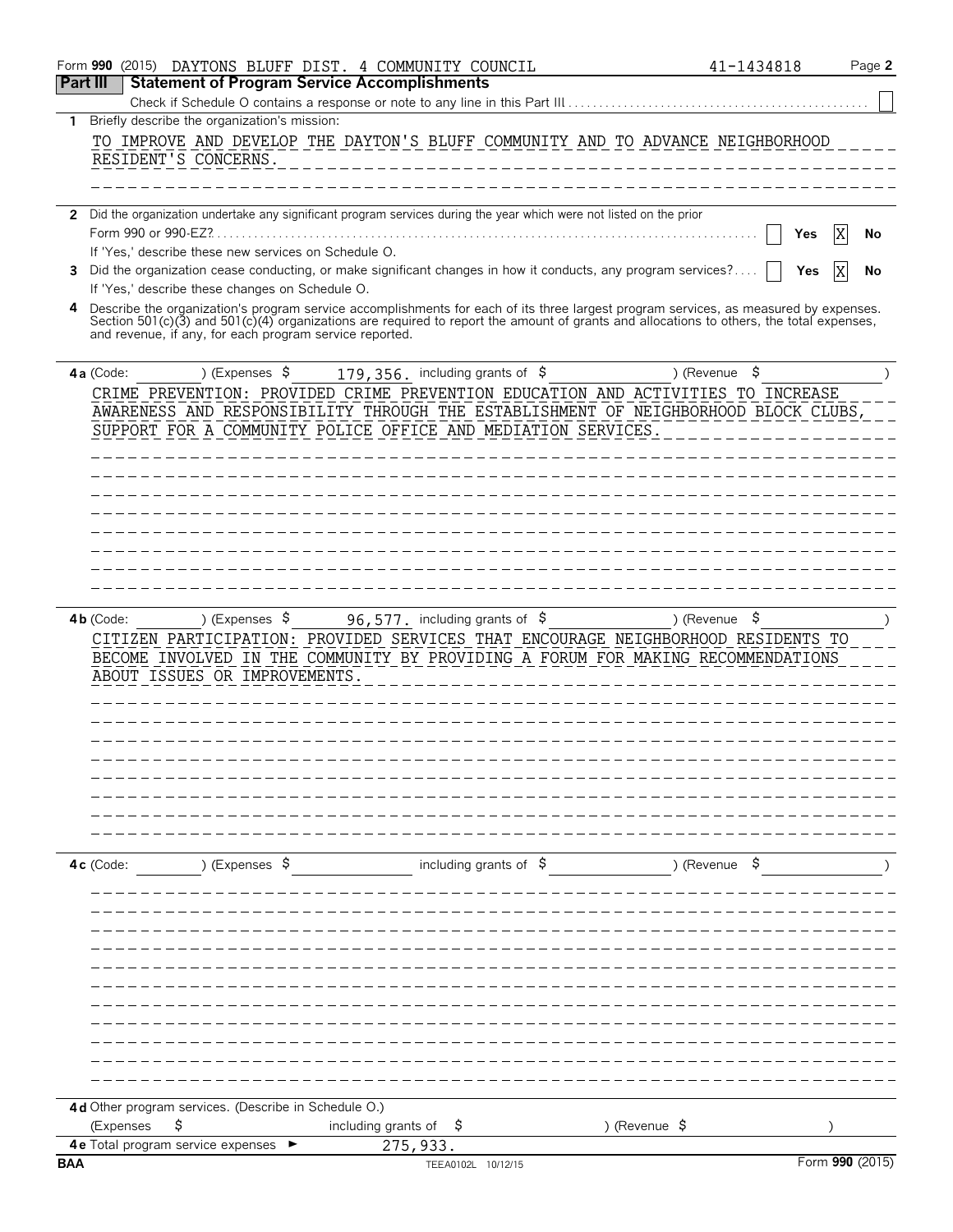### Form **990** (2015) Page **3** DAYTONS BLUFF DIST. 4 COMMUNITY COUNCIL 41-1434818

|    | <b>Checklist of Required Schedules</b><br><b>Part IV</b>                                                                                                                                                                                          |                         |            |     |
|----|---------------------------------------------------------------------------------------------------------------------------------------------------------------------------------------------------------------------------------------------------|-------------------------|------------|-----|
|    |                                                                                                                                                                                                                                                   |                         | <b>Yes</b> | No. |
|    | Is the organization described in section $501(c)(3)$ or $4947(a)(1)$ (other than a private foundation)? If 'Yes,' complete                                                                                                                        | $\mathbf{1}$            | X          |     |
| 2  | Is the organization required to complete Schedule B, Schedule of Contributors (see instructions)?                                                                                                                                                 | $\overline{2}$          |            | X   |
| 3  | Did the organization engage in direct or indirect political campaign activities on behalf of or in opposition to candidates                                                                                                                       | $\overline{\mathbf{3}}$ |            | Χ   |
| 4  | Section 501(c)(3) organizations. Did the organization engage in lobbying activities, or have a section 501(h) election                                                                                                                            | 4                       |            | Χ   |
| 5  | Is the organization a section 501(c)(4), 501(c)(5), or 501(c)(6) organization that receives membership dues,<br>assessments, or similar amounts as defined in Revenue Procedure 98-19? If 'Yes,' complete Schedule C, Part III                    | 5                       |            | X   |
| 6  | Did the organization maintain any donor advised funds or any similar funds or accounts for which donors have the right to provide advice on the distribution or investment of amounts in such funds or accounts? If 'Yes,' com                    | 6                       |            | Χ   |
| 7  | Did the organization receive or hold a conservation easement, including easements to preserve open space, the                                                                                                                                     | $\overline{7}$          |            | Χ   |
| 8  | Did the organization maintain collections of works of art, historical treasures, or other similar assets? If 'Yes,'                                                                                                                               | 8                       |            | Χ   |
| 9  | Did the organization report an amount in Part X, line 21, for escrow or custodial account liability; serve as a custodian<br>for amounts not listed in Part X; or provide credit counseling, debt management, credit repair, or debt negotiation  | 9                       |            | Χ   |
| 10 | Did the organization, directly or through a related organization, hold assets in temporarily restricted endowments,<br>permanent endowments, or quasi-endowments? If 'Yes,' complete Schedule D, Part V                                           | 10                      |            | X   |
| 11 | If the organization's answer to any of the following questions is 'Yes', then complete Schedule D, Parts VI, VII, VIII, IX,<br>or X as applicable.                                                                                                |                         |            |     |
|    | a Did the organization report an amount for land, buildings and equipment in Part X, line 10? If 'Yes,' complete Schedule                                                                                                                         | 11 a                    | Χ          |     |
|    | <b>b</b> Did the organization report an amount for investments - other securities in Part X, line 12 that is 5% or more of its total                                                                                                              | 11 <sub>b</sub>         |            | X   |
|    | c Did the organization report an amount for investments - program related in Part X, line 13 that is 5% or more of its total                                                                                                                      | 11c                     | Χ          |     |
|    | d Did the organization report an amount for other assets in Part X, line 15 that is 5% or more of its total assets reported                                                                                                                       | 11d                     |            | X   |
|    | e Did the organization report an amount for other liabilities in Part X, line 25? If 'Yes,' complete Schedule D, Part X                                                                                                                           | 11 e                    | Χ          |     |
|    | f Did the organization's separate or consolidated financial statements for the tax year include a footnote that addresses<br>the organization's liability for uncertain tax positions under FIN 48 (ASC 740)? If 'Yes,' complete                  | 11f                     |            | X   |
|    | <b>12a</b> Did the organization obtain separate, independent audited financial statements for the tax year? If 'Yes,' complete                                                                                                                    | 12a                     |            | Χ   |
|    | <b>b</b> Was the organization included in consolidated, independent audited financial statements for the tax year? If 'Yes,' and<br>if the organization answered 'No' to line 12a, then completing Schedule D, Parts XI and XII is optional       | 12 <sub>b</sub>         |            | Χ   |
|    |                                                                                                                                                                                                                                                   | 13                      |            | X   |
|    |                                                                                                                                                                                                                                                   | 14a                     |            | Χ   |
|    | <b>b</b> Did the organization have aggregate revenues or expenses of more than \$10,000 from grantmaking, fundraising,<br>business, investment, and program service activities outside the United States, or aggregate foreign investments valued | 14b                     |            | Χ   |
|    | 15 Did the organization report on Part IX, column (A), line 3, more than \$5,000 of grants or other assistance to or for any                                                                                                                      | 15                      |            | Χ   |
| 16 | Did the organization report on Part IX, column (A), line 3, more than \$5,000 of aggregate grants or other assistance to<br>or for foreign individuals? If 'Yes,' complete Schedule F, Parts III and IV                                           | 16                      |            | Χ   |
|    | 17 Did the organization report a total of more than \$15,000 of expenses for professional fundraising services on Part IX,                                                                                                                        | 17                      |            | Χ   |
| 18 | Did the organization report more than \$15,000 total of fundraising event gross income and contributions on Part VIII,                                                                                                                            | 18                      |            | Χ   |
| 19 | Did the organization report more than \$15,000 of gross income from gaming activities on Part VIII, line 9a? If 'Yes,'                                                                                                                            | 19                      |            | Χ   |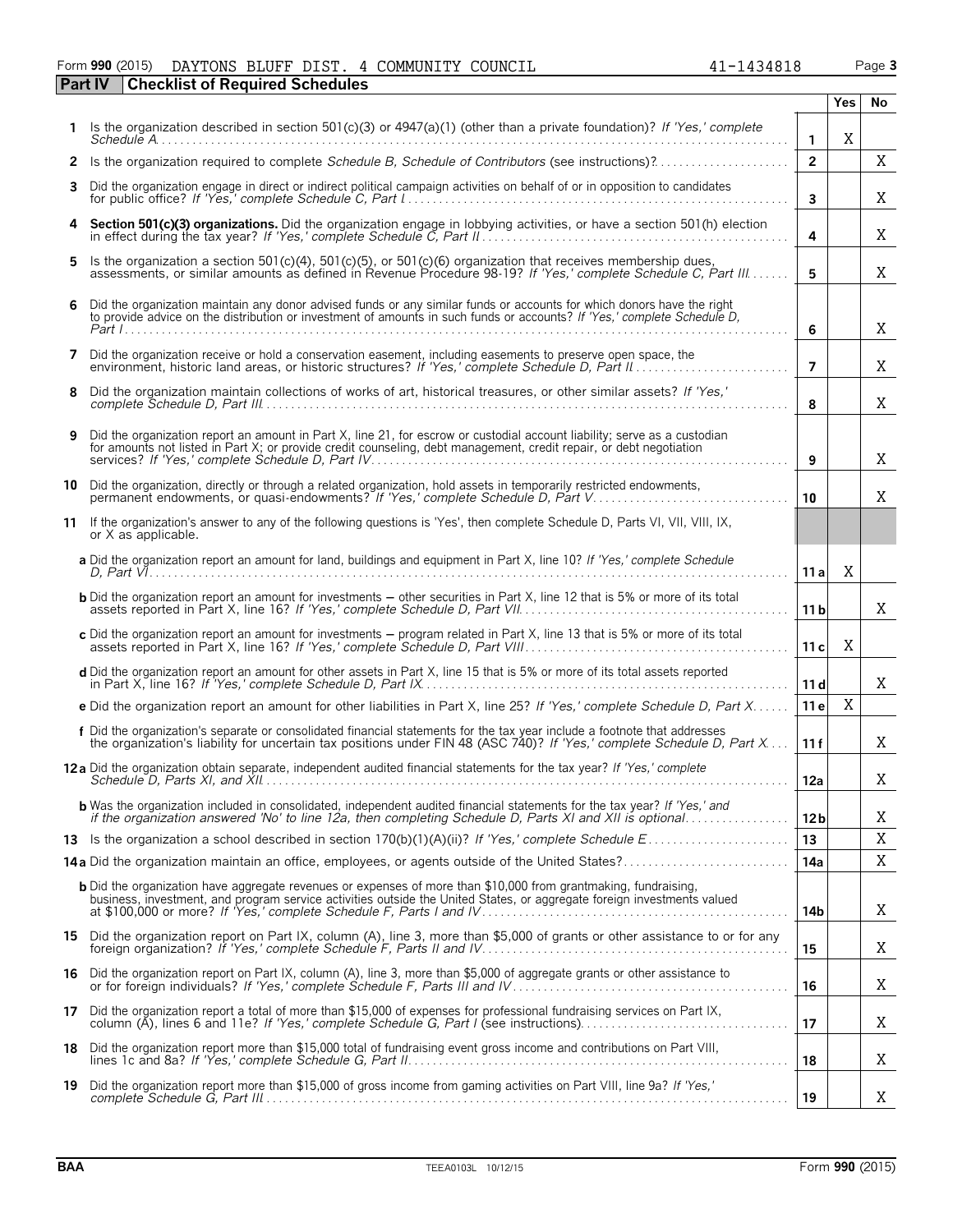| Form 990 (2015) | DAYTONS BLUFF DIST. |  | 4 COMMUNITY COUNCIL                                               |  | 1434818<br>$\overline{\phantom{0}}$ | Page 4 |
|-----------------|---------------------|--|-------------------------------------------------------------------|--|-------------------------------------|--------|
| $P_{2}$ rt IV   |                     |  | $ {\sf Chacklict\ of\ }$ ${\sf Ranuiral\ }$ Schedules (continued) |  |                                     |        |

|            | Part IV<br>Checklist of Required Schedules ( <i>continued</i> )                                                                                                                                                                                              |                 | <b>Yes</b> | No.                           |
|------------|--------------------------------------------------------------------------------------------------------------------------------------------------------------------------------------------------------------------------------------------------------------|-----------------|------------|-------------------------------|
|            |                                                                                                                                                                                                                                                              | 20a             |            | X                             |
|            |                                                                                                                                                                                                                                                              | 20 <sub>b</sub> |            |                               |
|            | 21 Did the organization report more than \$5,000 of grants or other assistance to any domestic organization or                                                                                                                                               | 21              |            | X                             |
|            | 22 Did the organization report more than \$5,000 of grants or other assistance to or for domestic individuals on Part IX,                                                                                                                                    | 22              |            | X                             |
| 23         | Did the organization answer 'Yes' to Part VII, Section A, line 3, 4, or 5 about compensation of the organization's current<br>and former officers, directors, trustees, key employees, and highest compensated employees? If 'Yes,' complete                 | 23              |            | X                             |
|            | 24 a Did the organization have a tax-exempt bond issue with an outstanding principal amount of more than \$100,000 as of<br>the last day of the year, that was issued after December 31, 2002? If 'Yes,' answer lines 24b through 24d and                    | 24a             |            | X                             |
|            | <b>b</b> Did the organization invest any proceeds of tax-exempt bonds beyond a temporary period exception?                                                                                                                                                   | 24 <sub>b</sub> |            |                               |
|            | c Did the organization maintain an escrow account other than a refunding escrow at any time during the year to defease                                                                                                                                       | 24c             |            |                               |
|            | d Did the organization act as an 'on behalf of' issuer for bonds outstanding at any time during the year?                                                                                                                                                    | 24d             |            |                               |
|            | 25 a Section 501(c)(3), 501(c)(4), and 501(c)(29) organizations. Did the organization engage in an excess benefit                                                                                                                                            | 25a             |            | X                             |
|            | <b>b</b> Is the organization aware that it engaged in an excess benefit transaction with a disqualified person in a prior year, and<br>that the transaction has not been reported on any of the organization's prior Forms 990 or 990-EZ? If 'Yes,' complete | 25 <sub>b</sub> |            | X                             |
|            | 26 Did the organization report any amount on Part X, line 5, 6, or 22 for receivables from or payables to any current or<br>former officers, directors, trustees, key employees, highest compensated employees, or disqualified persons?                     | 26              |            | X                             |
|            | 27 Did the organization provide a grant or other assistance to an officer, director, trustee, key employee, substantial<br>contributor or employee thereof, a grant selection committee member, or to a 35% controlled entity or family member               | 27              |            | X                             |
| 28         | Was the organization a party to a business transaction with one of the following parties (see Schedule L, Part IV<br>instructions for applicable filing thresholds, conditions, and exceptions):                                                             |                 |            |                               |
|            | a A current or former officer, director, trustee, or key employee? If 'Yes,' complete Schedule L, Part IV                                                                                                                                                    | 28a             |            | X                             |
|            | <b>b</b> A family member of a current or former officer, director, trustee, or key employee? If 'Yes,' complete                                                                                                                                              | 28 <sub>b</sub> |            | X                             |
|            | c An entity of which a current or former officer, director, trustee, or key employee (or a family member thereof) was an                                                                                                                                     | 28c             |            | X                             |
| 29         | Did the organization receive more than \$25,000 in non-cash contributions? If 'Yes,' complete Schedule M                                                                                                                                                     | 29              |            | $\overline{X}$                |
| 30         | Did the organization receive contributions of art, historical treasures, or other similar assets, or qualified conservation                                                                                                                                  | 30              |            | X                             |
| 31.        | Did the organization liquidate, terminate, or dissolve and cease operations? If 'Yes,' complete Schedule N, Part I                                                                                                                                           | 31              |            | $\overline{\mathbf{v}}$<br>77 |
|            | 32 Did the organization sell, exchange, dispose of, or transfer more than 25% of its net assets? If 'Yes,' complete                                                                                                                                          | 32              |            | X                             |
| 33         | Did the organization own 100% of an entity disregarded as separate from the organization under Regulations sections                                                                                                                                          | 33              |            | X                             |
|            | 34 Was the organization related to any tax-exempt or taxable entity? If 'Yes,' complete Schedule R, Part II, III, or IV,                                                                                                                                     | 34              |            | Χ                             |
|            |                                                                                                                                                                                                                                                              | 35a             |            | X                             |
|            | b If 'Yes' to line 35a, did the organization receive any payment from or engage in any transaction with a controlled<br>entity within the meaning of section 512(b)(13)? If 'Yes,' complete Schedule R, Part V, line 2                                       | 35 <sub>b</sub> |            |                               |
|            | 36 Section 501(c)(3) organizations. Did the organization make any transfers to an exempt non-charitable related                                                                                                                                              | 36              |            | X                             |
|            | 37 Did the organization conduct more than 5% of its activities through an entity that is not a related organization and that is                                                                                                                              | 37              |            | X                             |
| 38         | Did the organization complete Schedule O and provide explanations in Schedule O for Part VI, lines 11b and 19?                                                                                                                                               | 38              | X          |                               |
| <b>BAA</b> |                                                                                                                                                                                                                                                              |                 |            | Form 990 (2015)               |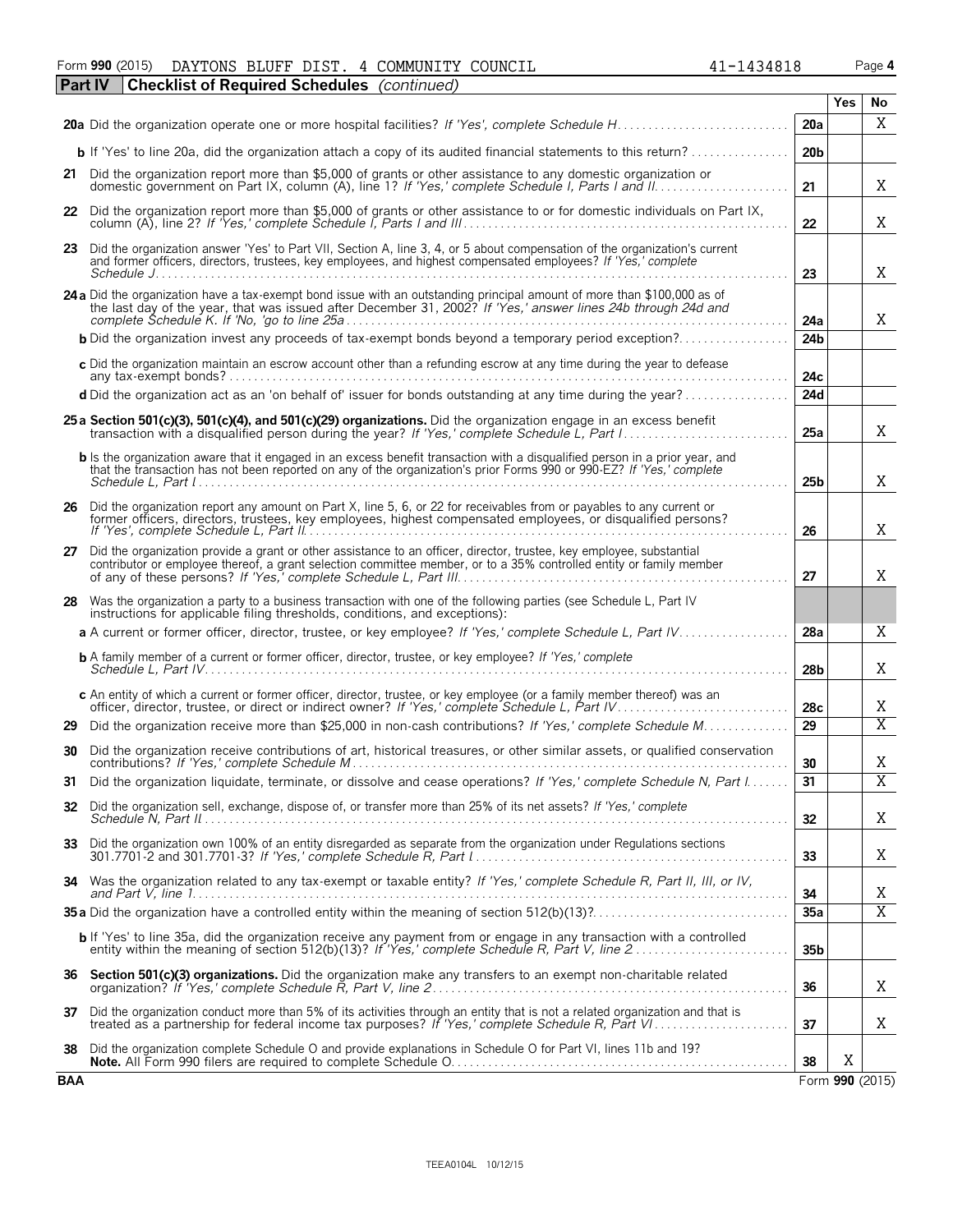| DAYTONS BLUFF DIST. 4 COMMUNITY COUNCIL<br>Form 990 (2015)<br>41-1434818                                                                                                                                                       |                 |                 | Page 5 |
|--------------------------------------------------------------------------------------------------------------------------------------------------------------------------------------------------------------------------------|-----------------|-----------------|--------|
| Part V Statements Regarding Other IRS Filings and Tax Compliance                                                                                                                                                               |                 |                 |        |
| Check if Schedule O contains a response or note to any line in this Part V                                                                                                                                                     |                 |                 |        |
|                                                                                                                                                                                                                                |                 | Yes.            | No     |
| <b>1a</b> Enter the number reported in Box 3 of Form 1096. Enter -0- if not applicable<br>1a                                                                                                                                   | 0               |                 |        |
| <b>b</b> Enter the number of Forms W-2G included in line 1a. Enter -0- if not applicable<br>1 <sub>b</sub>                                                                                                                     | 0               |                 |        |
|                                                                                                                                                                                                                                |                 |                 |        |
| c Did the organization comply with backup withholding rules for reportable payments to vendors and reportable gaming                                                                                                           | 1 с             |                 |        |
| 2a Enter the number of employees reported on Form W-3, Transmittal of Wage and Tax State-                                                                                                                                      |                 |                 |        |
| ments, filed for the calendar year ending with or within the year covered by this return<br>2a                                                                                                                                 | 5               |                 |        |
| <b>b</b> If at least one is reported on line 2a, did the organization file all required federal employment tax returns?                                                                                                        | 2 <sub>b</sub>  | Χ               |        |
|                                                                                                                                                                                                                                |                 |                 |        |
| Note. If the sum of lines 1a and 2a is greater than 250, you may be required to e-file (see instructions)                                                                                                                      |                 |                 |        |
|                                                                                                                                                                                                                                | Зa              |                 | Χ      |
|                                                                                                                                                                                                                                | 3 <sub>b</sub>  |                 |        |
| 4 a At any time during the calendar year, did the organization have an interest in, or a signature or other authority over, a financial account in a foreign country (such as a bank account, securities account, or other fin |                 |                 |        |
|                                                                                                                                                                                                                                | 4a              |                 | X      |
| <b>b</b> If 'Yes,' enter the name of the foreign country: ►                                                                                                                                                                    |                 |                 |        |
| See instructions for filing requirements for FinCEN Form 114, Report of Foreign Bank and Financial Accounts. (FBAR)                                                                                                            |                 |                 |        |
| <b>5a</b> Was the organization a party to a prohibited tax shelter transaction at any time during the tax year?                                                                                                                | 5 a             |                 | Χ      |
| <b>b</b> Did any taxable party notify the organization that it was or is a party to a prohibited tax shelter transaction?                                                                                                      | 5 <sub>b</sub>  |                 | Χ      |
|                                                                                                                                                                                                                                | 5с              |                 |        |
|                                                                                                                                                                                                                                |                 |                 |        |
| 6 a Does the organization have annual gross receipts that are normally greater than \$100,000, and did the organization solicit any contributions that were not tax deductible as charitable contributions?                    | 6 a             |                 | Χ      |
|                                                                                                                                                                                                                                |                 |                 |        |
| b If 'Yes,' did the organization include with every solicitation an express statement that such contributions or gifts were                                                                                                    | 6b              |                 |        |
|                                                                                                                                                                                                                                |                 |                 |        |
| 7 Organizations that may receive deductible contributions under section 170(c).                                                                                                                                                |                 |                 |        |
| a Did the organization receive a payment in excess of \$75 made partly as a contribution and partly for goods and                                                                                                              |                 |                 |        |
|                                                                                                                                                                                                                                | 7а              |                 | Χ      |
|                                                                                                                                                                                                                                | 7 <sub>b</sub>  |                 |        |
| c Did the organization sell, exchange, or otherwise dispose of tangible personal property for which it was required to file                                                                                                    |                 |                 | Χ      |
|                                                                                                                                                                                                                                | 7 с             |                 |        |
|                                                                                                                                                                                                                                |                 |                 |        |
| e Did the organization receive any funds, directly or indirectly, to pay premiums on a personal benefit contract?                                                                                                              | 7е              |                 | Χ      |
| f Did the organization, during the year, pay premiums, directly or indirectly, on a personal benefit contract?                                                                                                                 | 7f              |                 | Χ      |
| g If the organization received a contribution of qualified intellectual property, did the organization file Form 8899                                                                                                          |                 |                 |        |
|                                                                                                                                                                                                                                | 7g              |                 |        |
| h If the organization received a contribution of cars, boats, airplanes, or other vehicles, did the organization file a                                                                                                        |                 |                 |        |
| Form 1098-C?<br>Sponsoring organizations maintaining donor advised funds. Did a donor advised fund maintained by the sponsoring                                                                                                | 7 h             |                 |        |
|                                                                                                                                                                                                                                |                 |                 |        |
|                                                                                                                                                                                                                                | 8               |                 |        |
| Sponsoring organizations maintaining donor advised funds.                                                                                                                                                                      |                 |                 |        |
|                                                                                                                                                                                                                                | 9 a             |                 |        |
| <b>b</b> Did the sponsoring organization make a distribution to a donor, donor advisor, or related person?                                                                                                                     | 9 <sub>b</sub>  |                 |        |
| 10 Section 501(c)(7) organizations. Enter:                                                                                                                                                                                     |                 |                 |        |
| a Initiation fees and capital contributions included on Part VIII, line 12<br>10a                                                                                                                                              |                 |                 |        |
| <b>b</b> Gross receipts, included on Form 990, Part VIII, line 12, for public use of club facilities<br>10 <sub>b</sub>                                                                                                        |                 |                 |        |
| 11 Section 501(c)(12) organizations. Enter:                                                                                                                                                                                    |                 |                 |        |
| 11a                                                                                                                                                                                                                            |                 |                 |        |
|                                                                                                                                                                                                                                |                 |                 |        |
| <b>b</b> Gross income from other sources (Do not net amounts due or paid to other sources<br>11 <sub>b</sub>                                                                                                                   |                 |                 |        |
| 12a Section 4947(a)(1) non-exempt charitable trusts. Is the organization filing Form 990 in lieu of Form 1041?                                                                                                                 | 12a             |                 |        |
|                                                                                                                                                                                                                                |                 |                 |        |
| <b>b</b> If 'Yes,' enter the amount of tax-exempt interest received or accrued during the year<br>12 <sub>b</sub>                                                                                                              |                 |                 |        |
| 13 Section 501(c)(29) qualified nonprofit health insurance issuers.                                                                                                                                                            |                 |                 |        |
|                                                                                                                                                                                                                                | 13a             |                 |        |
| Note. See the instructions for additional information the organization must report on Schedule O.                                                                                                                              |                 |                 |        |
| <b>b</b> Enter the amount of reserves the organization is required to maintain by the states in                                                                                                                                |                 |                 |        |
| which the organization is licensed to issue qualified health plans<br>13 <sub>b</sub>                                                                                                                                          |                 |                 |        |
| 13c                                                                                                                                                                                                                            |                 |                 |        |
| 14a Did the organization receive any payments for indoor tanning services during the tax year?                                                                                                                                 | 14 a            |                 | X      |
| <b>b</b> If 'Yes,' has it filed a Form 720 to report these payments? If 'No,' provide an explanation in Schedule O                                                                                                             | 14 <sub>b</sub> |                 |        |
| <b>BAA</b><br>TEEA0105L 10/12/15                                                                                                                                                                                               |                 | Form 990 (2015) |        |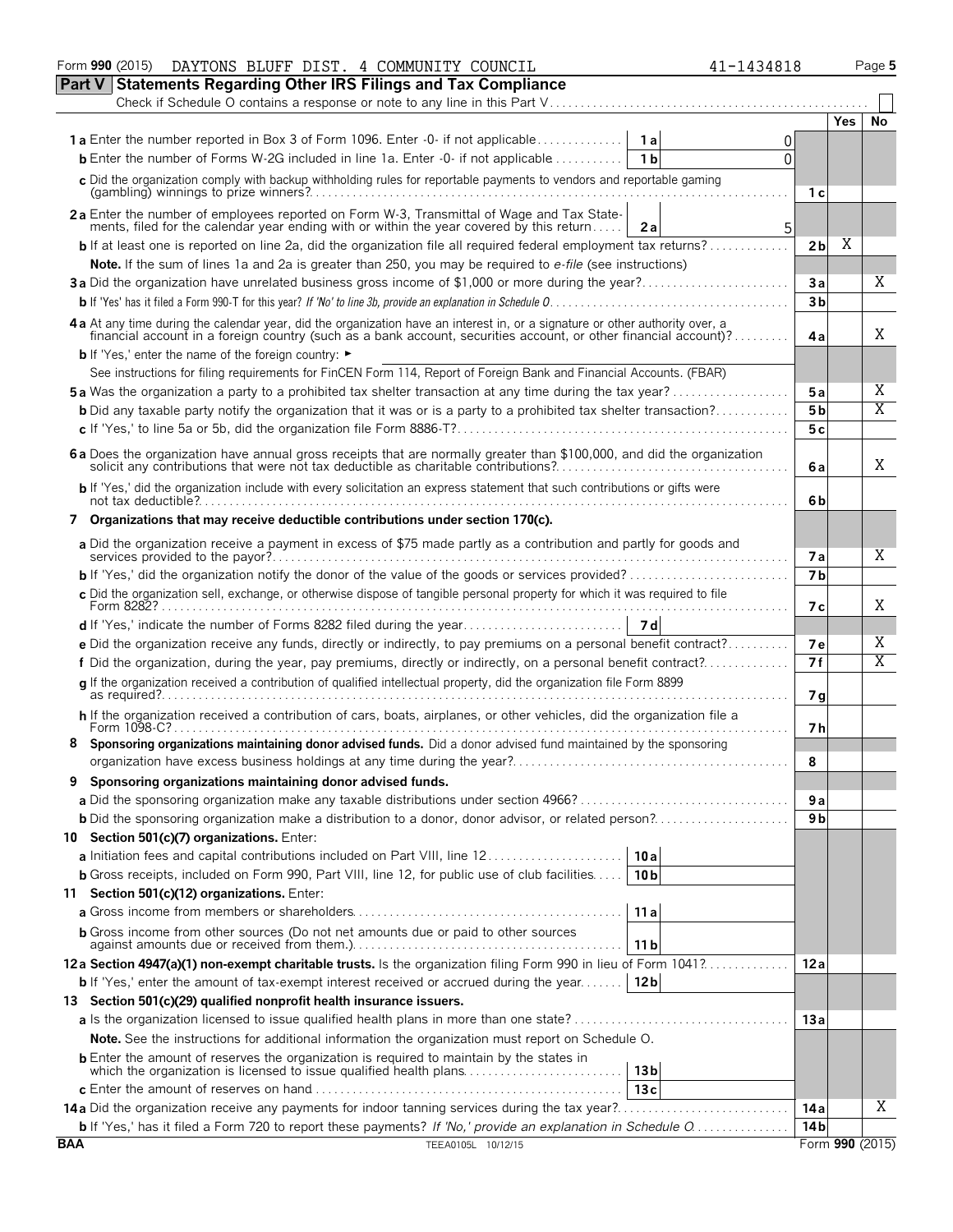**Part VI Governance, Management, and Disclosure** *For each 'Yes' response to lines 2 through 7b below, and for a 'No' response to line 8a, 8b, or 10b below, describe the circumstances, processes, or changes in Schedule O. See instructions.* Check if Schedule O contains a response or note to any line in this Part VI. . . . . . . . . . . . . . . . . . . . . . . . . . . . . . . . . . . . . . . . . . . . . . . . . . X

|    | <b>Section A. Governing Body and Management</b>                                                                                                                                                                                 |                 |            |                     |
|----|---------------------------------------------------------------------------------------------------------------------------------------------------------------------------------------------------------------------------------|-----------------|------------|---------------------|
|    |                                                                                                                                                                                                                                 |                 | <b>Yes</b> | No.                 |
|    | <b>1a</b> Enter the number of voting members of the governing body at the end of the tax year<br>11                                                                                                                             |                 |            |                     |
|    | If there are material differences in voting rights among members<br>of the governing body, or if the governing body delegated broad<br>authority to an executive committee or similar committee, explain in Schedule O.         |                 |            |                     |
|    | <b>b</b> Enter the number of voting members included in line 1a, above, who are independent    1b<br>11                                                                                                                         |                 |            |                     |
|    | 2 Did any officer, director, trustee, or key employee have a family relationship or a business relationship with any other                                                                                                      |                 |            |                     |
|    |                                                                                                                                                                                                                                 | $\overline{2}$  |            | Χ                   |
|    | 3 Did the organization delegate control over management duties customarily performed by or under the direct supervision<br>of officers, directors, or trustees, or key employees to a management company or other person?       | $\mathbf{3}$    |            | X                   |
|    | 4 Did the organization make any significant changes to its governing documents                                                                                                                                                  |                 |            |                     |
|    | Did the organization become aware during the year of a significant diversion of the organization's assets?                                                                                                                      | 4<br>5          |            | Χ<br>$\overline{X}$ |
| 6. |                                                                                                                                                                                                                                 | 6               |            | $\overline{X}$      |
|    | 7a Did the organization have members, stockholders, or other persons who had the power to elect or appoint one or more                                                                                                          | <b>7a</b>       |            | X                   |
|    | <b>b</b> Are any governance decisions of the organization reserved to (or subject to approval by) members,                                                                                                                      | 7 b             |            | X                   |
|    | 8 Did the organization contemporaneously document the meetings held or written actions undertaken during the year by<br>the following:                                                                                          |                 |            |                     |
|    |                                                                                                                                                                                                                                 | 8a              |            | Χ                   |
|    |                                                                                                                                                                                                                                 | 8b              |            | $\overline{X}$      |
|    | 9 Is there any officer, director, trustee, or key employee listed in Part VII, Section A, who cannot be reached at the                                                                                                          | 9               |            | X                   |
|    | Section B. Policies (This Section B requests information about policies not required by the Internal Revenue Code.)                                                                                                             |                 |            |                     |
|    |                                                                                                                                                                                                                                 |                 | Yes        | No                  |
|    |                                                                                                                                                                                                                                 | 10a             |            | X                   |
|    | b If 'Yes,' did the organization have written policies and procedures governing the activities of such chapters, affiliates, and branches to ensure their                                                                       | 10 <sub>b</sub> |            |                     |
|    |                                                                                                                                                                                                                                 | 11 a            | X          |                     |
|    | <b>b</b> Describe in Schedule O the process, if any, used by the organization to review this Form 990. SEE SCHEDULE O                                                                                                           |                 |            |                     |
|    |                                                                                                                                                                                                                                 | 12a             |            | X                   |
|    | <b>b</b> Were officers, directors, or trustees, and key employees required to disclose annually interests that could give rise<br>.                                                                                             | 12 <sub>b</sub> |            |                     |
|    | c Did the organization regularly and consistently monitor and enforce compliance with the policy? If 'Yes,' describe in                                                                                                         | 12c             |            |                     |
|    |                                                                                                                                                                                                                                 | 13              |            | X                   |
|    |                                                                                                                                                                                                                                 | 14              |            | $\overline{X}$      |
|    | 15 Did the process for determining compensation of the following persons include a review and approval by independent<br>persons, comparability data, and contemporaneous substantiation of the deliberation and decision?      |                 |            |                     |
|    |                                                                                                                                                                                                                                 | 15 a            |            | Χ                   |
|    |                                                                                                                                                                                                                                 | 15 <sub>b</sub> |            | $\overline{X}$      |
|    | If 'Yes' to line 15a or 15b, describe the process in Schedule O (see instructions).                                                                                                                                             |                 |            |                     |
|    | 16 a Did the organization invest in, contribute assets to, or participate in a joint venture or similar arrangement with a                                                                                                      | 16 a            |            | Χ                   |
|    | b If 'Yes,' did the organization follow a written policy or procedure requiring the organization to evaluate its participation in joint venture arrangements under applicable federal tax law, and take steps to safeguard the  |                 |            |                     |
|    |                                                                                                                                                                                                                                 | 16 b            |            |                     |
|    | <b>Section C. Disclosure</b><br>17 List the states with which a copy of this Form 990 is required to be filed $\blacktriangleright$                                                                                             |                 |            |                     |
|    | MN                                                                                                                                                                                                                              |                 |            |                     |
| 18 | Section 6104 requires an organization to make its Forms 1023 (or 1024 if applicable), 990, and 990-T (Section 501(c)(3)s only) available<br>for public inspection. Indicate how you made these available. Check all that apply. |                 |            |                     |
|    | Other (explain in Schedule O)<br>Own website<br>Another's website<br>X Upon request                                                                                                                                             |                 |            |                     |
| 19 | Describe in Schedule O whether (and if so, how) the organization made its governing documents, conflict of interest policy, and financial statements available to<br>the public during the tax year.<br>SEE SCHEDULE O          |                 |            |                     |
| 20 | State the name, address, and telephone number of the person who possesses the organization's books and records:                                                                                                                 |                 |            |                     |
|    | DEANNA FOSTER 804 MARGARET STREET ST PAUL MN 55106 651-772-2075                                                                                                                                                                 |                 |            |                     |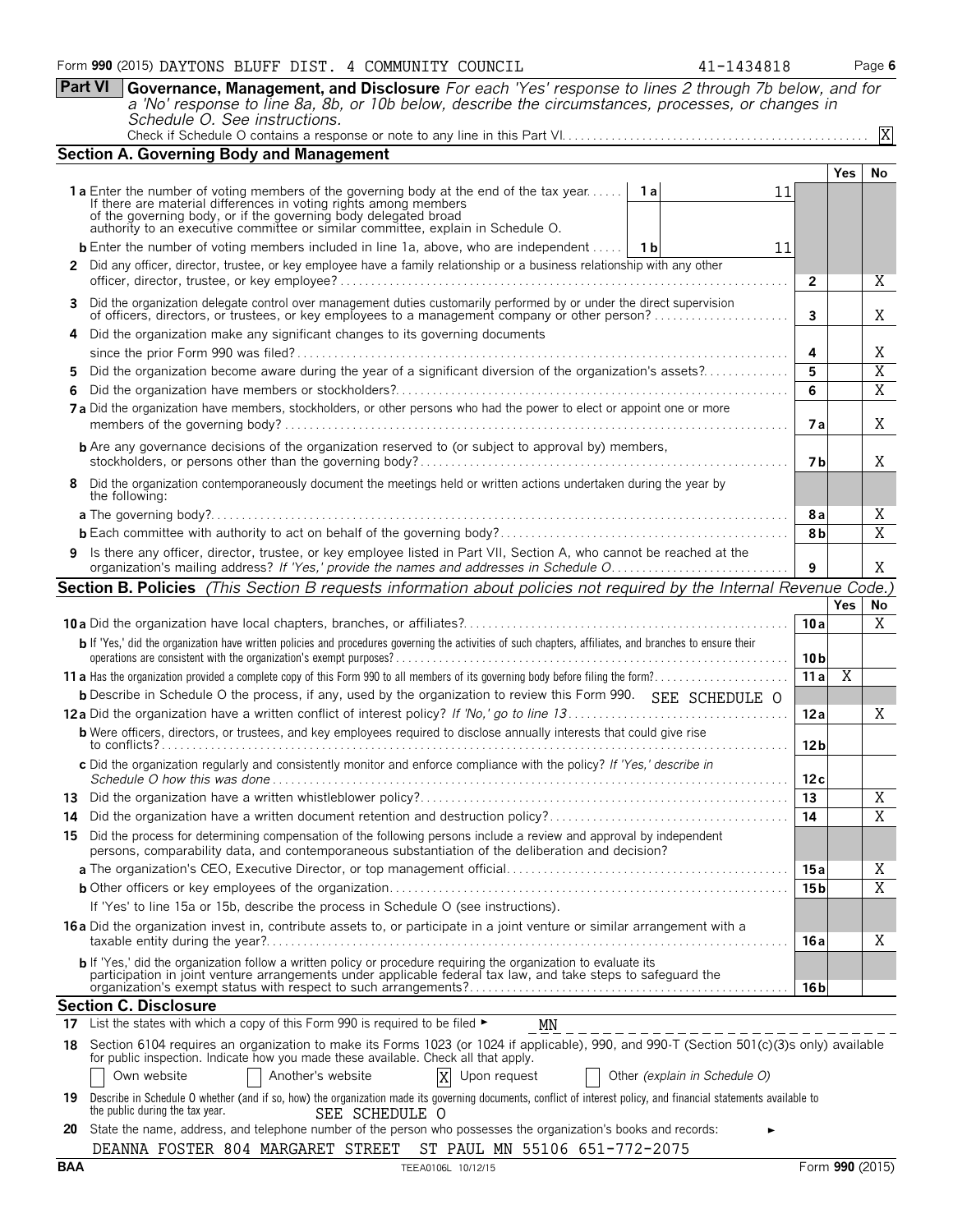| Form 990 (2015)<br>DAYTONS BLUFF DIST. 4 COMMUNITY COUNCIL                                                                                                                                                                                                                                                                                                                                                                              | 41-1434818 | Page 7 |
|-----------------------------------------------------------------------------------------------------------------------------------------------------------------------------------------------------------------------------------------------------------------------------------------------------------------------------------------------------------------------------------------------------------------------------------------|------------|--------|
| <b>Part VII</b><br>Compensation of Officers, Directors, Trustees, Key Employees, Highest Compensated Employees, and<br><b>Independent Contractors</b>                                                                                                                                                                                                                                                                                   |            |        |
|                                                                                                                                                                                                                                                                                                                                                                                                                                         |            |        |
| Section A. Officers, Directors, Trustees, Key Employees, and Highest Compensated Employees                                                                                                                                                                                                                                                                                                                                              |            |        |
| <b>1 a</b> Complete this table for all persons required to be listed. Report compensation for the calendar year ending with or within the<br>organization's tax year.<br>• List all of the organization's <b>current</b> officers, directors, trustees (whether individuals or organizations), regardless of amount of<br>compensation. Enter -0- in columns (D), (E), and (F) if no compensation was paid.                             |            |        |
| • List all of the organization's <b>current</b> key employees, if any. See instructions for definition of 'key employee.'<br>• List the organization's five current highest compensated employees (other than an officer, director, trustee, or key employee)<br>who received reportable compensation (Box 5 of Form W-2 and/or Box 7 of Form 1099-MISC) of more than \$100,000 from the<br>organization and any related organizations. |            |        |

? List all of the organization's **former** officers, key employees, and highest compensated employees who received more than \$100,000 of reportable compensation from the organization and any related organizations.

? List all of the organization's **former directors or trustees** that received, in the capacity as a former director or trustee of the

organization, more than \$10,000 of reportable compensation from the organization and any related organizations.

List persons in the following order: individual trustees or directors; institutional trustees; officers; key employees; highest compensated employees; and former such persons.

Check this box if neither the organization nor any related organization compensated any current officer, director, or trustee. X

|            | (C)                       |                                                                                            |                                  |                       |         |                   |                                                                                        |        |                                                            |                                          |                                                          |
|------------|---------------------------|--------------------------------------------------------------------------------------------|----------------------------------|-----------------------|---------|-------------------|----------------------------------------------------------------------------------------|--------|------------------------------------------------------------|------------------------------------------|----------------------------------------------------------|
|            | (A)<br>Name and Title     | (B)<br>Average<br>hours<br>per                                                             |                                  |                       |         | director/trustee) | Position (do not check more<br>than one box, unless person<br>is both an officer and a |        | (D)<br>Reportable<br>compensation from<br>the organization | (E)<br>Reportable<br>compensation from   | (F)<br>Estimated<br>amount of other<br>compensation      |
|            |                           | week<br>(list any<br>hours for<br>related<br>organiza<br>tions<br>below<br>dotted<br>line) | əətsut laubivibni<br>direct<br>হ | Institutional trustee | Officer | Key employee      | Highest compensated<br>employee                                                        | Former | (W-2/1099-MISC)                                            | related organizations<br>(W-2/1099-MISC) | from the<br>organization<br>and related<br>organizations |
|            | (1) ELIZABETH MATAKIS     | $1\,$                                                                                      |                                  |                       |         |                   |                                                                                        |        |                                                            |                                          |                                                          |
|            | <b>MEMBER</b>             | $\Omega$                                                                                   | $\rm X$                          |                       |         |                   |                                                                                        |        | 0                                                          | 0                                        | 0.                                                       |
|            | (2) ROB SEBO-LUBKE        | $\mathbf 1$                                                                                |                                  |                       |         |                   |                                                                                        |        |                                                            |                                          |                                                          |
|            | <b>MEMBER</b>             | $\Omega$                                                                                   | X                                |                       |         |                   |                                                                                        |        | 0                                                          | 0                                        | 0.                                                       |
| (3)        | <b>JACOB LAMBERT</b>      | $\mathbf{1}$                                                                               |                                  |                       |         |                   |                                                                                        |        |                                                            |                                          |                                                          |
|            | TREASURER                 | $\Omega$                                                                                   | $\rm X$                          |                       |         |                   |                                                                                        |        | 0                                                          | 0                                        | 0.                                                       |
|            | (4) TABITHA BENCI DERANGO | $\mathbf{1}$                                                                               |                                  |                       |         |                   |                                                                                        |        |                                                            |                                          |                                                          |
|            | <b>MEMBER</b>             | 0                                                                                          | $\mathbf X$                      |                       |         |                   |                                                                                        |        | 0                                                          | $\mathbf{0}$                             | $\boldsymbol{0}$ .                                       |
|            | (5) RAFAEL ESPINOSA       | $\mathbf{1}$                                                                               |                                  |                       |         |                   |                                                                                        |        |                                                            |                                          |                                                          |
|            | <b>MEMBER</b>             | $\Omega$                                                                                   | X                                |                       |         |                   |                                                                                        |        | 0                                                          | $\mathbf{0}$                             | 0.                                                       |
|            | (6) OSMAN EGAL            | $\overline{1}$                                                                             |                                  |                       |         |                   |                                                                                        |        |                                                            |                                          |                                                          |
|            | <b>MEMBER</b>             | $\mathbf{0}$                                                                               | X                                |                       |         |                   |                                                                                        |        | 0                                                          | $\mathbf{0}$                             | $0$ .                                                    |
|            | (7) JESSICA JOHNSON       | $\overline{1}$                                                                             |                                  |                       |         |                   |                                                                                        |        |                                                            |                                          |                                                          |
|            | <b>MEMBER</b>             | 0                                                                                          | Χ                                |                       |         |                   |                                                                                        |        | 0                                                          | $\mathbf 0$                              | $\boldsymbol{0}$ .                                       |
|            | (8) HENRY GARNICA         | $\overline{1}$                                                                             |                                  |                       |         |                   |                                                                                        |        |                                                            |                                          |                                                          |
|            | <b>MEMBER</b>             | $\Omega$                                                                                   | X                                |                       |         |                   |                                                                                        |        | 0                                                          | 0                                        | $\boldsymbol{0}$ .                                       |
|            | (9) TODD GRAMENZ          | $\overline{1}$                                                                             |                                  |                       |         |                   |                                                                                        |        |                                                            |                                          |                                                          |
|            | <b>MEMBER</b>             | $\overline{0}$                                                                             | $\rm X$                          |                       |         |                   |                                                                                        |        | 0                                                          | $\mathbf 0$                              | $\boldsymbol{0}$ .                                       |
|            | (10) LAURA KIDD           | $\overline{1}$                                                                             |                                  |                       |         |                   |                                                                                        |        |                                                            |                                          |                                                          |
|            | <b>MEMBER</b>             | 0                                                                                          | X                                |                       |         |                   |                                                                                        |        | 0                                                          | 0                                        | $\boldsymbol{0}$ .                                       |
|            | (11) QUINTIN KIDD         | $\overline{1}$                                                                             |                                  |                       |         |                   |                                                                                        |        |                                                            |                                          |                                                          |
|            | <b>MEMBER</b>             | $\Omega$                                                                                   | X                                |                       |         |                   |                                                                                        |        | 0                                                          | 0.                                       | $0$ .                                                    |
|            | (12) CHRIS LOLLIE         | $\mathbf{1}$                                                                               |                                  |                       |         |                   |                                                                                        |        |                                                            |                                          |                                                          |
|            | <b>MEMBER</b>             | 0                                                                                          | X                                |                       |         |                   |                                                                                        |        | 0                                                          | $\mathbf 0$                              | $\boldsymbol{0}$ .                                       |
|            | (13) SHANNON PRESCOTT     | $\mathbf{1}$                                                                               |                                  |                       |         |                   |                                                                                        |        |                                                            |                                          |                                                          |
|            | <b>MEMBER</b>             | $\Omega$                                                                                   | X                                |                       |         |                   |                                                                                        |        | 0                                                          | 0                                        | 0.                                                       |
|            | (14) HOLLY WINDINGSTAD    | $\mathbf{1}$                                                                               |                                  |                       |         |                   |                                                                                        |        |                                                            |                                          |                                                          |
|            | <b>MEMBER</b>             | $\Omega$                                                                                   | X                                |                       |         |                   |                                                                                        |        | 0                                                          | $\overline{0}$                           | $0$ .                                                    |
| <b>BAA</b> |                           | TEEA0107L 10/12/15                                                                         |                                  |                       |         |                   |                                                                                        |        |                                                            |                                          | Form 990 (2015)                                          |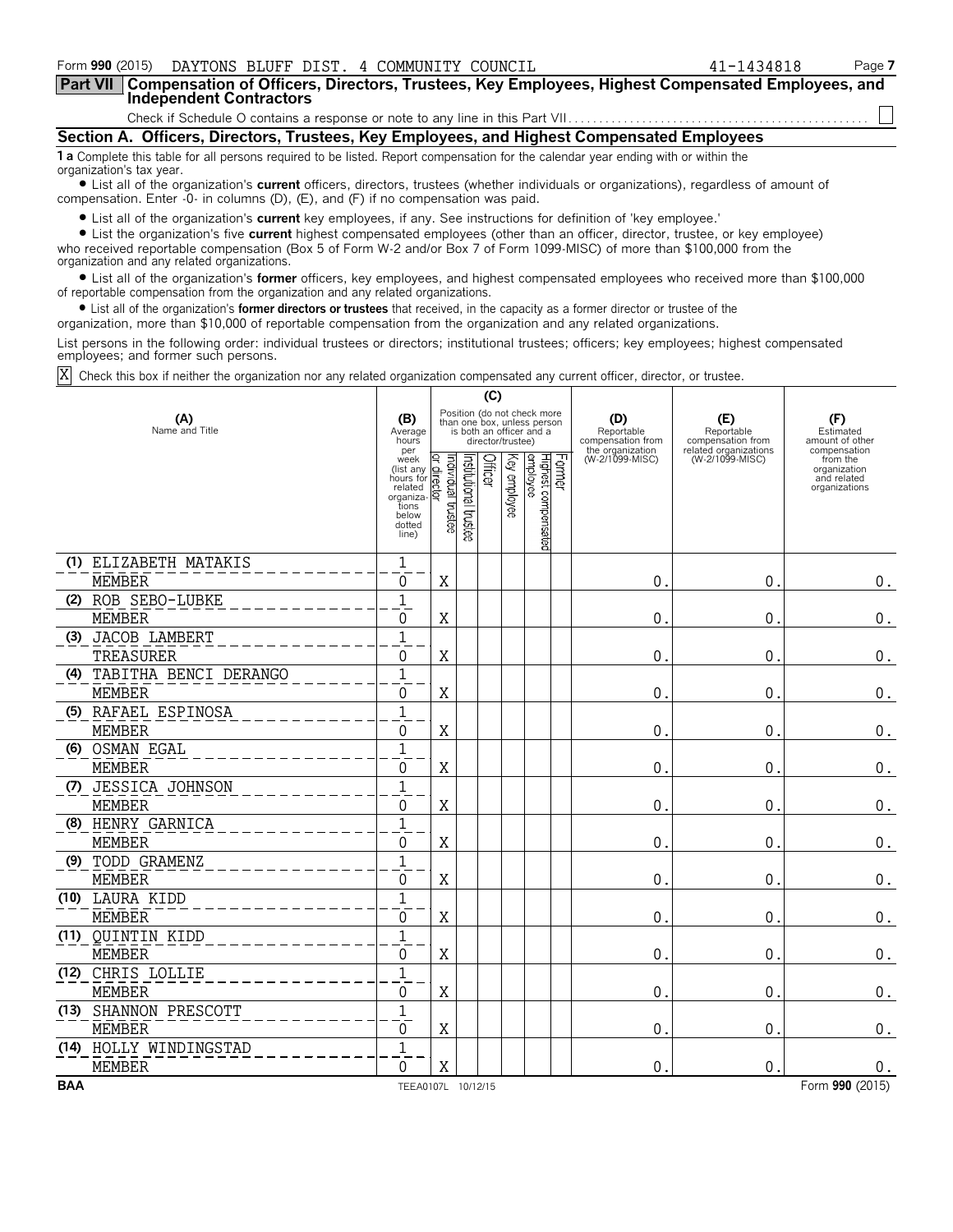| Part VII Section A. Officers, Directors, Trustees, Key Employees, and Highest Compensated Employees (continued)                                                                                                                                        |                                                                                                                            |                               |                                                                                                                         |         |                          |                                 |        |                                                                               |                                                                                    |                     |                                                                                                                 |                    |
|--------------------------------------------------------------------------------------------------------------------------------------------------------------------------------------------------------------------------------------------------------|----------------------------------------------------------------------------------------------------------------------------|-------------------------------|-------------------------------------------------------------------------------------------------------------------------|---------|--------------------------|---------------------------------|--------|-------------------------------------------------------------------------------|------------------------------------------------------------------------------------|---------------------|-----------------------------------------------------------------------------------------------------------------|--------------------|
|                                                                                                                                                                                                                                                        | (B)                                                                                                                        |                               |                                                                                                                         | (C)     |                          |                                 |        |                                                                               |                                                                                    |                     |                                                                                                                 |                    |
| (A)<br>Name and title                                                                                                                                                                                                                                  | Average<br>hours<br>per<br>week<br>(list any<br>hours<br>for<br>related<br>organiza<br>- tions<br>below<br>dotted<br>line) | ndividual trustee<br>director | (do not check more than one<br>box, unless person is both an<br>officer and a director/trustee)<br>nstitutional trustee | Officer | Position<br>Key employee | Highest compensated<br>employee | Former | (D)<br>Reportable<br>compensation from<br>the organization<br>(W-2/1099-MISC) | (E)<br>Reportable<br>compensation from<br>related organizations<br>(W-2/1099-MISC) |                     | (F)<br>Estimated<br>amount of other<br>compensation<br>from the<br>organization<br>and related<br>organizations |                    |
|                                                                                                                                                                                                                                                        |                                                                                                                            |                               |                                                                                                                         |         |                          |                                 |        |                                                                               |                                                                                    |                     |                                                                                                                 |                    |
| (15) TONG THAO                                                                                                                                                                                                                                         | $1\,$                                                                                                                      |                               |                                                                                                                         |         |                          |                                 |        |                                                                               |                                                                                    |                     |                                                                                                                 |                    |
| PRESIDENT<br>(16) BREANN TIERSCHEL                                                                                                                                                                                                                     | 0<br>$\mathbf{1}$                                                                                                          |                               |                                                                                                                         | X       |                          |                                 |        | $0$ .                                                                         | 0.                                                                                 |                     |                                                                                                                 | 0.                 |
| TREASURER                                                                                                                                                                                                                                              | 0                                                                                                                          |                               |                                                                                                                         | X       |                          |                                 |        | $0$ .                                                                         | 0.                                                                                 |                     |                                                                                                                 | 0.                 |
| (17) JEANELLE FOSTER                                                                                                                                                                                                                                   | $\mathbf 1$                                                                                                                |                               |                                                                                                                         |         |                          |                                 |        |                                                                               |                                                                                    |                     |                                                                                                                 |                    |
| VICE PRESIDENT                                                                                                                                                                                                                                         | 0                                                                                                                          |                               |                                                                                                                         | X       |                          |                                 |        | 0.                                                                            | 0.                                                                                 |                     |                                                                                                                 | 0.                 |
| (18) PA CHUA VANG                                                                                                                                                                                                                                      | $\mathbf{1}$                                                                                                               |                               |                                                                                                                         |         |                          |                                 |        |                                                                               |                                                                                    |                     |                                                                                                                 |                    |
| SECRETARY                                                                                                                                                                                                                                              | 0                                                                                                                          |                               |                                                                                                                         | X       |                          |                                 |        | 0.                                                                            | 0.                                                                                 |                     |                                                                                                                 | 0.                 |
| (19) DEANNA R FOSTER                                                                                                                                                                                                                                   | 40                                                                                                                         |                               |                                                                                                                         |         |                          |                                 |        |                                                                               |                                                                                    |                     |                                                                                                                 |                    |
| EXECUTIVE DIRECTOR                                                                                                                                                                                                                                     | $\mathbf 0$                                                                                                                |                               |                                                                                                                         |         | Χ                        |                                 |        | $\mathsf{O}$ .                                                                | $\mathbf 0$ .                                                                      |                     |                                                                                                                 | $\boldsymbol{0}$ . |
| (20)                                                                                                                                                                                                                                                   |                                                                                                                            |                               |                                                                                                                         |         |                          |                                 |        |                                                                               |                                                                                    |                     |                                                                                                                 |                    |
|                                                                                                                                                                                                                                                        |                                                                                                                            |                               |                                                                                                                         |         |                          |                                 |        |                                                                               |                                                                                    |                     |                                                                                                                 |                    |
| (21)                                                                                                                                                                                                                                                   |                                                                                                                            |                               |                                                                                                                         |         |                          |                                 |        |                                                                               |                                                                                    |                     |                                                                                                                 |                    |
| (22)                                                                                                                                                                                                                                                   |                                                                                                                            |                               |                                                                                                                         |         |                          |                                 |        |                                                                               |                                                                                    |                     |                                                                                                                 |                    |
|                                                                                                                                                                                                                                                        |                                                                                                                            |                               |                                                                                                                         |         |                          |                                 |        |                                                                               |                                                                                    |                     |                                                                                                                 |                    |
| (23)                                                                                                                                                                                                                                                   |                                                                                                                            |                               |                                                                                                                         |         |                          |                                 |        |                                                                               |                                                                                    |                     |                                                                                                                 |                    |
|                                                                                                                                                                                                                                                        |                                                                                                                            |                               |                                                                                                                         |         |                          |                                 |        |                                                                               |                                                                                    |                     |                                                                                                                 |                    |
| (24)                                                                                                                                                                                                                                                   |                                                                                                                            |                               |                                                                                                                         |         |                          |                                 |        |                                                                               |                                                                                    |                     |                                                                                                                 |                    |
|                                                                                                                                                                                                                                                        |                                                                                                                            |                               |                                                                                                                         |         |                          |                                 |        |                                                                               |                                                                                    |                     |                                                                                                                 |                    |
| (25)                                                                                                                                                                                                                                                   |                                                                                                                            |                               |                                                                                                                         |         |                          |                                 |        |                                                                               |                                                                                    |                     |                                                                                                                 |                    |
| 1 b Sub-total.                                                                                                                                                                                                                                         |                                                                                                                            |                               |                                                                                                                         |         |                          |                                 |        | 0.                                                                            | $\mathbf 0$ .                                                                      |                     |                                                                                                                 | $0$ .              |
|                                                                                                                                                                                                                                                        |                                                                                                                            |                               |                                                                                                                         |         |                          |                                 | ►      | $0$ .                                                                         | 0.                                                                                 |                     |                                                                                                                 | $\boldsymbol{0}$ . |
|                                                                                                                                                                                                                                                        |                                                                                                                            |                               |                                                                                                                         |         |                          |                                 | ►      | 0                                                                             | 0                                                                                  |                     |                                                                                                                 | 0.                 |
| 2 Total number of individuals (including but not limited to those listed above) who received more than \$100,000 of reportable compensation                                                                                                            |                                                                                                                            |                               |                                                                                                                         |         |                          |                                 |        |                                                                               |                                                                                    |                     |                                                                                                                 |                    |
| from the organization $\blacktriangleright$<br>0                                                                                                                                                                                                       |                                                                                                                            |                               |                                                                                                                         |         |                          |                                 |        |                                                                               |                                                                                    |                     |                                                                                                                 |                    |
|                                                                                                                                                                                                                                                        |                                                                                                                            |                               |                                                                                                                         |         |                          |                                 |        |                                                                               |                                                                                    |                     | Yes                                                                                                             | No                 |
| Did the organization list any <b>former</b> officer, director, or trustee, key employee, or highest compensated employee                                                                                                                               |                                                                                                                            |                               |                                                                                                                         |         |                          |                                 |        |                                                                               |                                                                                    |                     |                                                                                                                 |                    |
|                                                                                                                                                                                                                                                        |                                                                                                                            |                               |                                                                                                                         |         |                          |                                 |        |                                                                               |                                                                                    | 3                   |                                                                                                                 | Χ                  |
| 4<br>For any individual listed on line 1a, is the sum of reportable compensation and other compensation from<br>the organization and related organizations greater than \$150,000? If 'Yes' complete Schedule J for                                    |                                                                                                                            |                               |                                                                                                                         |         |                          |                                 |        |                                                                               |                                                                                    | 4                   |                                                                                                                 | Χ                  |
| Did any person listed on line 1a receive or accrue compensation from any unrelated organization or individual<br>5                                                                                                                                     |                                                                                                                            |                               |                                                                                                                         |         |                          |                                 |        |                                                                               |                                                                                    | 5                   |                                                                                                                 | Χ                  |
| <b>Section B. Independent Contractors</b>                                                                                                                                                                                                              |                                                                                                                            |                               |                                                                                                                         |         |                          |                                 |        |                                                                               |                                                                                    |                     |                                                                                                                 |                    |
| Complete this table for your five highest compensated independent contractors that received more than \$100,000 of<br>compensation from the organization. Report compensation for the calendar year ending with or within the organization's tax year. |                                                                                                                            |                               |                                                                                                                         |         |                          |                                 |        |                                                                               |                                                                                    |                     |                                                                                                                 |                    |
| (A)<br>Name and business address                                                                                                                                                                                                                       |                                                                                                                            |                               |                                                                                                                         |         |                          |                                 |        | (B)<br>Description of services                                                |                                                                                    | (C)<br>Compensation |                                                                                                                 |                    |
|                                                                                                                                                                                                                                                        |                                                                                                                            |                               |                                                                                                                         |         |                          |                                 |        |                                                                               |                                                                                    |                     |                                                                                                                 |                    |
| NONE                                                                                                                                                                                                                                                   |                                                                                                                            |                               |                                                                                                                         |         |                          |                                 |        |                                                                               |                                                                                    |                     |                                                                                                                 |                    |
|                                                                                                                                                                                                                                                        |                                                                                                                            |                               |                                                                                                                         |         |                          |                                 |        |                                                                               |                                                                                    |                     |                                                                                                                 |                    |
|                                                                                                                                                                                                                                                        |                                                                                                                            |                               |                                                                                                                         |         |                          |                                 |        |                                                                               |                                                                                    |                     |                                                                                                                 |                    |
|                                                                                                                                                                                                                                                        |                                                                                                                            |                               |                                                                                                                         |         |                          |                                 |        |                                                                               |                                                                                    |                     |                                                                                                                 |                    |
| 2 Total number of independent contractors (including but not limited to those listed above) who received more than                                                                                                                                     |                                                                                                                            |                               |                                                                                                                         |         |                          |                                 |        |                                                                               |                                                                                    |                     |                                                                                                                 |                    |
| \$100,000 of compensation from the organization $\blacktriangleright$ 0                                                                                                                                                                                |                                                                                                                            |                               |                                                                                                                         |         |                          |                                 |        |                                                                               |                                                                                    |                     |                                                                                                                 |                    |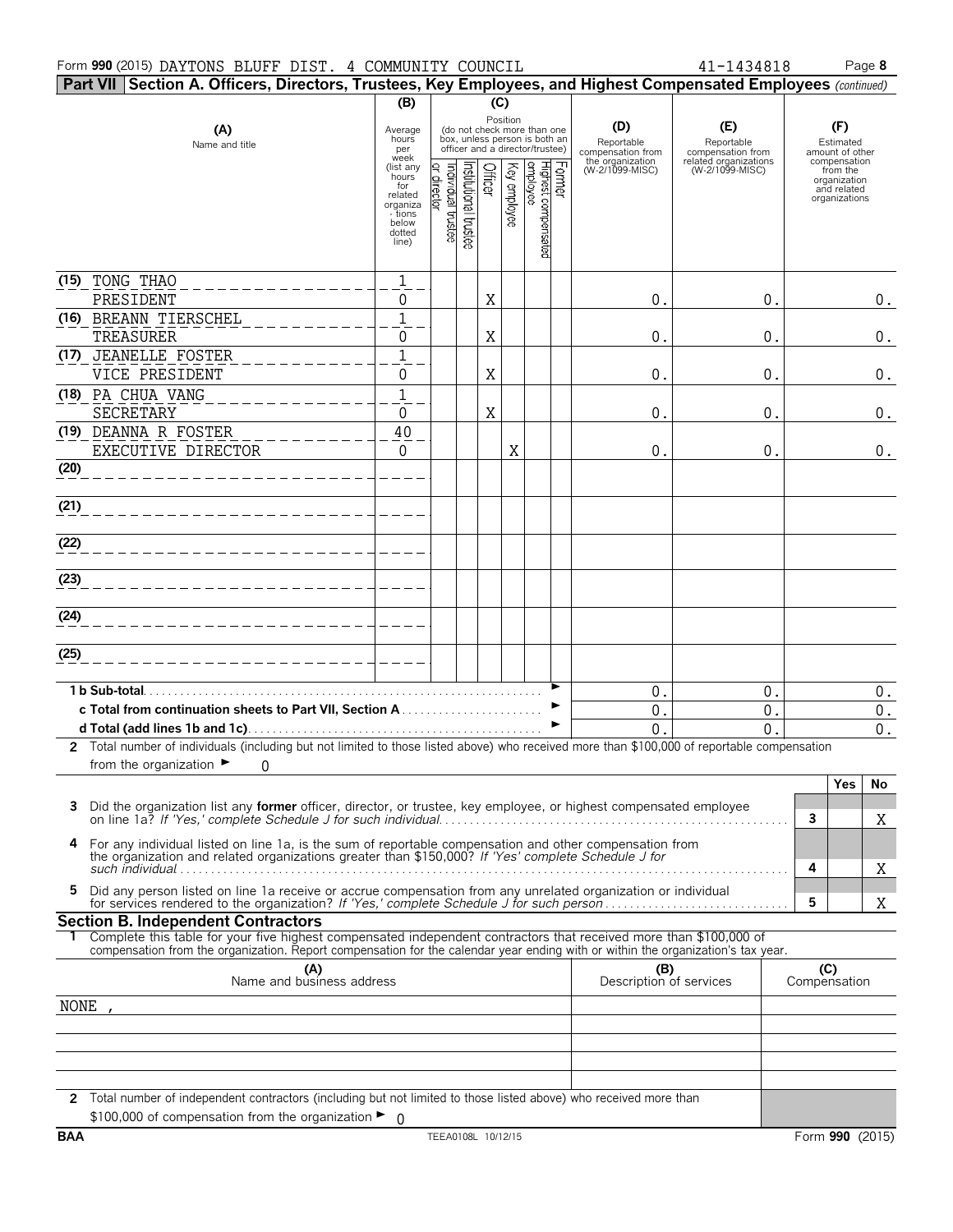**c** Net income or (loss) from sales of inventory . . . . . . . . . ▶ Miscellaneous Revenue **Business Code** 

**e Total.** Add lines 11a-11d. . . . . . . . . . . . . . . . . . . . . . . . . . . . . G **12 Total revenue.** See instructions . . . . . . . . . . . . . . . . . . . . . . G

### **Part VIII Statement of Revenue**

Program Service Revenue Contributions, Gifts, Grants<br>Program Service Revenue and Other Similar Amounts

Check if Schedule O contains a response or note to any line in this Part VIII. . . . . . . . . . . . . . . . . . . . . . . . . . . . . . . . . . . . . . . . . . . . . . . . .

|   |                                                                                                                |                |                      | (A)<br>Total revenue | (B)<br>Related or<br>exempt<br>function<br>revenue | (C)<br>Unrelated<br>business<br>revenue | (D)<br>Revenue<br>excluded from tax<br>under sections<br>512-514 |
|---|----------------------------------------------------------------------------------------------------------------|----------------|----------------------|----------------------|----------------------------------------------------|-----------------------------------------|------------------------------------------------------------------|
|   | <b>1a</b> Federated campaigns                                                                                  | 1a             |                      |                      |                                                    |                                         |                                                                  |
|   | <b>b</b> Membership dues                                                                                       | 1 <sub>b</sub> |                      |                      |                                                    |                                         |                                                                  |
|   | c Fundraising events                                                                                           | 1 <sub>c</sub> |                      |                      |                                                    |                                         |                                                                  |
|   | <b>d</b> Related organizations $\ldots \ldots$                                                                 | 1 <sub>d</sub> |                      |                      |                                                    |                                         |                                                                  |
|   | <b>e</b> Government grants (contributions) $\ldots$                                                            | 1 <sub>e</sub> | 73,878.              |                      |                                                    |                                         |                                                                  |
|   | f All other contributions, gifts, grants, and<br>similar amounts not included above                            | 1f             | 402,618.             |                      |                                                    |                                         |                                                                  |
|   | g Noncash contributions included in lines 1a-1f: \$                                                            |                |                      |                      |                                                    |                                         |                                                                  |
|   | <b>h Total.</b> Add lines 1a-1f                                                                                |                |                      | 476,496.             |                                                    |                                         |                                                                  |
|   |                                                                                                                |                | <b>Business Code</b> |                      |                                                    |                                         |                                                                  |
|   | 2a <u>EAST SIDE K1 INCOME</u>                                                                                  |                |                      | $-2,936.$            | $-2,936.$                                          |                                         |                                                                  |
| b |                                                                                                                |                |                      |                      |                                                    |                                         |                                                                  |
| С |                                                                                                                |                |                      |                      |                                                    |                                         |                                                                  |
| d |                                                                                                                |                |                      |                      |                                                    |                                         |                                                                  |
|   |                                                                                                                |                |                      |                      |                                                    |                                         |                                                                  |
|   | f All other program service revenue                                                                            |                |                      |                      |                                                    |                                         |                                                                  |
|   |                                                                                                                |                |                      |                      |                                                    |                                         |                                                                  |
|   |                                                                                                                |                |                      | $-2,936.$            |                                                    |                                         |                                                                  |
| 3 | Investment income (including dividends, interest and                                                           |                |                      | 47.                  | 47.                                                |                                         |                                                                  |
| 4 | Income from investment of tax-exempt bond proceeds.                                                            |                |                      |                      |                                                    |                                         |                                                                  |
| 5 |                                                                                                                |                |                      |                      |                                                    |                                         |                                                                  |
|   |                                                                                                                | (i) Real       | (ii) Personal        |                      |                                                    |                                         |                                                                  |
|   | <b>6a</b> Gross rents                                                                                          |                |                      |                      |                                                    |                                         |                                                                  |
|   | <b>b</b> Less: rental expenses                                                                                 |                |                      |                      |                                                    |                                         |                                                                  |
|   | <b>c</b> Rental income or (loss) $\ldots$                                                                      |                |                      |                      |                                                    |                                         |                                                                  |
|   |                                                                                                                |                |                      |                      |                                                    |                                         |                                                                  |
|   | <b>7 a</b> Gross amount from sales of<br>assets other than inventory                                           | (i) Securities | (ii) Other           |                      |                                                    |                                         |                                                                  |
|   | <b>b</b> Less: cost or other basis                                                                             |                |                      |                      |                                                    |                                         |                                                                  |
|   | and sales expenses<br>c Gain or $(\text{loss})$                                                                |                |                      |                      |                                                    |                                         |                                                                  |
|   |                                                                                                                |                |                      |                      |                                                    |                                         |                                                                  |
|   |                                                                                                                |                |                      |                      |                                                    |                                         |                                                                  |
|   | 8a Gross income from fundraising events<br>(not including $\uparrow$<br>of contributions reported on line 1c). |                |                      |                      |                                                    |                                         |                                                                  |
|   | See Part IV, line 18. <b>a</b>                                                                                 |                |                      |                      |                                                    |                                         |                                                                  |
|   | <b>b</b> Less: direct expenses <b>b</b>                                                                        |                |                      |                      |                                                    |                                         |                                                                  |
|   | c Net income or (loss) from fundraising events ▶                                                               |                |                      |                      |                                                    |                                         |                                                                  |
|   |                                                                                                                |                |                      |                      |                                                    |                                         |                                                                  |
|   | <b>b</b> Less: direct expenses <b>b</b>                                                                        |                |                      |                      |                                                    |                                         |                                                                  |
|   | c Net income or (loss) from gaming activities ►                                                                |                |                      |                      |                                                    |                                         |                                                                  |
|   | 10a Gross sales of inventory, less returns                                                                     |                |                      |                      |                                                    |                                         |                                                                  |
|   |                                                                                                                |                |                      |                      |                                                    |                                         |                                                                  |
|   | <b>b</b> Less: cost of goods sold <b>b</b>                                                                     |                |                      |                      |                                                    |                                         |                                                                  |

**Other Revenue** 

**11a b c**

**d** All other revenue..........

 $\blacksquare$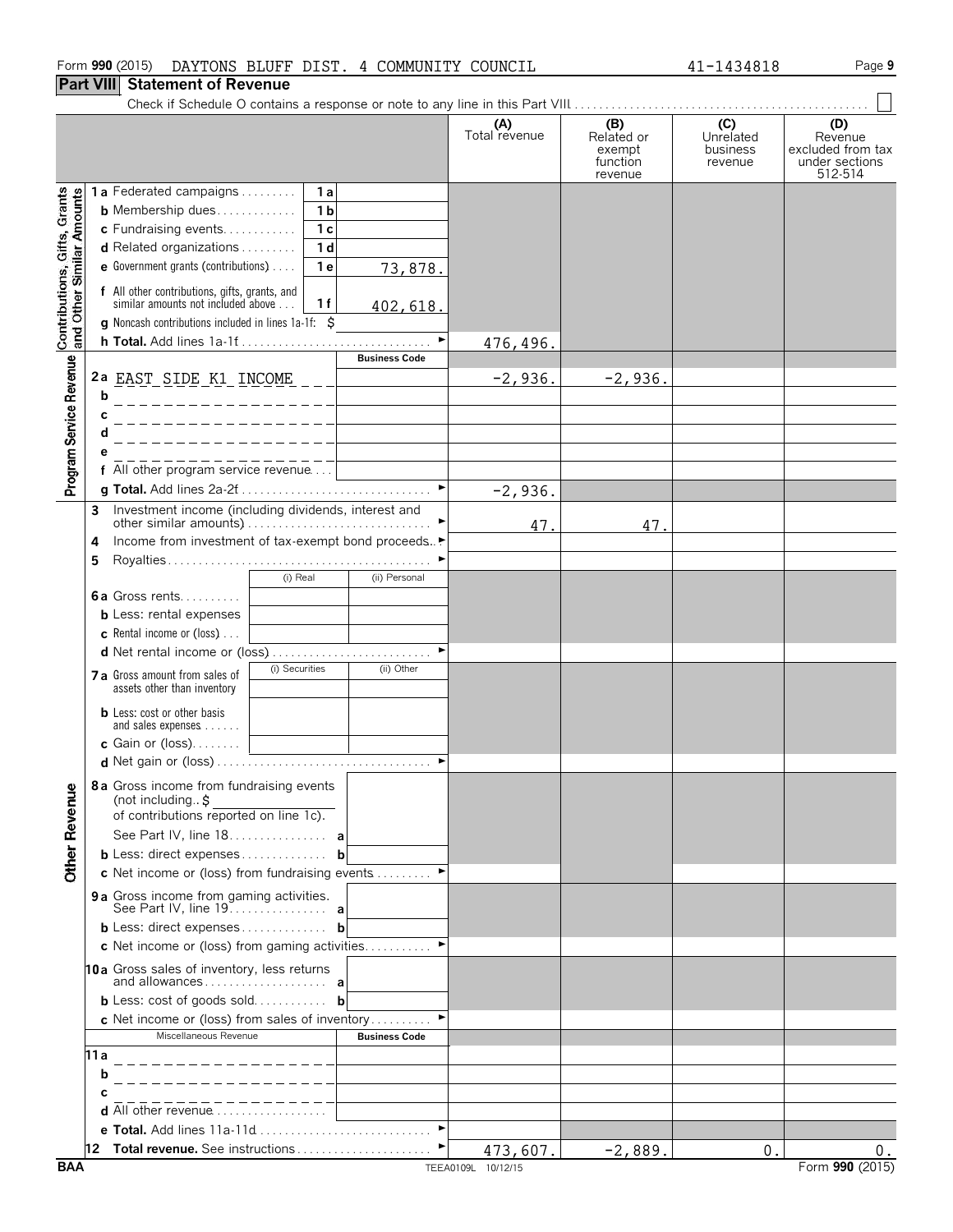*Section 501(c)(3) and 501(c)(4) organizations must complete all columns. All other organizations must complete column (A).*

|                | 3echon 501 (c)(3) and 501 (c)(4) organizations must complete all columns. All other organizations must complete column (A).                                                                                                           |                       |                                    |                                           |                                |
|----------------|---------------------------------------------------------------------------------------------------------------------------------------------------------------------------------------------------------------------------------------|-----------------------|------------------------------------|-------------------------------------------|--------------------------------|
|                | Do not include amounts reported on lines<br>6b, 7b, 8b, 9b, and 10b of Part VIII.                                                                                                                                                     | (A)<br>Total expenses | (B)<br>Program service<br>expenses | (C)<br>Management and<br>general expenses | (D)<br>Fundraising<br>expenses |
| 1.             | Grants and other assistance to domestic<br>organizations and domestic governments.<br>See Part IV, line 21                                                                                                                            |                       |                                    |                                           |                                |
| $\overline{2}$ | Grants and other assistance to domestic<br>individuals. See Part IV, line 22                                                                                                                                                          |                       |                                    |                                           |                                |
|                | 3 Grants and other assistance to foreign<br>organizations, foreign governments, and for-<br>eign individuals. See Part IV, lines 15 and 16                                                                                            |                       |                                    |                                           |                                |
|                | 4 Benefits paid to or for members                                                                                                                                                                                                     |                       |                                    |                                           |                                |
| 5              | Compensation of current officers, directors,<br>trustees, and key employees                                                                                                                                                           | 69,174.               | 33,587.                            | 33,587.                                   | 2,000.                         |
| 6              | Compensation not included above, to<br>disqualified persons (as defined under<br>section $4958(f)(1)$ and persons described<br>in section $4958(c)(3)(B)$                                                                             | 0.                    | 0.                                 | 0.                                        | $0$ .                          |
| 7              | Other salaries and wages                                                                                                                                                                                                              | 101,833.              | 101,833.                           |                                           |                                |
| 8              | Pension plan accruals and contributions<br>(include section $401(k)$ and $403(b)$                                                                                                                                                     |                       |                                    |                                           |                                |
| 9              | Other employee benefits                                                                                                                                                                                                               |                       |                                    |                                           |                                |
| 10             | Payroll taxes                                                                                                                                                                                                                         | 13,347.               | 10,625.                            | 2,569.                                    | 153.                           |
|                | 11 Fees for services (non-employees):                                                                                                                                                                                                 |                       |                                    |                                           |                                |
|                |                                                                                                                                                                                                                                       |                       |                                    |                                           |                                |
|                |                                                                                                                                                                                                                                       | 3,607.                | 3,246.                             | 361.                                      |                                |
|                |                                                                                                                                                                                                                                       | 1,650                 |                                    | 1,650.                                    |                                |
|                |                                                                                                                                                                                                                                       |                       |                                    |                                           |                                |
|                | e Professional fundraising services. See Part IV, line 17                                                                                                                                                                             |                       |                                    |                                           |                                |
|                | f Investment management fees                                                                                                                                                                                                          |                       |                                    |                                           |                                |
|                | g Other. (If line 11q amount exceeds 10% of line 25, column<br>(A) amount, list line 11g expenses on Schedule 0.)<br>12 Advertising and promotion                                                                                     |                       |                                    |                                           |                                |
|                |                                                                                                                                                                                                                                       |                       |                                    |                                           |                                |
| 13             |                                                                                                                                                                                                                                       |                       |                                    |                                           |                                |
| 14             | Information technology                                                                                                                                                                                                                |                       |                                    |                                           |                                |
| 15             |                                                                                                                                                                                                                                       |                       |                                    |                                           |                                |
| 16             | Occupancy                                                                                                                                                                                                                             | 35,782.               | 32,204.                            | 3,578.                                    |                                |
| 17             |                                                                                                                                                                                                                                       | 3,335.                | 3,001.                             | 334.                                      |                                |
| 18             | Payments of travel or entertainment<br>expenses for any federal, state, or local                                                                                                                                                      |                       |                                    |                                           |                                |
| 19             | Conferences, conventions, and meetings                                                                                                                                                                                                |                       |                                    |                                           |                                |
| 20             |                                                                                                                                                                                                                                       |                       |                                    |                                           |                                |
| 21             | Payments to affiliates                                                                                                                                                                                                                |                       |                                    |                                           |                                |
| 22             | Depreciation, depletion, and amortization                                                                                                                                                                                             | 7,311.                | 6,580.                             | 731.                                      |                                |
| 23             | $insurance \ldots \ldots \ldots \ldots \ldots \ldots \ldots \ldots \ldots \ldots$                                                                                                                                                     | 1,746.                | 1,571.                             | 175.                                      |                                |
| 24             | Other expenses. Itemize expenses not<br>covered above (List miscellaneous expenses<br>in line 24e. If line 24e amount exceeds 10%<br>of line 25, column (A) amount, list line 24e<br>expenses on Schedule O.                          |                       |                                    |                                           |                                |
|                | a CONTRACT_SERVICES                                                                                                                                                                                                                   | 52,621                | 52,621.                            |                                           |                                |
|                |                                                                                                                                                                                                                                       |                       |                                    |                                           |                                |
|                | <b>b</b> PROGRAM EXPENSE                                                                                                                                                                                                              | 7,551                 | 7,551                              |                                           |                                |
|                | c POSTAGE AND SHIPPING                                                                                                                                                                                                                | 6,188                 | 5,569.                             | 619.                                      |                                |
|                | d REPAIRS/MAINTENANCE                                                                                                                                                                                                                 | 4,873                 | 4,386.                             | 487                                       |                                |
|                |                                                                                                                                                                                                                                       | 14,525.               | 13,159.                            | 1,366.                                    |                                |
| 25             | Total functional expenses. Add lines 1 through 24e.                                                                                                                                                                                   | 323, 543.             | 275,933.                           | 45, 457.                                  | 2,153.                         |
| 26             | Joint costs. Complete this line only if<br>the organization reported in column (B)<br>joint costs from a combined educational<br>campaign and fundraising solicitation.<br>Check here $\blacktriangleright$<br>if following<br>$\sim$ |                       |                                    |                                           |                                |

SOP 98-2 (ASC 958-720). . . . . . . . . . . . . . . . .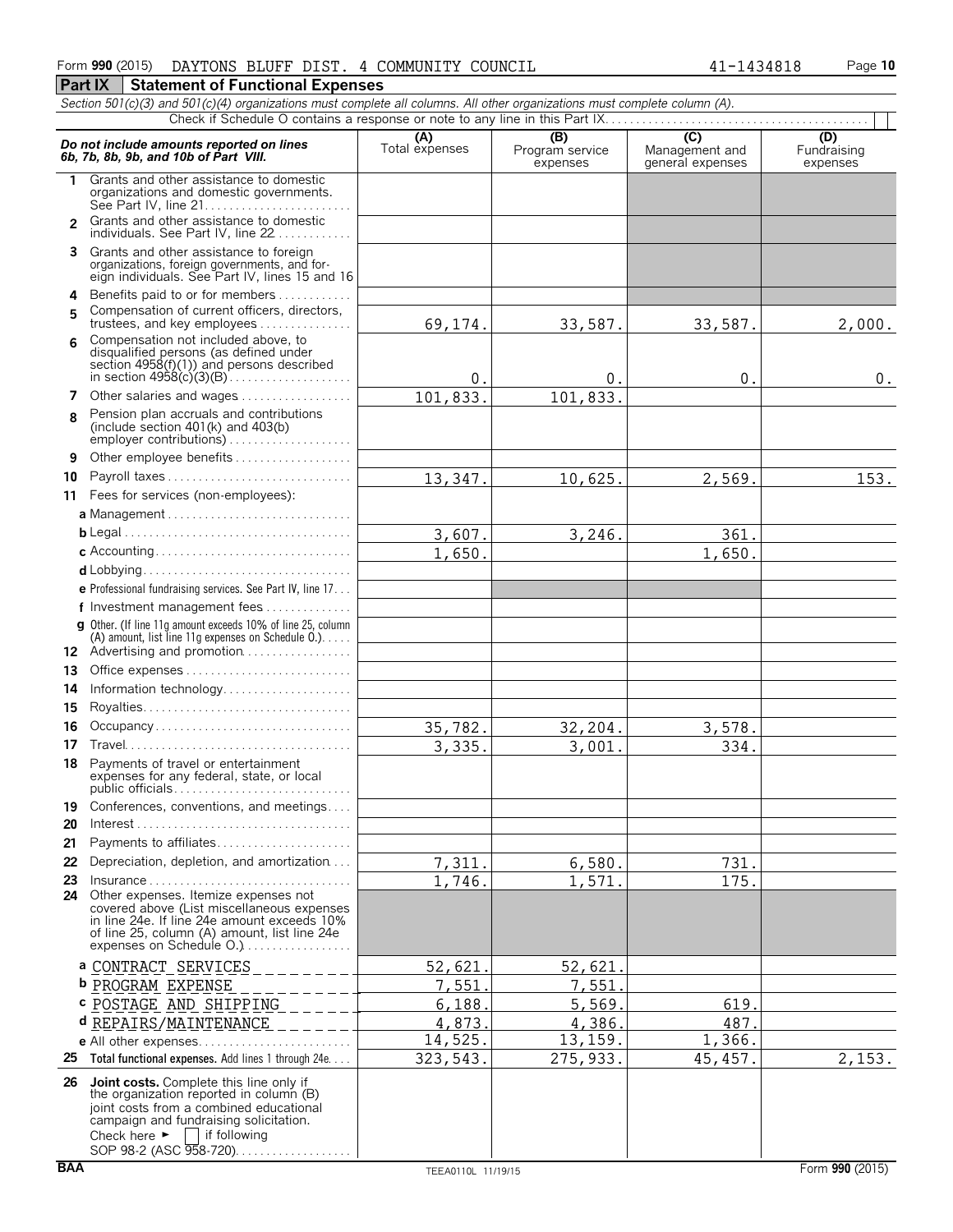### Form **990** (2015) Page **11** DAYTONS BLUFF DIST. 4 COMMUNITY COUNCIL 41-1434818

|                             | <b>Part X</b> | Balance Sheet                                                                                                                                                                                                                                                                                                        |                          |                |                    |
|-----------------------------|---------------|----------------------------------------------------------------------------------------------------------------------------------------------------------------------------------------------------------------------------------------------------------------------------------------------------------------------|--------------------------|----------------|--------------------|
|                             |               |                                                                                                                                                                                                                                                                                                                      |                          |                |                    |
|                             |               |                                                                                                                                                                                                                                                                                                                      | (A)<br>Beginning of year |                | (B)<br>End of year |
|                             | 1             |                                                                                                                                                                                                                                                                                                                      |                          | $\mathbf{1}$   |                    |
|                             | 2             |                                                                                                                                                                                                                                                                                                                      | 123,880.                 | $\overline{2}$ | 50,148.            |
|                             | 3             |                                                                                                                                                                                                                                                                                                                      | 138,922.                 | $\mathbf{3}$   | 37, 125.           |
|                             | 4             |                                                                                                                                                                                                                                                                                                                      |                          | 4              |                    |
|                             | 5             | Loans and other receivables from current and former officers, directors,<br>trustees, key employees, and highest compensated employees. Complete                                                                                                                                                                     |                          | 5              |                    |
|                             | 6             | Loans and other receivables from other disqualified persons (as defined under<br>section 4958(f)(1)), persons described in section 4958(c)(3)(B), and contributing<br>employers and sponsoring organizations of section 501(c)(9) voluntary employees<br>beneficiary organizations (see instructions). Complete Part |                          | 6              |                    |
|                             | 7             |                                                                                                                                                                                                                                                                                                                      |                          | $\overline{ }$ | 170,000.           |
| Assets                      | 8             |                                                                                                                                                                                                                                                                                                                      |                          | 8              |                    |
|                             | 9             |                                                                                                                                                                                                                                                                                                                      |                          | 9              |                    |
|                             |               |                                                                                                                                                                                                                                                                                                                      |                          |                |                    |
|                             |               | 68,340.                                                                                                                                                                                                                                                                                                              |                          |                |                    |
|                             |               | $\frac{29}{612}$ .                                                                                                                                                                                                                                                                                                   | 17,679.                  | 10c            | 38,728.            |
|                             | 11            |                                                                                                                                                                                                                                                                                                                      |                          | 11             |                    |
|                             | 12            |                                                                                                                                                                                                                                                                                                                      |                          | 12             |                    |
|                             | 13            | Investments – program-related. See Part IV, line 11                                                                                                                                                                                                                                                                  | 77,384.                  | 13             | 74,448.            |
|                             | 14            |                                                                                                                                                                                                                                                                                                                      |                          | 14             |                    |
|                             | 15            |                                                                                                                                                                                                                                                                                                                      |                          | 15             |                    |
|                             | 16            |                                                                                                                                                                                                                                                                                                                      | 357,865.                 | 16             | 370,449.           |
|                             | 17            |                                                                                                                                                                                                                                                                                                                      | $\overline{49}$ , 341.   | 17             |                    |
|                             | 18            |                                                                                                                                                                                                                                                                                                                      |                          | 18             |                    |
|                             | 19            |                                                                                                                                                                                                                                                                                                                      |                          | 19             |                    |
|                             | 20            |                                                                                                                                                                                                                                                                                                                      |                          | 20             |                    |
|                             | 21            | Escrow or custodial account liability. Complete Part IV of Schedule D.                                                                                                                                                                                                                                               |                          | 21             |                    |
| <b>Liabilities</b>          | 22            | Loans and other payables to current and former officers, directors, trustees,<br>key employees, highest compensated employees, and disqualified persons.<br>Complete Part II of Schedule L                                                                                                                           |                          | 22             |                    |
|                             | 23            | Secured mortgages and notes payable to unrelated third parties                                                                                                                                                                                                                                                       |                          | 23             |                    |
|                             | 24            | Unsecured notes and loans payable to unrelated third parties                                                                                                                                                                                                                                                         |                          | 24             |                    |
|                             | 25            | Other liabilities (including federal income tax, payables to related third parties, and other liabilities not included on lines 17-24). Complete Part X of Schedule D.                                                                                                                                               | 166,672.                 | 25             | 78,533.            |
|                             | 26            |                                                                                                                                                                                                                                                                                                                      | 216,013.                 | 26             | 78,533.            |
|                             |               | $X$ and complete<br>Organizations that follow SFAS 117 (ASC 958), check here ►                                                                                                                                                                                                                                       |                          |                |                    |
|                             |               | lines 27 through 29, and lines 33 and 34.                                                                                                                                                                                                                                                                            |                          |                |                    |
|                             | 27            |                                                                                                                                                                                                                                                                                                                      | 141,852.                 | 27             | 291,916.           |
|                             | 28            |                                                                                                                                                                                                                                                                                                                      |                          | 28             |                    |
|                             | 29            |                                                                                                                                                                                                                                                                                                                      |                          | 29             |                    |
| Net Assets or Fund Balances |               | Organizations that do not follow SFAS 117 (ASC 958), check here ►<br>and complete lines 30 through 34.                                                                                                                                                                                                               |                          |                |                    |
|                             | 30            |                                                                                                                                                                                                                                                                                                                      |                          | 30             |                    |
|                             | 31            | Paid-in or capital surplus, or land, building, or equipment fund                                                                                                                                                                                                                                                     |                          | 31             |                    |
|                             | 32            | Retained earnings, endowment, accumulated income, or other funds                                                                                                                                                                                                                                                     |                          | 32             |                    |
|                             | 33            |                                                                                                                                                                                                                                                                                                                      | 141,852                  | 33             | 291,916.           |
|                             | 34            |                                                                                                                                                                                                                                                                                                                      | 357,865.                 | 34             | 370,449.           |
| <b>BAA</b>                  |               |                                                                                                                                                                                                                                                                                                                      |                          |                | Form 990 (2015)    |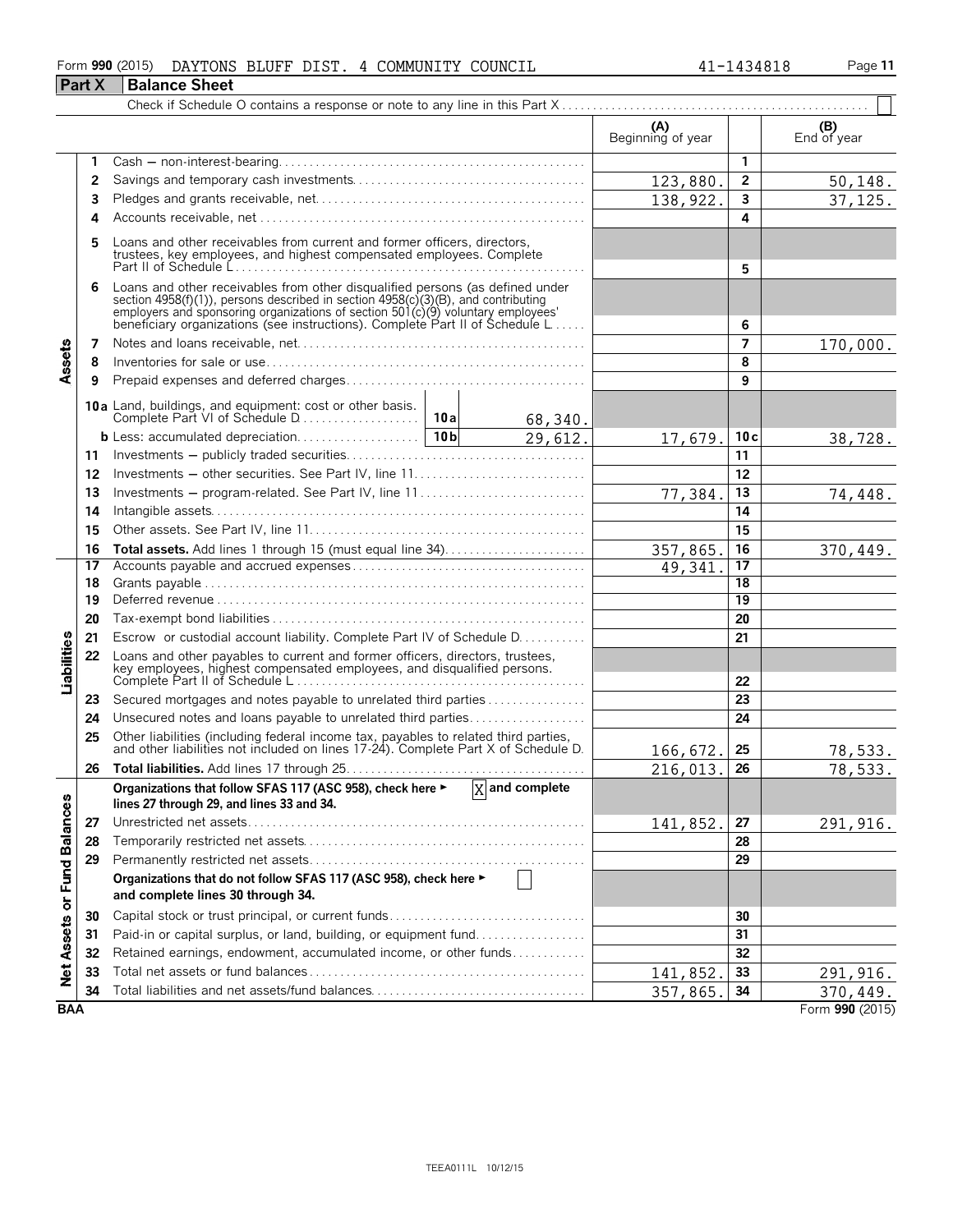|                | Form 990 (2015)<br>DAYTONS BLUFF DIST. 4 COMMUNITY COUNCIL                                                                                                                                                                    | 41-1434818     |                |        | Page 12         |
|----------------|-------------------------------------------------------------------------------------------------------------------------------------------------------------------------------------------------------------------------------|----------------|----------------|--------|-----------------|
| <b>Part XI</b> | <b>Reconciliation of Net Assets</b>                                                                                                                                                                                           |                |                |        |                 |
|                |                                                                                                                                                                                                                               |                |                |        |                 |
| 1              |                                                                                                                                                                                                                               | $\mathbf{1}$   |                |        | 473,607.        |
| 2              |                                                                                                                                                                                                                               | $\overline{2}$ |                |        | 323, 543.       |
| 3              |                                                                                                                                                                                                                               | $\overline{3}$ |                |        | 150,064.        |
| 4              |                                                                                                                                                                                                                               | 4              |                |        | 141,852.        |
| 5              |                                                                                                                                                                                                                               | 5              |                |        |                 |
| 6              |                                                                                                                                                                                                                               | 6              |                |        |                 |
| 7              |                                                                                                                                                                                                                               | $\overline{7}$ |                |        |                 |
| 8              |                                                                                                                                                                                                                               | 8              |                |        |                 |
| 9              |                                                                                                                                                                                                                               | 9              |                |        | 0.              |
| 10             | Net assets or fund balances at end of year. Combine lines 3 through 9 (must equal Part X, line 33,                                                                                                                            |                |                |        |                 |
|                |                                                                                                                                                                                                                               | 10             |                |        | 291, 916.       |
|                | <b>Part XII Financial Statements and Reporting</b>                                                                                                                                                                            |                |                |        |                 |
|                |                                                                                                                                                                                                                               |                |                |        |                 |
|                |                                                                                                                                                                                                                               |                |                | Yes No |                 |
|                | X Accrual<br>1 Accounting method used to prepare the Form 990:   Cash<br>Other                                                                                                                                                |                |                |        |                 |
|                | If the organization changed its method of accounting from a prior year or checked 'Other,' explain<br>in Schedule O.                                                                                                          |                |                |        |                 |
|                | 2a Were the organization's financial statements compiled or reviewed by an independent accountant?                                                                                                                            |                | 2a             | X      |                 |
|                | If 'Yes,' check a box below to indicate whether the financial statements for the year were compiled or reviewed on a<br>separate basis, consolidated basis, or both:                                                          |                |                |        |                 |
|                | Consolidated basis<br>Both consolidated and separate basis<br>X<br>Separate basis                                                                                                                                             |                |                |        |                 |
|                |                                                                                                                                                                                                                               |                | 2 <sub>b</sub> |        | X               |
|                | If 'Yes,' check a box below to indicate whether the financial statements for the year were audited on a separate                                                                                                              |                |                |        |                 |
|                | basis, consolidated basis, or both:                                                                                                                                                                                           |                |                |        |                 |
|                | Consolidated basis<br>Both consolidated and separate basis<br>Separate basis                                                                                                                                                  |                |                |        |                 |
|                | c If 'Yes' to line 2a or 2b, does the organization have a committee that assumes responsibility for oversight of the audit,<br>review, or compilation of its financial statements and selection of an independent accountant? |                | 2c             |        | X               |
|                | If the organization changed either its oversight process or selection process during the tax year, explain<br>in Schedule O.                                                                                                  |                |                |        |                 |
|                | 3a As a result of a federal award, was the organization required to undergo an audit or audits as set forth in the Single                                                                                                     |                | 3a             |        | Χ               |
|                | b If 'Yes,' did the organization undergo the required audit or audits? If the organization did not undergo the required audit                                                                                                 |                |                |        |                 |
|                | or audits, explain why in Schedule O and describe any steps taken to undergo such audits                                                                                                                                      |                | 3 <sub>b</sub> |        |                 |
| <b>BAA</b>     |                                                                                                                                                                                                                               |                |                |        | Form 990 (2015) |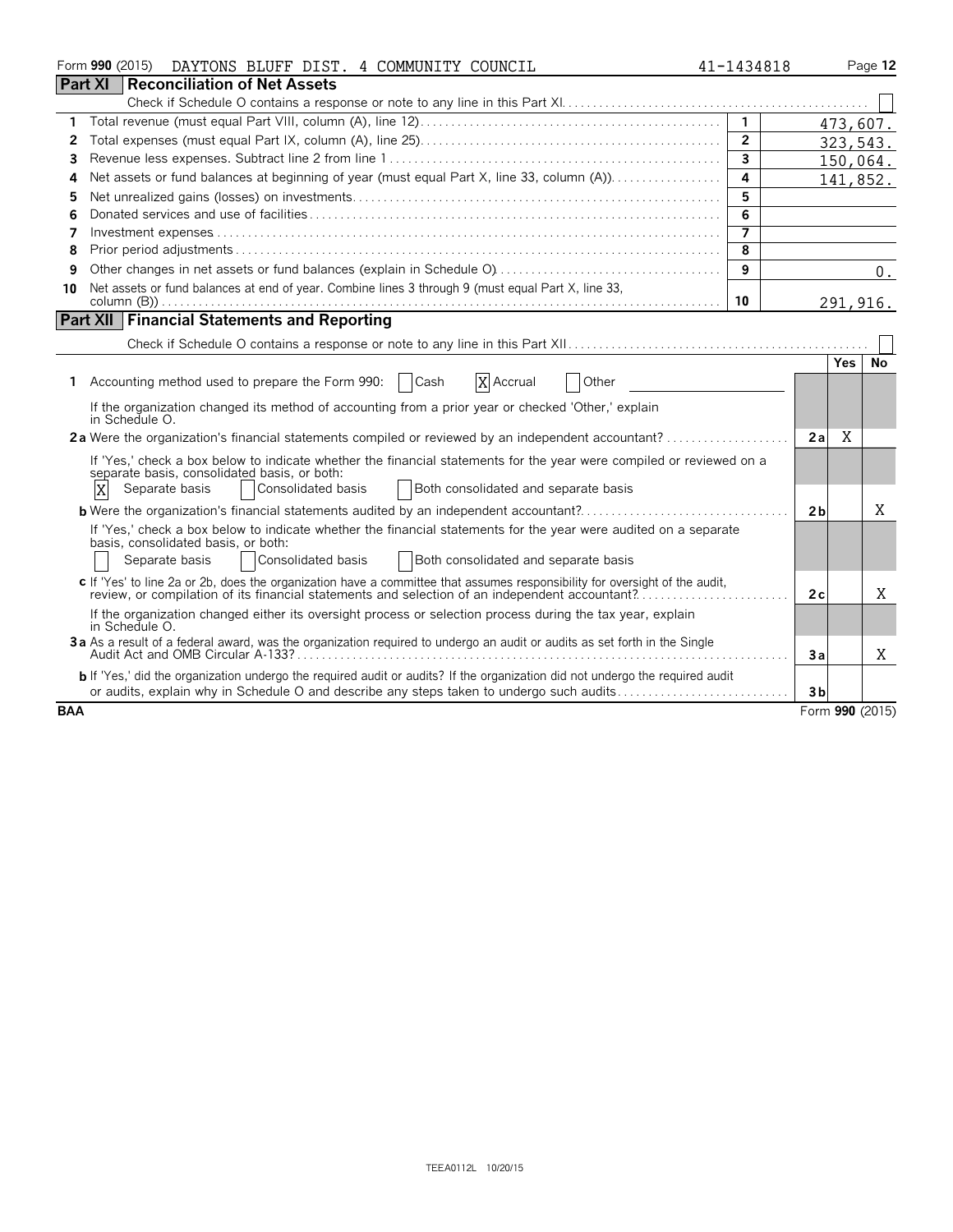| <b>Public Charity Status and Public Support</b><br>OMB No. 1545-0047 |                                                                                                           |                                          |                                                                          |                                                                                                                                                                                                                                                                                                                                                                                                                      |                                                                      |    |                                                      |                                                    |  |  |
|----------------------------------------------------------------------|-----------------------------------------------------------------------------------------------------------|------------------------------------------|--------------------------------------------------------------------------|----------------------------------------------------------------------------------------------------------------------------------------------------------------------------------------------------------------------------------------------------------------------------------------------------------------------------------------------------------------------------------------------------------------------|----------------------------------------------------------------------|----|------------------------------------------------------|----------------------------------------------------|--|--|
|                                                                      | <b>SCHEDULE A</b><br>(Form 990 or 990-EZ)                                                                 |                                          |                                                                          | Complete if the organization is a section 501(c)(3) organization or a section<br>4947(a)(1) nonexempt charitable trust.                                                                                                                                                                                                                                                                                              |                                                                      |    |                                                      |                                                    |  |  |
|                                                                      |                                                                                                           |                                          |                                                                          | Attach to Form 990 or Form 990-EZ.                                                                                                                                                                                                                                                                                                                                                                                   |                                                                      |    |                                                      |                                                    |  |  |
|                                                                      | Department of the Treasury<br>Internal Revenue Service                                                    |                                          |                                                                          | Information about Schedule A (Form 990 or 990-EZ) and its instructions is<br>at www.irs.gov/form990.                                                                                                                                                                                                                                                                                                                 |                                                                      |    |                                                      | <b>Open to Public</b><br>Inspection                |  |  |
|                                                                      | Name of the organization                                                                                  |                                          |                                                                          |                                                                                                                                                                                                                                                                                                                                                                                                                      |                                                                      |    | Employer identification number                       |                                                    |  |  |
|                                                                      |                                                                                                           |                                          | DAYTONS BLUFF DIST. 4 COMMUNITY COUNCIL                                  |                                                                                                                                                                                                                                                                                                                                                                                                                      |                                                                      |    | 41-1434818                                           |                                                    |  |  |
| Part I                                                               |                                                                                                           |                                          |                                                                          | <b>Reason for Public Charity Status</b> (All organizations must complete this part.) See instructions.                                                                                                                                                                                                                                                                                                               |                                                                      |    |                                                      |                                                    |  |  |
|                                                                      | The organization is not a private foundation because it is: (For lines 1 through 11, check only one box.) |                                          |                                                                          |                                                                                                                                                                                                                                                                                                                                                                                                                      |                                                                      |    |                                                      |                                                    |  |  |
| 1                                                                    |                                                                                                           |                                          |                                                                          | A church, convention of churches, or association of churches described in <b>section 170(b)(1)(A)(i).</b>                                                                                                                                                                                                                                                                                                            |                                                                      |    |                                                      |                                                    |  |  |
| $\overline{2}$                                                       |                                                                                                           |                                          |                                                                          | A school described in section 170(b)(1)(A)(ii). (Attach Schedule E (Form 990 or 990-EZ).)                                                                                                                                                                                                                                                                                                                            |                                                                      |    |                                                      |                                                    |  |  |
| 3                                                                    |                                                                                                           |                                          |                                                                          | A hospital or a cooperative hospital service organization described in section 170(b)(1)(A)(iii).                                                                                                                                                                                                                                                                                                                    |                                                                      |    |                                                      |                                                    |  |  |
| 4                                                                    |                                                                                                           |                                          |                                                                          | A medical research organization operated in conjunction with a hospital described in <b>section 170(b)(1)(A)(iii)</b> . Enter the hospital's                                                                                                                                                                                                                                                                         |                                                                      |    |                                                      |                                                    |  |  |
|                                                                      | name, city, and state:                                                                                    |                                          |                                                                          |                                                                                                                                                                                                                                                                                                                                                                                                                      |                                                                      |    |                                                      |                                                    |  |  |
| 5                                                                    |                                                                                                           | 170(b)(1)(A)(iv). (Complete Part II.)    |                                                                          | An organization operated for the benefit of a college or university owned or operated by a governmental unit described in section                                                                                                                                                                                                                                                                                    |                                                                      |    |                                                      |                                                    |  |  |
| 6                                                                    |                                                                                                           |                                          |                                                                          | A federal, state, or local government or governmental unit described in <b>section 170(b)(1)(A)(v).</b>                                                                                                                                                                                                                                                                                                              |                                                                      |    |                                                      |                                                    |  |  |
| $\overline{7}$                                                       | X                                                                                                         |                                          | in section 170(b)(1)(A)(vi). (Complete Part II.)                         | An organization that normally receives a substantial part of its support from a governmental unit or from the general public described                                                                                                                                                                                                                                                                               |                                                                      |    |                                                      |                                                    |  |  |
| 8                                                                    |                                                                                                           |                                          |                                                                          | A community trust described in section 170(b)(1)(A)(vi). (Complete Part II.)                                                                                                                                                                                                                                                                                                                                         |                                                                      |    |                                                      |                                                    |  |  |
| 9                                                                    |                                                                                                           |                                          | June 30, 1975. See section 509(a)(2). (Complete Part III.)               | An organization that normally receives: (1) more than 33-1/3% of its support from contributions, membership fees, and gross receipts<br>from activities related to its exempt functions – subject to certain exceptions, and (2) no more than 33-1/3% of its support from gross<br>investment income and unrelated business taxable income (less section 511 tax) from businesses acquired by the organization after |                                                                      |    |                                                      |                                                    |  |  |
| 10                                                                   |                                                                                                           |                                          |                                                                          | An organization organized and operated exclusively to test for public safety. See section 509(a)(4).                                                                                                                                                                                                                                                                                                                 |                                                                      |    |                                                      |                                                    |  |  |
| 11                                                                   |                                                                                                           |                                          |                                                                          | An organization organized and operated exclusively for the benefit of, to perform the functions of, or to carry out the purposes of one<br>or more publicly supported organizations described in section 509(a)(1) or section 509(a)(2). See section 509(a)(3). Check the box in<br>lines 11a through 11d that describes the type of supporting organization and complete lines 11e, 11f, and 11g.                   |                                                                      |    |                                                      |                                                    |  |  |
| a                                                                    |                                                                                                           | complete Part IV, Sections A and B.      |                                                                          | Type I. A supporting organization operated, supervised, or controlled by its supported organization(s), typically by giving the supported<br>organization(s) the power to regularly appoint or elect a majority of the directors or trustees of the supporting organization. You must                                                                                                                                |                                                                      |    |                                                      |                                                    |  |  |
| b                                                                    |                                                                                                           | must complete Part IV. Sections A and C. |                                                                          | <b>Type II.</b> A supporting organization supervised or controlled in connection with its supported organization(s), by having control or<br>management of the supporting organization vested in the same persons that control or manage the supported organization(s). You                                                                                                                                          |                                                                      |    |                                                      |                                                    |  |  |
| C                                                                    |                                                                                                           |                                          |                                                                          | Type III functionally integrated. A supporting organization operated in connection with, and functionally integrated with, its supported<br>organization(s) (see instructions). You must complete Part IV, Sections A, D, and E.                                                                                                                                                                                     |                                                                      |    |                                                      |                                                    |  |  |
| d                                                                    |                                                                                                           |                                          |                                                                          | Type III non-functionally integrated. A supporting organization operated in connection with its supported organization(s) that is not<br>functionally integrated. The organization generally must satisfy a distribution requirement and an attentiveness requirement (see<br>instructions). You must complete Part IV, Sections A and D, and Part V.                                                                |                                                                      |    |                                                      |                                                    |  |  |
|                                                                      |                                                                                                           |                                          |                                                                          | Check this box if the organization received a written determination from the IRS that it is a Type I, Type II, Type III functionally<br>integrated, or Type III non-functionally integrated supporting organization.                                                                                                                                                                                                 |                                                                      |    |                                                      |                                                    |  |  |
|                                                                      |                                                                                                           |                                          |                                                                          |                                                                                                                                                                                                                                                                                                                                                                                                                      |                                                                      |    |                                                      |                                                    |  |  |
|                                                                      |                                                                                                           |                                          | g Provide the following information about the supported organization(s). |                                                                                                                                                                                                                                                                                                                                                                                                                      |                                                                      |    |                                                      |                                                    |  |  |
|                                                                      |                                                                                                           | (i) Name of supported<br>organization    | $(ii)$ $EIN$                                                             | (iii) Type of organization<br>(described on lines 1-9<br>above (see instructions))                                                                                                                                                                                                                                                                                                                                   | (iv) Is the<br>organization listed<br>in your governing<br>document? |    | (v) Amount of monetary<br>support (see instructions) | (vi) Amount of other<br>support (see instructions) |  |  |
|                                                                      |                                                                                                           |                                          |                                                                          |                                                                                                                                                                                                                                                                                                                                                                                                                      | Yes                                                                  | No |                                                      |                                                    |  |  |
|                                                                      |                                                                                                           |                                          |                                                                          |                                                                                                                                                                                                                                                                                                                                                                                                                      |                                                                      |    |                                                      |                                                    |  |  |

**BAA For Paperwork Reduction Act Notice, see the Instructions for Form 990 or 990-EZ.** Schedule A (Form 990 or 990-EZ) 2015

**(A)**

**(B)**

**(C)**

**(D)**

**(E)**

**Total**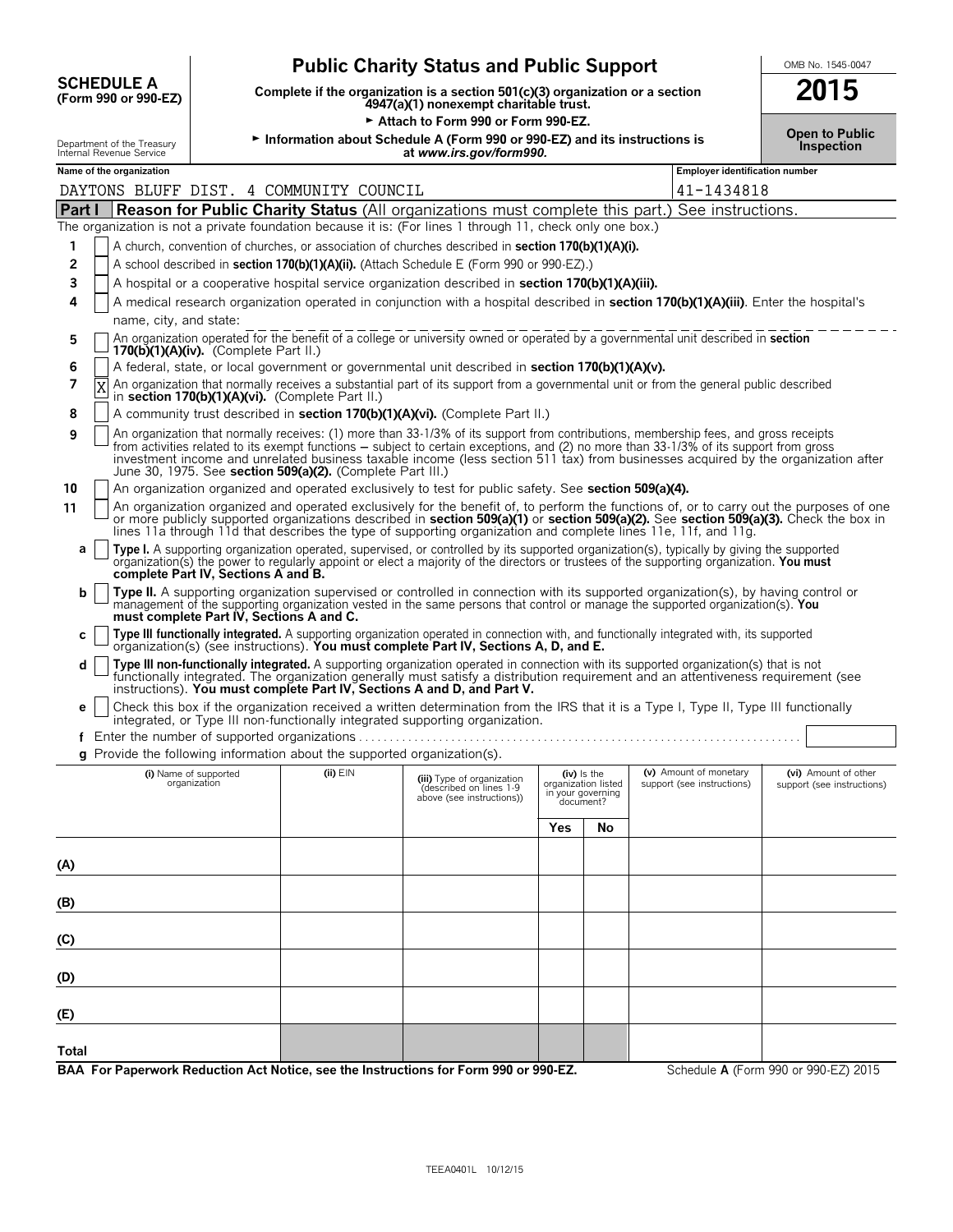### Schedule **A** (Form 990 or 990-EZ) 2015 Page **2** DAYTONS BLUFF DIST. 4 COMMUNITY COUNCIL 41-1434818

**Part II Support Schedule for Organizations Described in Sections 170(b)(1)(A)(iv) and 170(b)(1)(A)(vi)** (Complete only if you checked the box on line 5, 7, or 8 of Part I or if the organization failed to qualify under Part III. If the organization fails to qualify under the tests listed below, please complete Part III.)

|     | <b>Section A. Public Support</b>                                                                                                                                                                                                                                                                                                                                                                  |          |          |            |            |                         |                           |  |  |  |  |  |  |
|-----|---------------------------------------------------------------------------------------------------------------------------------------------------------------------------------------------------------------------------------------------------------------------------------------------------------------------------------------------------------------------------------------------------|----------|----------|------------|------------|-------------------------|---------------------------|--|--|--|--|--|--|
|     | Calendar year (or fiscal year<br>beginning in) ►                                                                                                                                                                                                                                                                                                                                                  | (a) 2011 | (b) 2012 | $(c)$ 2013 | $(d)$ 2014 | $(e)$ 2015              | (f) Total                 |  |  |  |  |  |  |
| 1.  | Gifts, grants, contributions, and<br>membership fees received. (Do not<br>include any 'unusual grants.')                                                                                                                                                                                                                                                                                          | 142,717. | 192,232. | 398,144.   | 473,298.   | 473,560.                | 1,679,951.                |  |  |  |  |  |  |
|     | 2 Tax revenues levied for the<br>organization's benefit and<br>either paid to or expended<br>on its behalf                                                                                                                                                                                                                                                                                        |          |          |            |            |                         | 0.                        |  |  |  |  |  |  |
|     | <b>3</b> The value of services or<br>facilities furnished by a<br>governmental unit to the<br>organization without charge                                                                                                                                                                                                                                                                         |          |          |            |            |                         | 0.                        |  |  |  |  |  |  |
|     | 4 Total. Add lines 1 through 3                                                                                                                                                                                                                                                                                                                                                                    | 142,717. | 192,232. | 398,144.   | 473,298.   | 473,560.                | 1,679,951.                |  |  |  |  |  |  |
| 5   | The portion of total<br>contributions by each person<br>(other than a governmental<br>unit or publicly supported<br>organization) included on line 1<br>that exceeds 2% of the amount<br>shown on line 11, column (f)                                                                                                                                                                             |          |          |            |            |                         | $0$ .                     |  |  |  |  |  |  |
|     | <b>Public support.</b> Subtract line 5<br>from line $4$<br>1,679,951.                                                                                                                                                                                                                                                                                                                             |          |          |            |            |                         |                           |  |  |  |  |  |  |
|     | <b>Section B. Total Support</b>                                                                                                                                                                                                                                                                                                                                                                   |          |          |            |            |                         |                           |  |  |  |  |  |  |
|     | Calendar year (or fiscal year<br>beginning in) $\rightarrow$                                                                                                                                                                                                                                                                                                                                      | (a) 2011 | (b) 2012 | $(c)$ 2013 | $(d)$ 2014 | (e) $2015$<br>(f) Total |                           |  |  |  |  |  |  |
| 7   | Amounts from line 4                                                                                                                                                                                                                                                                                                                                                                               | 142,717. | 192,232. | 398,144.   | 473,298.   | 473,560.                | 1,679,951.                |  |  |  |  |  |  |
| 8   | Gross income from interest,<br>dividends, payments received<br>on securities loans, rents,<br>royalties and income from<br>similar sources                                                                                                                                                                                                                                                        | 50.      | 23.      | 18.        | 137.       | 47.                     | 275.                      |  |  |  |  |  |  |
| 9   | Net income from unrelated<br>business activities, whether or<br>not the business is regularly<br>carried on                                                                                                                                                                                                                                                                                       |          |          |            |            |                         | 0.                        |  |  |  |  |  |  |
|     | 10 Other income. Do not include<br>gain or loss from the sale of<br>capital assets (Explain in                                                                                                                                                                                                                                                                                                    |          |          |            |            |                         | $0$ .                     |  |  |  |  |  |  |
|     | 11 Total support. Add lines 7<br>through $10$                                                                                                                                                                                                                                                                                                                                                     |          |          |            |            |                         | 1,680,226.                |  |  |  |  |  |  |
| 12. |                                                                                                                                                                                                                                                                                                                                                                                                   |          |          |            |            | 12                      | $0$ .                     |  |  |  |  |  |  |
|     | 13 First five years. If the Form 990 is for the organization's first, second, third, fourth, or fifth tax year as a section 501(c)(3)<br>organization, check this box and stop here                                                                                                                                                                                                               |          |          |            |            |                         | ►                         |  |  |  |  |  |  |
|     | Section C. Computation of Public Support Percentage                                                                                                                                                                                                                                                                                                                                               |          |          |            |            |                         |                           |  |  |  |  |  |  |
|     |                                                                                                                                                                                                                                                                                                                                                                                                   |          |          |            |            |                         | 99.98%                    |  |  |  |  |  |  |
|     |                                                                                                                                                                                                                                                                                                                                                                                                   |          |          |            |            | 15                      | 99.98%                    |  |  |  |  |  |  |
|     | 16a 33-1/3% support test - 2015. If the organization did not check the box on line 13, and line 14 is 33-1/3% or more, check this box                                                                                                                                                                                                                                                             |          |          |            |            |                         | $\boldsymbol{\mathrm{X}}$ |  |  |  |  |  |  |
|     | <b>b 33-1/3% support test - 2014.</b> If the organization did not check a box on line 13 or 16a, and line 15 is 33-1/3% or more, check this box                                                                                                                                                                                                                                                   |          |          |            |            |                         |                           |  |  |  |  |  |  |
|     | 17a 10%-facts-and-circumstances test - 2015. If the organization did not check a box on line 13, 16a, or 16b, and line 14 is 10%<br>or more, and if the organization meets the 'facts-and-circumstances' test, check this box and stop here. Explain in Part VI how<br>the organization meets the 'facts-and-circumstances' test. The organization qualifies as a publicly supported organization |          |          |            |            |                         |                           |  |  |  |  |  |  |
|     | <b>b 10%-facts-and-circumstances test - 2014.</b> If the organization did not check a box on line 13, 16a, 16b, or 17a, and line 15 is 10%<br>or more, and if the organization meets the 'facts-and-circumstances' test, check this box and stop here. Explain in Part VI how the organization meets the 'facts-and-circumstances' test. The organization qualifies as a pub                      |          |          |            |            |                         |                           |  |  |  |  |  |  |
|     | 18 Private foundation. If the organization did not check a box on line 13, 16a, 16b, 17a, or 17b, check this box and see instructions                                                                                                                                                                                                                                                             |          |          |            |            |                         |                           |  |  |  |  |  |  |

**BAA** Schedule **A** (Form 990 or 990-EZ) 2015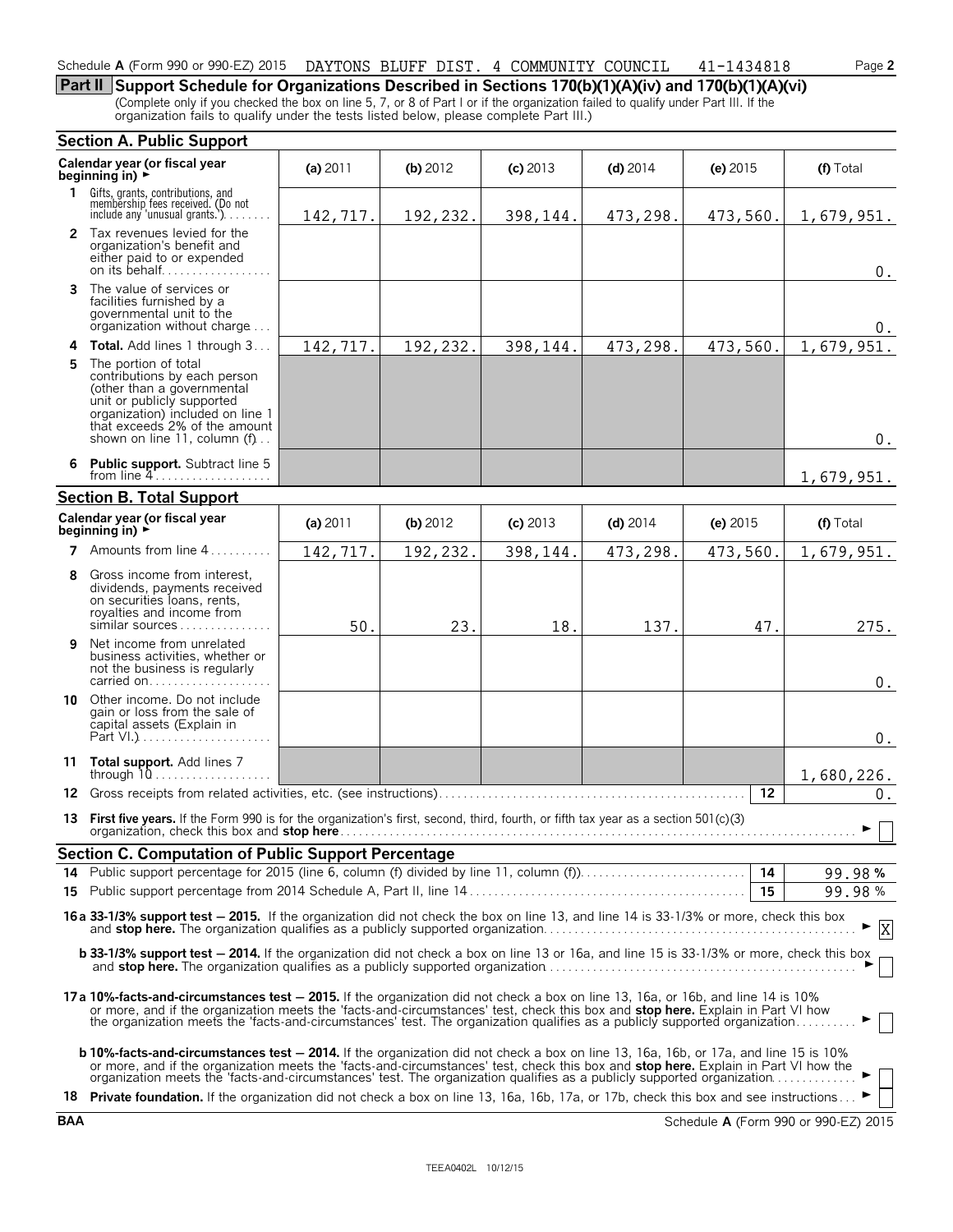### **Part III Support Schedule for Organizations Described in Section 509(a)(2)**

(Complete only if you checked the box on line 9 of Part I or if the organization failed to qualify under Part II. If the organization fails to qualify under the tests listed below, please complete Part II.)

|     | <b>Section A. Public Support</b>                                                                                                                                                                                                                                                                                                                                                                                  |            |            |            |            |            |           |  |
|-----|-------------------------------------------------------------------------------------------------------------------------------------------------------------------------------------------------------------------------------------------------------------------------------------------------------------------------------------------------------------------------------------------------------------------|------------|------------|------------|------------|------------|-----------|--|
|     | Calendar year (or fiscal year beginning in) $\blacktriangleright$                                                                                                                                                                                                                                                                                                                                                 | (a) 2011   | (b) $2012$ | $(c)$ 2013 | $(d)$ 2014 | (e) $2015$ | (f) Total |  |
| 1.  | Gifts, grants, contributions<br>and membership fees<br>received. (Do not include                                                                                                                                                                                                                                                                                                                                  |            |            |            |            |            |           |  |
|     | any 'unusual grants.')                                                                                                                                                                                                                                                                                                                                                                                            |            |            |            |            |            |           |  |
|     | 2 Gross receipts from admis-<br>sions, merchandise sold or<br>services performed, or facilities<br>furnished in any activity that is<br>related to the organization's<br>$tax\text{-}exempt$ purpose                                                                                                                                                                                                              |            |            |            |            |            |           |  |
| 3.  | Gross receipts from activities<br>that are not an unrelated trade<br>or business under section 513.                                                                                                                                                                                                                                                                                                               |            |            |            |            |            |           |  |
|     | 4 Tax revenues levied for the<br>organization's benefit and<br>either paid to or expended on<br>its behalf                                                                                                                                                                                                                                                                                                        |            |            |            |            |            |           |  |
| 5   | The value of services or<br>facilities furnished by a<br>governmental unit to the<br>organization without charge                                                                                                                                                                                                                                                                                                  |            |            |            |            |            |           |  |
|     | <b>6 Total.</b> Add lines 1 through 5<br><b>7 a</b> Amounts included on lines 1.<br>2, and 3 received from<br>disqualified persons                                                                                                                                                                                                                                                                                |            |            |            |            |            |           |  |
|     | <b>b</b> Amounts included on lines 2<br>and 3 received from other than<br>disqualified persons that<br>exceed the greater of \$5,000 or<br>1% of the amount on line 13<br>for the year                                                                                                                                                                                                                            |            |            |            |            |            |           |  |
|     | c Add lines 7a and $7b$                                                                                                                                                                                                                                                                                                                                                                                           |            |            |            |            |            |           |  |
| 8   | <b>Public support.</b> (Subtract line<br>7c from line 6.).                                                                                                                                                                                                                                                                                                                                                        |            |            |            |            |            |           |  |
|     | <b>Section B. Total Support</b>                                                                                                                                                                                                                                                                                                                                                                                   |            |            |            |            |            |           |  |
|     | Calendar year (or fiscal year beginning in) ►                                                                                                                                                                                                                                                                                                                                                                     | (a) $2011$ | $(b)$ 2012 | $(c)$ 2013 | $(d)$ 2014 | (e) 2015   | (f) Total |  |
|     | <b>9</b> Amounts from line $6$                                                                                                                                                                                                                                                                                                                                                                                    |            |            |            |            |            |           |  |
|     | 10 a Gross income from interest, dividends,<br>payments received on securities loans,<br>rents, royalties and income from                                                                                                                                                                                                                                                                                         |            |            |            |            |            |           |  |
|     | <b>b</b> Unrelated business taxable<br>income (less section 511<br>taxes) from businesses<br>acquired after June 30, 1975                                                                                                                                                                                                                                                                                         |            |            |            |            |            |           |  |
| 11. | c Add lines 10a and 10b $\dots$<br>Net income from unrelated business<br>activities not included in line 10b,<br>whether or not the business is<br>regularly carried on $\dots\dots\dots\dots\dots$                                                                                                                                                                                                               |            |            |            |            |            |           |  |
|     | 12 Other income. Do not include<br>gain or loss from the sale of<br>capital assets (Explain in                                                                                                                                                                                                                                                                                                                    |            |            |            |            |            |           |  |
|     | 13 Total support. (Add lines 9,<br>10c, 11, and $12.$                                                                                                                                                                                                                                                                                                                                                             |            |            |            |            |            |           |  |
|     | 14 First five years. If the Form 990 is for the organization's first, second, third, fourth, or fifth tax year as a section 501(c)(3)                                                                                                                                                                                                                                                                             |            |            |            |            |            |           |  |
|     | <b>Section C. Computation of Public Support Percentage</b>                                                                                                                                                                                                                                                                                                                                                        |            |            |            |            |            |           |  |
| 15. | Public support percentage for 2015 (line 8, column (f) divided by line 13, column (f)                                                                                                                                                                                                                                                                                                                             |            |            |            |            |            | ್ಠಿ<br>15 |  |
| 16  |                                                                                                                                                                                                                                                                                                                                                                                                                   |            |            |            |            |            | ०१०<br>16 |  |
|     | Section D. Computation of Investment Income Percentage                                                                                                                                                                                                                                                                                                                                                            |            |            |            |            |            |           |  |
| 17  | Investment income percentage for 2015 (line 10c, column (f) divided by line 13, column (f)                                                                                                                                                                                                                                                                                                                        |            |            |            |            |            | %<br>17   |  |
| 18  |                                                                                                                                                                                                                                                                                                                                                                                                                   |            |            |            |            |            | နွ<br>18  |  |
|     | 19 a 33-1/3% support tests - 2015. If the organization did not check the box on line 14, and line 15 is more than 33-1/3%, and line 17<br>is not more than 33-1/3%, check this box and stop here. The organization qualifies as a publicly supported organization<br><b>b 33-1/3% support tests - 2014.</b> If the organization did not check a box on line 14 or line 19a, and line 16 is more than 33-1/3%, and |            |            |            |            |            |           |  |
|     | line 18 is not more than 33-1/3%, check this box and stop here. The organization qualifies as a publicly supported organization<br>20 Private foundation. If the organization did not check a box on line 14, 19a, or 19b, check this box and see instructions                                                                                                                                                    |            |            |            |            |            |           |  |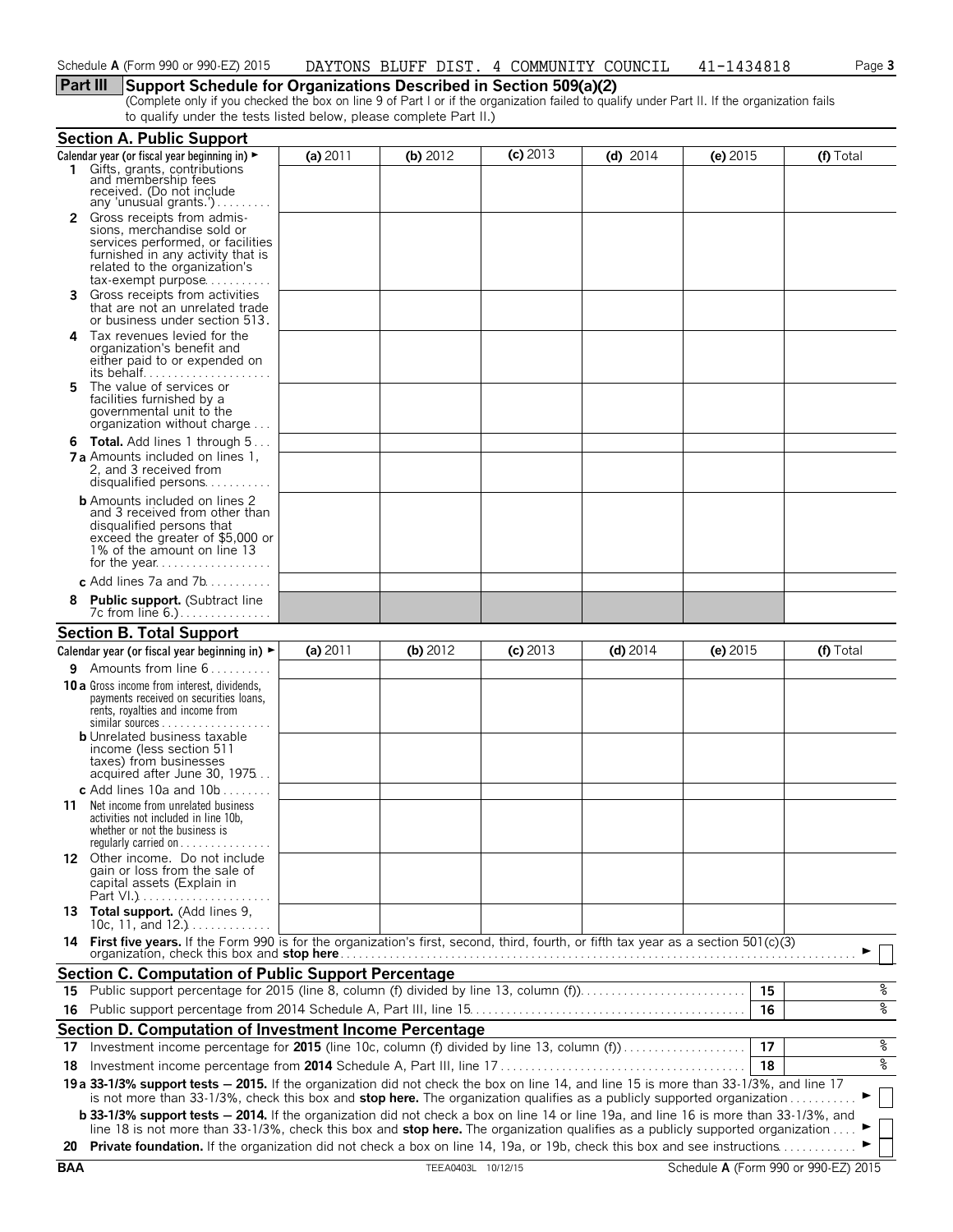| Schedule A (Form 990 or 990-EZ) 2015 | DAYTONS BLUFF DIST. 4 COMMUNITY COUNCIL |  |  |  |  | 41-1434818 | Page <b>4</b> |
|--------------------------------------|-----------------------------------------|--|--|--|--|------------|---------------|
|--------------------------------------|-----------------------------------------|--|--|--|--|------------|---------------|

### **Part IV | Supporting Organizations**

(Complete only if you checked a box in line 11 on Part I. If you checked 11a of Part I, complete Sections A and B. If you checked 11b of Part I, complete Sections A and C. If you checked 11c of Part I, complete Sections A, D, and E. If you checked 11d of Part I, complete Sections A and D, and complete Part V.)

### **Section A. All Supporting Organizations**

|            |                                                                                                                                                                                                                                                             |                 | <b>Yes</b> | No. |
|------------|-------------------------------------------------------------------------------------------------------------------------------------------------------------------------------------------------------------------------------------------------------------|-----------------|------------|-----|
|            | Are all of the organization's supported organizations listed by name in the organization's governing documents?                                                                                                                                             |                 |            |     |
|            | If 'No,' describe in Part VI how the supported organizations are designated. If designated by class or purpose, describe                                                                                                                                    |                 |            |     |
|            |                                                                                                                                                                                                                                                             | $\mathbf{1}$    |            |     |
| 2          | Did the organization have any supported organization that does not have an IRS determination of status under section                                                                                                                                        |                 |            |     |
|            | $509(a)(1)$ or (2)? If 'Yes,' explain in Part VI how the organization determined that the supported organization was                                                                                                                                        |                 |            |     |
|            |                                                                                                                                                                                                                                                             | $\overline{2}$  |            |     |
|            |                                                                                                                                                                                                                                                             |                 |            |     |
|            | 3a Did the organization have a supported organization described in section 501(c)(4), (5), or (6)? If 'Yes,' answer (b)                                                                                                                                     | 3a              |            |     |
|            |                                                                                                                                                                                                                                                             |                 |            |     |
|            | <b>b</b> Did the organization confirm that each supported organization qualified under section 501 $(c)(4)$ , (5), or (6) and                                                                                                                               |                 |            |     |
|            | satisfied the public support tests under section 509(a)(2)? If 'Yes,' describe in Part VI when and how the organization                                                                                                                                     |                 |            |     |
|            |                                                                                                                                                                                                                                                             | 3b              |            |     |
|            | c Did the organization ensure that all support to such organizations was used exclusively for section 170(c)(2)(B)                                                                                                                                          |                 |            |     |
|            | purposes? If 'Yes,' explain in <b>Part VI</b> what controls the organization put in place to ensure such use                                                                                                                                                | 3 <sub>c</sub>  |            |     |
|            |                                                                                                                                                                                                                                                             |                 |            |     |
|            | 4a Was any supported organization not organized in the United States ('foreign supported organization')? If 'Yes' and                                                                                                                                       |                 |            |     |
|            |                                                                                                                                                                                                                                                             | 4a              |            |     |
|            |                                                                                                                                                                                                                                                             |                 |            |     |
|            | <b>b</b> Did the organization have ultimate control and discretion in deciding whether to make grants to the foreign supported<br>organization? If 'Yes,' describe in Part VI how the organization had such control and discretion despite being controlled |                 |            |     |
|            |                                                                                                                                                                                                                                                             | 4b              |            |     |
|            |                                                                                                                                                                                                                                                             |                 |            |     |
|            | c Did the organization support any foreign supported organization that does not have an IRS determination under<br>sections 501(c)(3) and 509(a)(1) or (2)? If 'Yes,' explain in <b>Part VI</b> what controls the organization used to ensure that          |                 |            |     |
|            | all support to the foreign supported organization was used exclusively for section 170(c)(2)(B) purposes                                                                                                                                                    | 4c              |            |     |
|            |                                                                                                                                                                                                                                                             |                 |            |     |
|            | 5a Did the organization add, substitute, or remove any supported organizations during the tax year? If 'Yes,' answer (b)                                                                                                                                    |                 |            |     |
|            | and (c) below (if applicable). Also, provide detail in Part VI, including (i) the names and EIN numbers of the supported<br>organizations added, substituted, or removed; (ii) the reasons for each such action; (iii) the authority under the              |                 |            |     |
|            | organization's organizing document authorizing such action; and (iv) how the action was accomplished (such as by                                                                                                                                            |                 |            |     |
|            |                                                                                                                                                                                                                                                             | 5a              |            |     |
|            |                                                                                                                                                                                                                                                             |                 |            |     |
|            | <b>b Type I or Type II only.</b> Was any added or substituted supported organization part of a class already designated in the                                                                                                                              | 5b              |            |     |
|            |                                                                                                                                                                                                                                                             |                 |            |     |
|            | c Substitutions only. Was the substitution the result of an event beyond the organization's control?                                                                                                                                                        | 5c              |            |     |
| 6          | Did the organization provide support (whether in the form of grants or the provision of services or facilities) to                                                                                                                                          |                 |            |     |
|            | anyone other than (i) its supported organizations, (ii) individuals that are part of the charitable class benefited by one                                                                                                                                  |                 |            |     |
|            | or more of its supported organizations, or (iii) other supporting organizations that also support or benefit one or more of                                                                                                                                 |                 |            |     |
|            |                                                                                                                                                                                                                                                             | 6               |            |     |
| 7          | Did the organization provide a grant, loan, compensation, or other similar payment to a substantial contributor                                                                                                                                             |                 |            |     |
|            | (defined in section $4958(c)(3)(\bar{C})$ ), a family member of a substantial contributor, or a 35% controlled entity with                                                                                                                                  |                 |            |     |
|            | regard to a substantial contributor? If 'Yes,' complete Part I of Schedule L (Form 990 or 990-EZ)                                                                                                                                                           | 7               |            |     |
|            |                                                                                                                                                                                                                                                             |                 |            |     |
| 8          | Did the organization make a loan to a disqualified person (as defined in section 4958) not described in line 7? If 'Yes,'                                                                                                                                   | 8               |            |     |
|            |                                                                                                                                                                                                                                                             |                 |            |     |
|            | 9 a Was the organization controlled directly or indirectly at any time during the tax year by one or more disqualified persons                                                                                                                              |                 |            |     |
|            | as defined in section 4946 (other than foundation managers and organizations described in section 509(a)(1) or (2))?                                                                                                                                        | 9a              |            |     |
|            |                                                                                                                                                                                                                                                             |                 |            |     |
|            | <b>b</b> Did one or more disqualified persons (as defined in line 9a) hold a controlling interest in any entity in which the                                                                                                                                | 9b              |            |     |
|            |                                                                                                                                                                                                                                                             |                 |            |     |
|            | c Did a disqualified person (as defined in line 9a) have an ownership interest in, or derive any personal benefit from,                                                                                                                                     |                 |            |     |
|            | assets in which the supporting organization also had an interest? If 'Yes,' provide detail in <b>Part VI</b>                                                                                                                                                | 9c              |            |     |
|            | 10 a Was the organization subject to the excess business holdings rules of section 4943 because of section 4943(f) (regarding                                                                                                                               |                 |            |     |
|            | certain Type II supporting organizations, and all Type III non-functionally integrated supporting organizations)? If 'Yes,'                                                                                                                                 |                 |            |     |
|            |                                                                                                                                                                                                                                                             | 10a             |            |     |
|            | b Did the organization, have any excess business holdings in the tax year? (Use Schedule C, Form 4720, to determine                                                                                                                                         |                 |            |     |
|            |                                                                                                                                                                                                                                                             | 10 <sub>b</sub> |            |     |
| <b>BAA</b> | TEEA0404L 10/12/15<br>Schedule A (Form 990 or 990-EZ) 2015                                                                                                                                                                                                  |                 |            |     |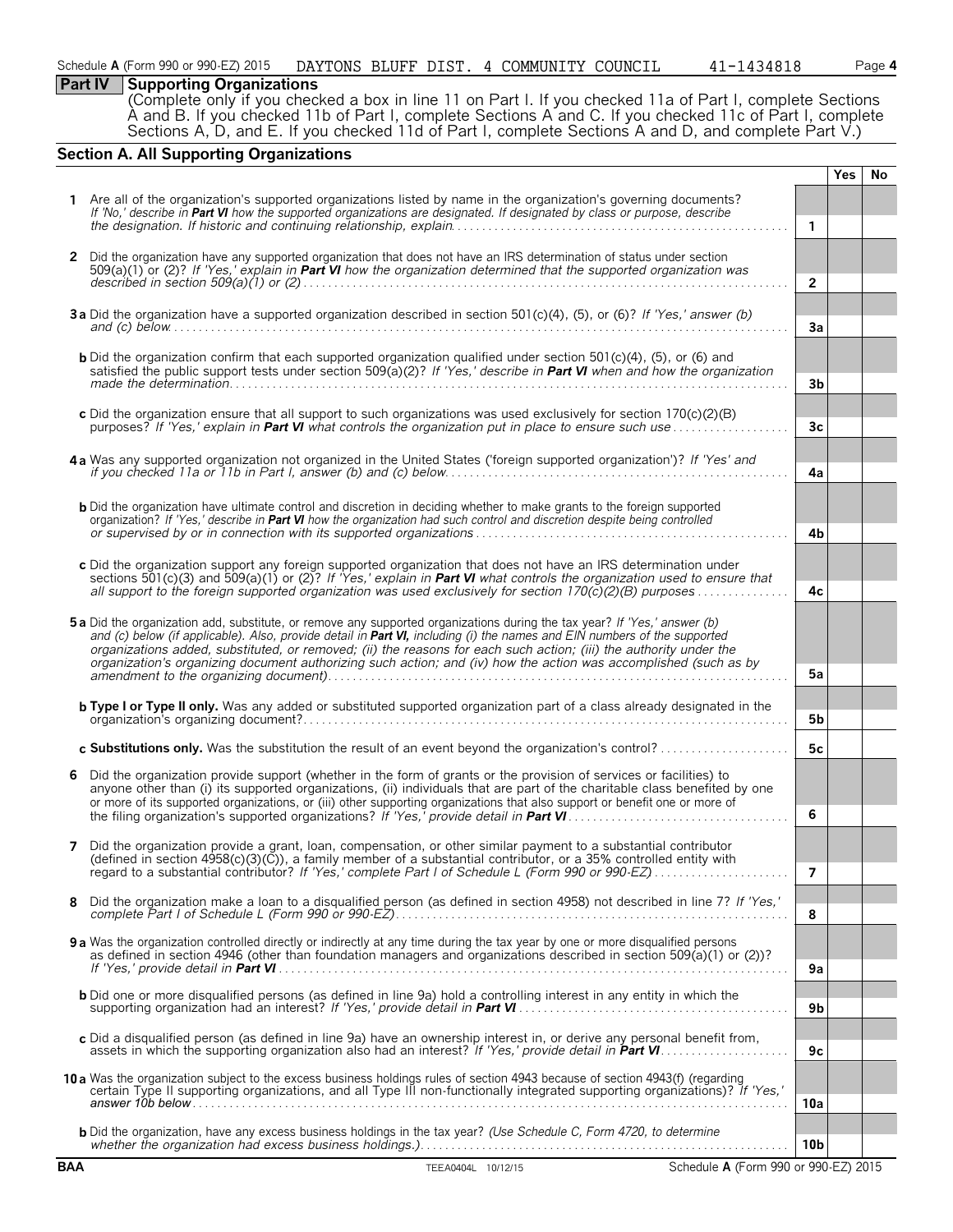|                | Schedule A (Form 990 or 990-EZ) 2015        | DAYTONS BLUFF DIST. | $\mathbf{A}$ | COMMUNITY COUNCIL | 1434818<br>$\Delta$ 1 – $\overline{z}$ | Page 5 |
|----------------|---------------------------------------------|---------------------|--------------|-------------------|----------------------------------------|--------|
| <b>Part IV</b> | <b>Supporting Organizations (continued)</b> |                     |              |                   |                                        |        |

|                                                                                                                                                                       |                 | res |  |
|-----------------------------------------------------------------------------------------------------------------------------------------------------------------------|-----------------|-----|--|
| 11 Has the organization accepted a gift or contribution from any of the following persons?                                                                            |                 |     |  |
|                                                                                                                                                                       |                 |     |  |
| a A person who directly or indirectly controls, either alone or together with persons described in (b) and (c) below, the governing body of a supported organization? | 11a             |     |  |
|                                                                                                                                                                       | 11 <sub>b</sub> |     |  |
| c A 35% controlled entity of a person described in (a) or (b) above? If 'Yes' to a, b, or c, provide detail in Part VI                                                | 11c             |     |  |

### **Section B. Type I Supporting Organizations**

| Did the directors, trustees, or membership of one or more supported organizations have the power to regularly appoint<br>or elect at least a majority of the organization's directors or trustees at all times during the tax year? If 'No,' describe in<br><b>Part VI</b> how the supported organization(s) effectively operated, supervised, or controlled the organization's activities.<br>If the organization had more than one supported organization, describe how the powers to appoint and/or remove<br>directors or trustees were allocated among the supported organizations and what conditions or restrictions, if any, |  |  |  |
|--------------------------------------------------------------------------------------------------------------------------------------------------------------------------------------------------------------------------------------------------------------------------------------------------------------------------------------------------------------------------------------------------------------------------------------------------------------------------------------------------------------------------------------------------------------------------------------------------------------------------------------|--|--|--|
|                                                                                                                                                                                                                                                                                                                                                                                                                                                                                                                                                                                                                                      |  |  |  |
| 2 Did the organization operate for the benefit of any supported organization other than the supported organization(s)<br>that operated, supervised, or controlled the supporting organization? If 'Yes,' explain in <b>Part VI</b> how providing such<br>benefit carried out the purposes of the supported organization(s) that operated, supervised, or controlled the                                                                                                                                                                                                                                                              |  |  |  |
| supporting organization                                                                                                                                                                                                                                                                                                                                                                                                                                                                                                                                                                                                              |  |  |  |

### **Section C. Type II Supporting Organizations**

|                                                                                                                                                                                                                                                               | Yes. | No |
|---------------------------------------------------------------------------------------------------------------------------------------------------------------------------------------------------------------------------------------------------------------|------|----|
| Were a majority of the organization's directors or trustees during the tax year also a majority of the directors or trustees<br>of each of the organization's supported organization(s)? If 'No,' describe in <b>Part VI</b> how control or management of the |      |    |
| supporting organization was vested in the same persons that controlled or managed the supported organization(s) $\ldots$ .                                                                                                                                    |      |    |
|                                                                                                                                                                                                                                                               |      |    |

### **Section D. All Type III Supporting Organizations**

| 1 Did the organization provide to each of its supported organizations, by the last day of the fifth month of the<br>organization's tax year, (i) a written notice describing the type and amount of support provided during the prior tax<br>year, (ii) a copy of the Form 990 that was most recently filed as of the date of notification, and (iii) copies of the  |  |  |  |  |  |
|----------------------------------------------------------------------------------------------------------------------------------------------------------------------------------------------------------------------------------------------------------------------------------------------------------------------------------------------------------------------|--|--|--|--|--|
| organization's governing documents in effect on the date of notification, to the extent not previously provided?                                                                                                                                                                                                                                                     |  |  |  |  |  |
|                                                                                                                                                                                                                                                                                                                                                                      |  |  |  |  |  |
| 2 Were any of the organization's officers, directors, or trustees either (i) appointed or elected by the supported organization(s) or (ii) serving on the governing body of a supported organization? If 'No,' explain in Part                                                                                                                                       |  |  |  |  |  |
| the organization maintained a close and continuous working relationship with the supported organization(s)                                                                                                                                                                                                                                                           |  |  |  |  |  |
| 3 By reason of the relationship described in (2), did the organization's supported organizations have a significant<br>voice in the organization's investment policies and in directing the use of the organization's income or assets at<br>all times during the tax year? If 'Yes,' describe in Part VI the role the organization's supported organizations played |  |  |  |  |  |
| in this regard.                                                                                                                                                                                                                                                                                                                                                      |  |  |  |  |  |

### **Section E. Type III Functionally-Integrated Supporting Organizations**

|  | <b>a</b>   The organization satisfied the Activities Test. Complete line 2 below. |  |  |
|--|-----------------------------------------------------------------------------------|--|--|
|  |                                                                                   |  |  |

|  | <b>b</b> $ $ The organization is the parent of each of its supported organizations. Complete line 3 below. |  |  |  |
|--|------------------------------------------------------------------------------------------------------------|--|--|--|
|  |                                                                                                            |  |  |  |

**c** The organization supported a governmental entity. *Describe in Part VI how you supported a government entity (see instructions).*

| 2 Activities Test. Answer (a) and (b) below. | Yes   No |  |
|----------------------------------------------|----------|--|
|----------------------------------------------|----------|--|

| <b>a</b> Did substantially all of the organization's activities during the tax year directly further the exempt purposes of the<br>supported organization(s) to which the organization was responsive? If 'Yes,' then in <b>Part VI identify those supported</b><br>organizations and explain how these activities directly furthered their exempt purposes, how the organization was<br>responsive to those supported organizations, and how the organization determined that these activities constituted |                |  |
|-------------------------------------------------------------------------------------------------------------------------------------------------------------------------------------------------------------------------------------------------------------------------------------------------------------------------------------------------------------------------------------------------------------------------------------------------------------------------------------------------------------|----------------|--|
| substantially all of its activities                                                                                                                                                                                                                                                                                                                                                                                                                                                                         | 2a             |  |
| <b>b</b> Did the activities described in (a) constitute activities that, but for the organization's involvement, one or more of<br>the organization's supported organization(s) would have been engaged in? If 'Yes,' explain in Part VI the reasons for<br>the organization's position that its supported organization(s) would have engaged in these activities but for the                                                                                                                               |                |  |
|                                                                                                                                                                                                                                                                                                                                                                                                                                                                                                             | 2 <sub>b</sub> |  |
| 3 Parent of Supported Organizations. Answer (a) and (b) below.                                                                                                                                                                                                                                                                                                                                                                                                                                              |                |  |
| a Did the organization have the power to regularly appoint or elect a majority of the officers, directors, or trustees of                                                                                                                                                                                                                                                                                                                                                                                   | Зa             |  |
| <b>b</b> Did the organization exercise a substantial degree of direction over the policies, programs, and activities of each of its                                                                                                                                                                                                                                                                                                                                                                         |                |  |
|                                                                                                                                                                                                                                                                                                                                                                                                                                                                                                             | 3b             |  |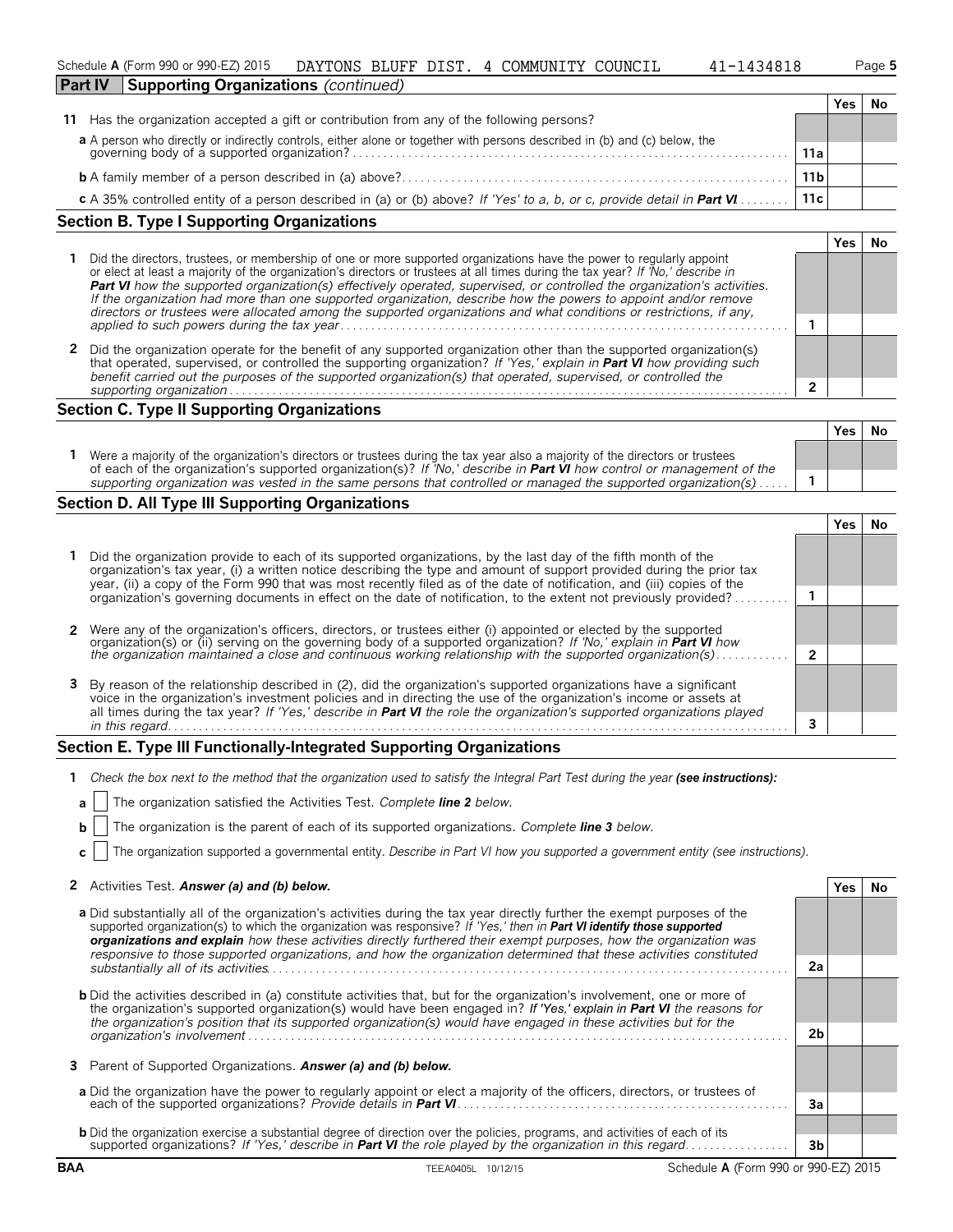|  | Check here if the organization satisfied the Integral Part Test as a qualifying trust on November 20, 1970. See instructions. All |
|--|-----------------------------------------------------------------------------------------------------------------------------------|
|  | other Type III non-functionally integrated supporting organizations must complete Sections A through E.                           |

|                | odior Typo in hon ranodonally integrated supporting organizations must complete ecodemic A uncugn<br>Section A - Adjusted Net Income                                |                         | (A) Prior Year | (B) Current Year<br>(optional) |
|----------------|---------------------------------------------------------------------------------------------------------------------------------------------------------------------|-------------------------|----------------|--------------------------------|
| 1.             |                                                                                                                                                                     | $\mathbf{1}$            |                |                                |
| 2              |                                                                                                                                                                     | $\overline{2}$          |                |                                |
| 3              |                                                                                                                                                                     | $\overline{\mathbf{3}}$ |                |                                |
| 4              |                                                                                                                                                                     | 4                       |                |                                |
| 5              |                                                                                                                                                                     | 5                       |                |                                |
| 6              | Portion of operating expenses paid or incurred for production or collection of gross<br>income or for management, conservation, or maintenance of property held for | 6                       |                |                                |
| $\overline{7}$ |                                                                                                                                                                     | $\overline{7}$          |                |                                |
| 8              | Adjusted Net Income (subtract lines 5, 6 and 7 from line 4)                                                                                                         | 8                       |                |                                |
|                | Section B - Minimum Asset Amount                                                                                                                                    |                         | (A) Prior Year | (B) Current Year<br>(optional) |
| 1              | Aggregate fair market value of all non-exempt-use assets (see instructions for short<br>tax year or assets held for part of year):                                  |                         |                |                                |
|                |                                                                                                                                                                     | 1a                      |                |                                |
|                |                                                                                                                                                                     | 1 <sub>b</sub>          |                |                                |
|                |                                                                                                                                                                     | 1 <sub>c</sub>          |                |                                |
|                |                                                                                                                                                                     | 1 <sub>d</sub>          |                |                                |
|                | e Discount claimed for blockage or other<br>factors (explain in detail in <b>Part VI</b> ):                                                                         |                         |                |                                |
| 2              | Acquisition indebtedness applicable to non-exempt-use assets                                                                                                        | $\overline{2}$          |                |                                |
| 3              |                                                                                                                                                                     | $\overline{\mathbf{3}}$ |                |                                |
| 4              | Cash deemed held for exempt use. Enter 1-1/2% of line 3 (for greater amount,                                                                                        | 4                       |                |                                |
| 5              | Net value of non-exempt-use assets (subtract line 4 from line 3)                                                                                                    | 5                       |                |                                |
| 6              |                                                                                                                                                                     | 6                       |                |                                |
| 7              |                                                                                                                                                                     | $\overline{\mathbf{z}}$ |                |                                |
| 8              |                                                                                                                                                                     | 8                       |                |                                |
|                | Section C - Distributable Amount                                                                                                                                    |                         |                | <b>Current Year</b>            |
| 1              | Adjusted net income for prior year (from Section A, line 8, Column A)                                                                                               | $\mathbf{1}$            |                |                                |
| $\mathbf{2}$   |                                                                                                                                                                     | $\overline{2}$          |                |                                |
| 3              | Minimum asset amount for prior year (from Section B, line 8, Column A)                                                                                              | $\overline{\mathbf{3}}$ |                |                                |
| 4              |                                                                                                                                                                     | 4                       |                |                                |
| 5              |                                                                                                                                                                     | 5                       |                |                                |
| 6              | <b>Distributable Amount.</b> Subtract line 5 from line 4, unless subject to emergency                                                                               | 6                       |                |                                |

**7**  $\mid$  Check here if the current year is the organization's first as a non-functionally-integrated Type III supporting organization (see instructions).

**BAA** Schedule **A** (Form 990 or 990-EZ) 2015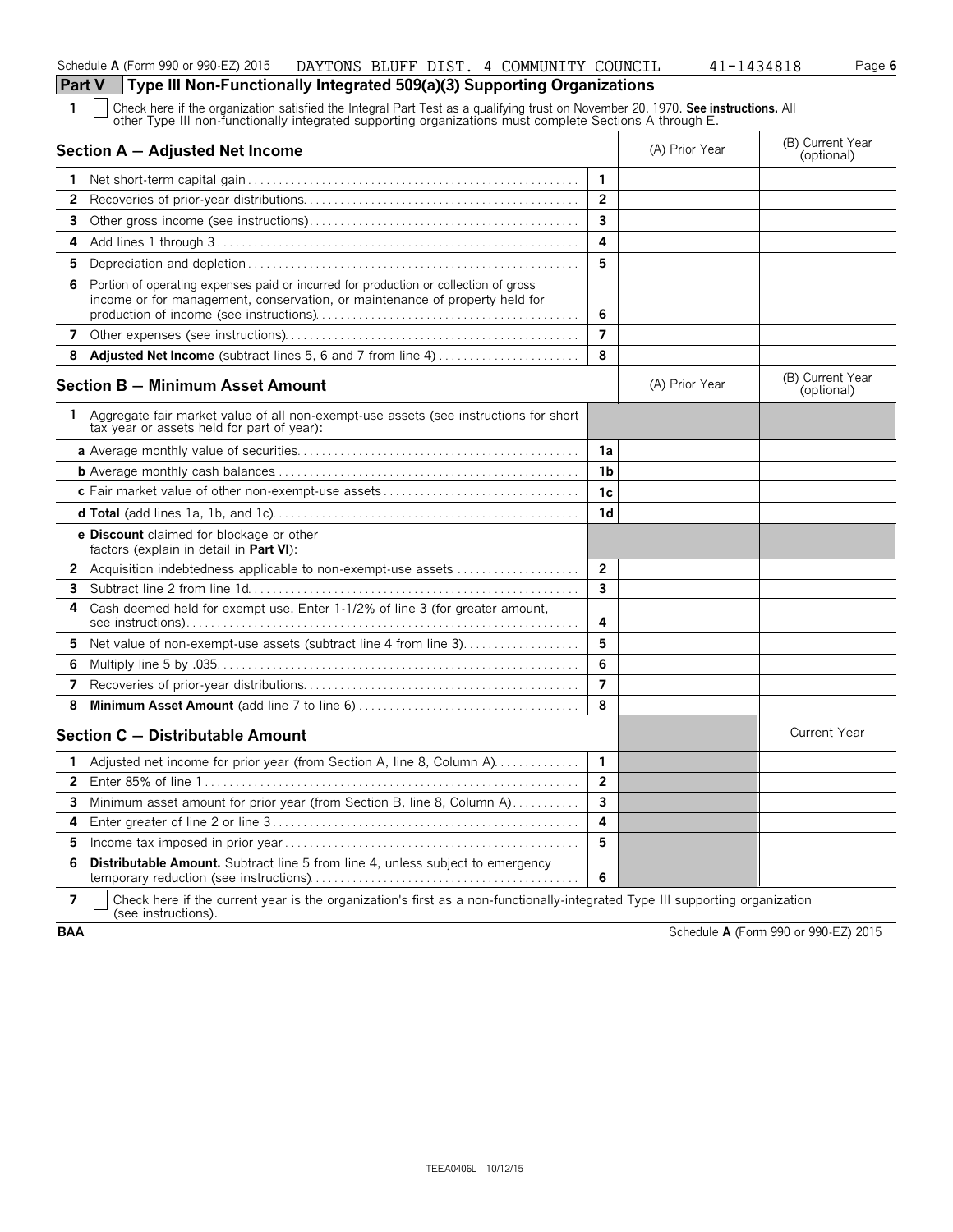| Schedule A (Form 990 or 990-EZ) 2015 | <b>DAYTONS</b><br>BLUFF | DIST | COMMUNITY<br>COUNCIL | !434818<br>$\overline{\phantom{0}}$ | $P$ age. |
|--------------------------------------|-------------------------|------|----------------------|-------------------------------------|----------|
|                                      |                         |      |                      |                                     |          |

| <b>Section D - Distributions</b>                                                                         |                                                                                                                                                                                                                                                                                                                                                                                                                                                                                                                                                                                                                                      |                                              |                                                                                                                                                                                                                                                                                             |  |  |
|----------------------------------------------------------------------------------------------------------|--------------------------------------------------------------------------------------------------------------------------------------------------------------------------------------------------------------------------------------------------------------------------------------------------------------------------------------------------------------------------------------------------------------------------------------------------------------------------------------------------------------------------------------------------------------------------------------------------------------------------------------|----------------------------------------------|---------------------------------------------------------------------------------------------------------------------------------------------------------------------------------------------------------------------------------------------------------------------------------------------|--|--|
|                                                                                                          |                                                                                                                                                                                                                                                                                                                                                                                                                                                                                                                                                                                                                                      |                                              |                                                                                                                                                                                                                                                                                             |  |  |
| Amounts paid to perform activity that directly furthers exempt purposes of supported organizations,<br>2 |                                                                                                                                                                                                                                                                                                                                                                                                                                                                                                                                                                                                                                      |                                              |                                                                                                                                                                                                                                                                                             |  |  |
| 3.                                                                                                       |                                                                                                                                                                                                                                                                                                                                                                                                                                                                                                                                                                                                                                      |                                              |                                                                                                                                                                                                                                                                                             |  |  |
|                                                                                                          |                                                                                                                                                                                                                                                                                                                                                                                                                                                                                                                                                                                                                                      |                                              |                                                                                                                                                                                                                                                                                             |  |  |
|                                                                                                          |                                                                                                                                                                                                                                                                                                                                                                                                                                                                                                                                                                                                                                      |                                              |                                                                                                                                                                                                                                                                                             |  |  |
|                                                                                                          |                                                                                                                                                                                                                                                                                                                                                                                                                                                                                                                                                                                                                                      |                                              |                                                                                                                                                                                                                                                                                             |  |  |
|                                                                                                          |                                                                                                                                                                                                                                                                                                                                                                                                                                                                                                                                                                                                                                      |                                              |                                                                                                                                                                                                                                                                                             |  |  |
|                                                                                                          |                                                                                                                                                                                                                                                                                                                                                                                                                                                                                                                                                                                                                                      |                                              |                                                                                                                                                                                                                                                                                             |  |  |
|                                                                                                          |                                                                                                                                                                                                                                                                                                                                                                                                                                                                                                                                                                                                                                      |                                              |                                                                                                                                                                                                                                                                                             |  |  |
|                                                                                                          |                                                                                                                                                                                                                                                                                                                                                                                                                                                                                                                                                                                                                                      |                                              |                                                                                                                                                                                                                                                                                             |  |  |
|                                                                                                          | (i)<br><b>Excess</b><br><b>Distributions</b>                                                                                                                                                                                                                                                                                                                                                                                                                                                                                                                                                                                         | (i)<br><b>Underdistributions</b><br>Pre-2015 | (iii)<br><b>Distributable</b><br>Amount for 2015                                                                                                                                                                                                                                            |  |  |
| Distributable amount for 2015 from Section C, line 6                                                     |                                                                                                                                                                                                                                                                                                                                                                                                                                                                                                                                                                                                                                      |                                              |                                                                                                                                                                                                                                                                                             |  |  |
| Underdistributions, if any, for years prior to 2015 (reasonable                                          |                                                                                                                                                                                                                                                                                                                                                                                                                                                                                                                                                                                                                                      |                                              |                                                                                                                                                                                                                                                                                             |  |  |
|                                                                                                          |                                                                                                                                                                                                                                                                                                                                                                                                                                                                                                                                                                                                                                      |                                              |                                                                                                                                                                                                                                                                                             |  |  |
|                                                                                                          |                                                                                                                                                                                                                                                                                                                                                                                                                                                                                                                                                                                                                                      |                                              |                                                                                                                                                                                                                                                                                             |  |  |
|                                                                                                          |                                                                                                                                                                                                                                                                                                                                                                                                                                                                                                                                                                                                                                      |                                              |                                                                                                                                                                                                                                                                                             |  |  |
|                                                                                                          |                                                                                                                                                                                                                                                                                                                                                                                                                                                                                                                                                                                                                                      |                                              |                                                                                                                                                                                                                                                                                             |  |  |
|                                                                                                          |                                                                                                                                                                                                                                                                                                                                                                                                                                                                                                                                                                                                                                      |                                              |                                                                                                                                                                                                                                                                                             |  |  |
|                                                                                                          |                                                                                                                                                                                                                                                                                                                                                                                                                                                                                                                                                                                                                                      |                                              |                                                                                                                                                                                                                                                                                             |  |  |
|                                                                                                          |                                                                                                                                                                                                                                                                                                                                                                                                                                                                                                                                                                                                                                      |                                              |                                                                                                                                                                                                                                                                                             |  |  |
|                                                                                                          |                                                                                                                                                                                                                                                                                                                                                                                                                                                                                                                                                                                                                                      |                                              |                                                                                                                                                                                                                                                                                             |  |  |
|                                                                                                          |                                                                                                                                                                                                                                                                                                                                                                                                                                                                                                                                                                                                                                      |                                              |                                                                                                                                                                                                                                                                                             |  |  |
|                                                                                                          |                                                                                                                                                                                                                                                                                                                                                                                                                                                                                                                                                                                                                                      |                                              |                                                                                                                                                                                                                                                                                             |  |  |
|                                                                                                          |                                                                                                                                                                                                                                                                                                                                                                                                                                                                                                                                                                                                                                      |                                              |                                                                                                                                                                                                                                                                                             |  |  |
|                                                                                                          |                                                                                                                                                                                                                                                                                                                                                                                                                                                                                                                                                                                                                                      |                                              |                                                                                                                                                                                                                                                                                             |  |  |
| \$<br>line 7:                                                                                            |                                                                                                                                                                                                                                                                                                                                                                                                                                                                                                                                                                                                                                      |                                              |                                                                                                                                                                                                                                                                                             |  |  |
|                                                                                                          |                                                                                                                                                                                                                                                                                                                                                                                                                                                                                                                                                                                                                                      |                                              |                                                                                                                                                                                                                                                                                             |  |  |
|                                                                                                          |                                                                                                                                                                                                                                                                                                                                                                                                                                                                                                                                                                                                                                      |                                              |                                                                                                                                                                                                                                                                                             |  |  |
|                                                                                                          |                                                                                                                                                                                                                                                                                                                                                                                                                                                                                                                                                                                                                                      |                                              |                                                                                                                                                                                                                                                                                             |  |  |
| Subtract lines 3g and 4a from line 2 (if amount greater than                                             |                                                                                                                                                                                                                                                                                                                                                                                                                                                                                                                                                                                                                                      |                                              |                                                                                                                                                                                                                                                                                             |  |  |
| from line 1 (if amount greater than zero, see instructions)                                              |                                                                                                                                                                                                                                                                                                                                                                                                                                                                                                                                                                                                                                      |                                              |                                                                                                                                                                                                                                                                                             |  |  |
|                                                                                                          |                                                                                                                                                                                                                                                                                                                                                                                                                                                                                                                                                                                                                                      |                                              |                                                                                                                                                                                                                                                                                             |  |  |
| Breakdown of line 7:                                                                                     |                                                                                                                                                                                                                                                                                                                                                                                                                                                                                                                                                                                                                                      |                                              |                                                                                                                                                                                                                                                                                             |  |  |
|                                                                                                          |                                                                                                                                                                                                                                                                                                                                                                                                                                                                                                                                                                                                                                      |                                              |                                                                                                                                                                                                                                                                                             |  |  |
|                                                                                                          |                                                                                                                                                                                                                                                                                                                                                                                                                                                                                                                                                                                                                                      |                                              |                                                                                                                                                                                                                                                                                             |  |  |
|                                                                                                          |                                                                                                                                                                                                                                                                                                                                                                                                                                                                                                                                                                                                                                      |                                              |                                                                                                                                                                                                                                                                                             |  |  |
|                                                                                                          |                                                                                                                                                                                                                                                                                                                                                                                                                                                                                                                                                                                                                                      |                                              |                                                                                                                                                                                                                                                                                             |  |  |
|                                                                                                          |                                                                                                                                                                                                                                                                                                                                                                                                                                                                                                                                                                                                                                      |                                              |                                                                                                                                                                                                                                                                                             |  |  |
|                                                                                                          | Part V<br>Section $E -$ Distribution Allocations (see instructions)<br>3 Excess distributions carryover, if any, to 2015:<br>а<br>b<br>c<br>d From 2013<br>e From 2014<br>i Carryover from 2010 not applied (see instructions)<br>j Remainder. Subtract lines 3g, 3h, and 3i from 3f<br>Distributions for 2015 from Section D,<br>4<br>Remaining underdistributions for years prior to 2015, if any.<br>6 Remaining underdistributions for 2015. Subtract lines 3h and 4b<br>7 Excess distributions carryover to 2016. Add lines 3j and 4c<br>а<br>b<br><b>c</b> Excess from 2013<br><b>d</b> Excess from 2014<br>e Excess from 2015 |                                              | Type III Non-Functionally Integrated 509(a)(3) Supporting Organizations (continued)<br>Administrative expenses paid to accomplish exempt purposes of supported organizations<br>Distributions to attentive supported organizations to which the organization is responsive (provide details |  |  |

**BAA** Schedule **A** (Form 990 or 990-EZ) 2015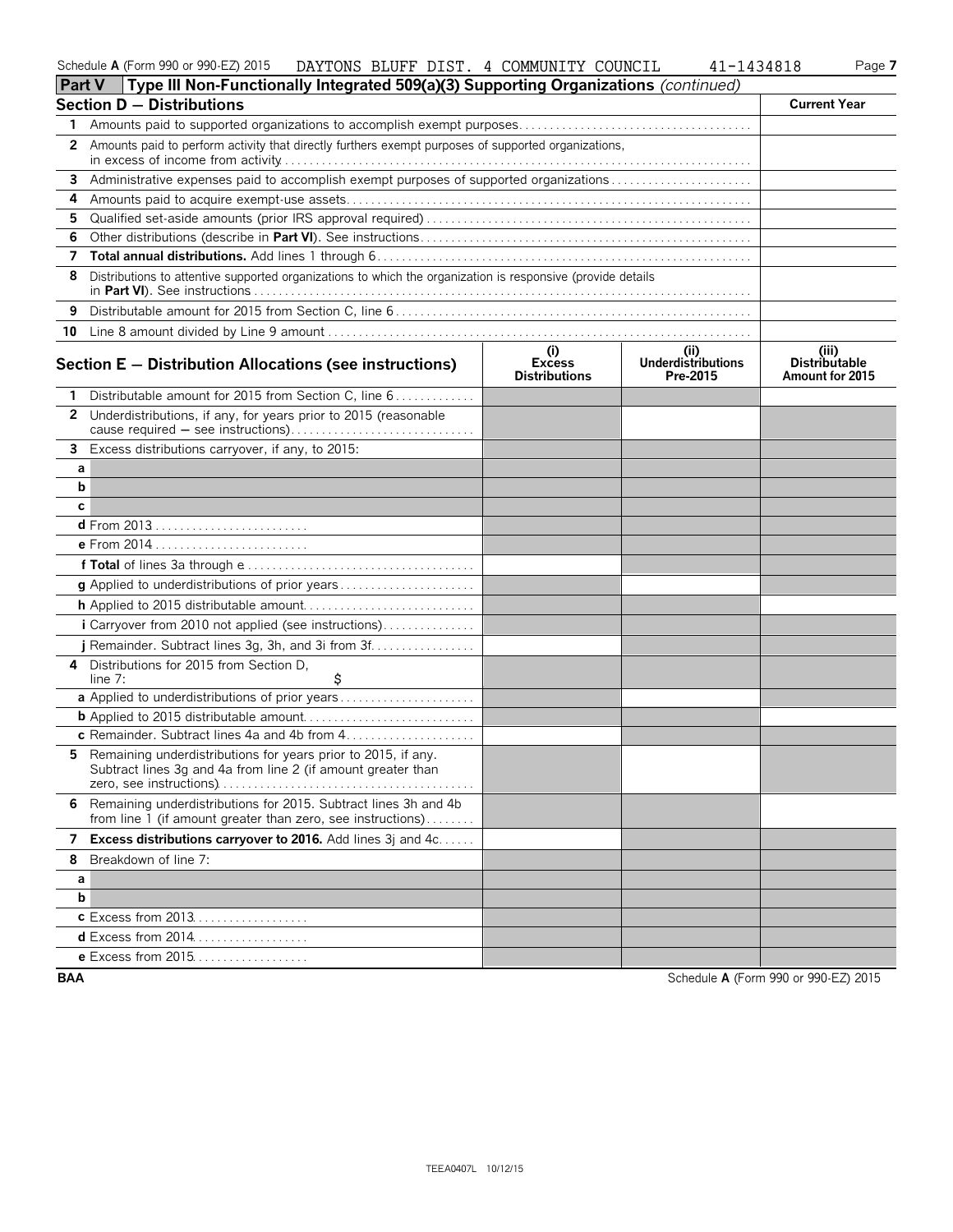**Part VI** Supplemental Information. Provide the explanations required by Part II, line 10; Part II, line 17a or 17b; Part III, line 12; Part IV, Section A, lines 1, 2, 3b, 3c, 4b, 4c, 5a, 6, 9a, 9b, 9c, 11a, 11b, and 11c; Part IV, Section B, lines 1 and 2; Part IV, Section C, line 1; Part IV, Section D, lines 2 and 3; Part IV, Section E, lines 1c, 2a, 2b, 3a and 3b; Part V, line 1; Part V, Section B, line 1e; Part V, Section D, lines 5, 6, and 8; and Part V, Section E, lines 2, 5, and 6. Also complete this part for any additional information. (See instructions.)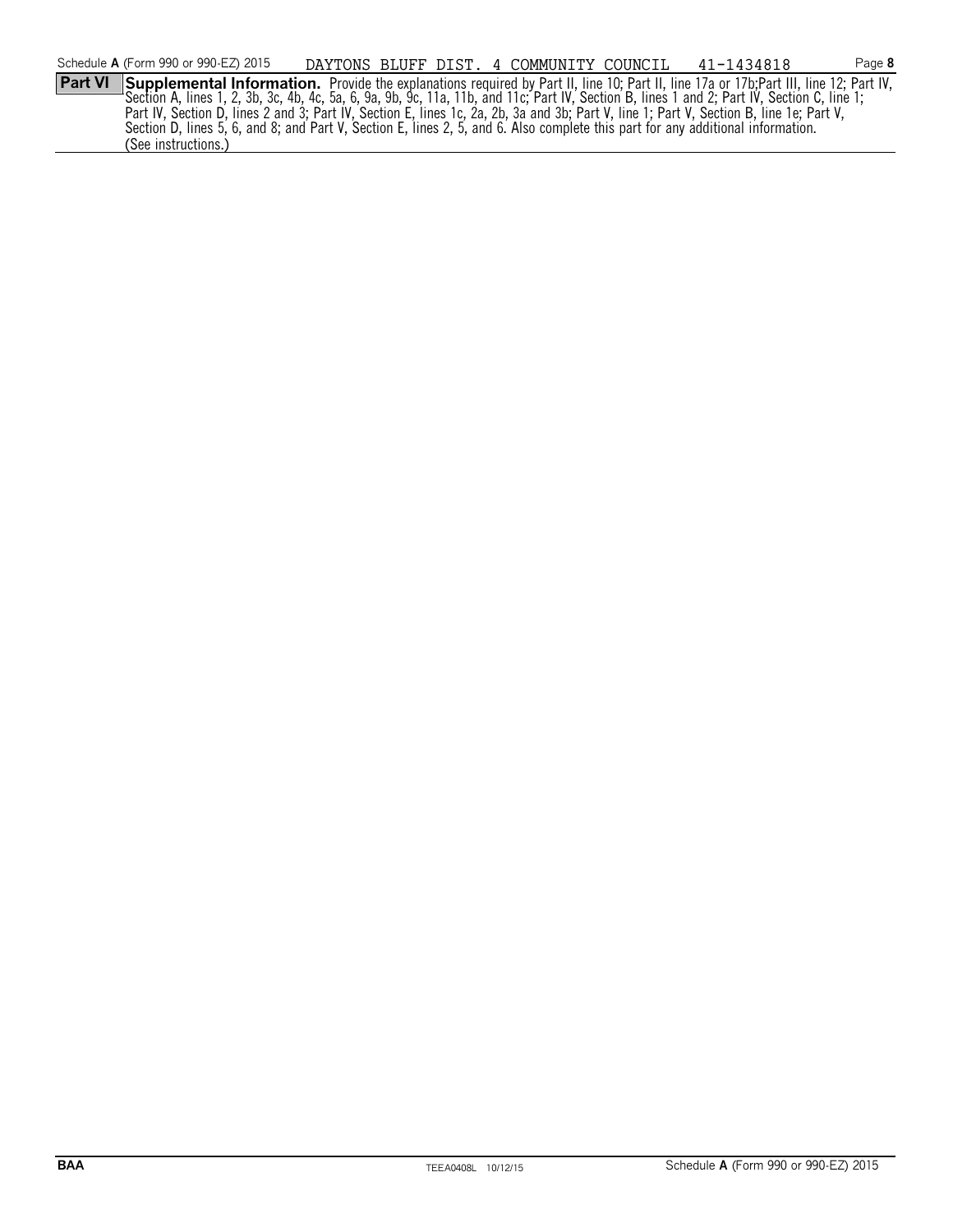|                | <b>Supplemental Financial Statements</b><br><b>SCHEDULE D</b>                                                                                                        |                                                                                                                |                                                                                                                                                                                                                                                                                                                                                                                                |                                                    | OMB No. 1545-0047 |                                            |                                 |  |    |
|----------------|----------------------------------------------------------------------------------------------------------------------------------------------------------------------|----------------------------------------------------------------------------------------------------------------|------------------------------------------------------------------------------------------------------------------------------------------------------------------------------------------------------------------------------------------------------------------------------------------------------------------------------------------------------------------------------------------------|----------------------------------------------------|-------------------|--------------------------------------------|---------------------------------|--|----|
|                | (Form 990)<br>► Complete if the organization answered 'Yes' on Form 990,<br>Part IV, line 6, 7, 8, 9, 10, 11a, 11b, 11c, 11d, 11e, 11f, 12a, or 12b.                 |                                                                                                                |                                                                                                                                                                                                                                                                                                                                                                                                |                                                    | 2015              |                                            |                                 |  |    |
|                | Department of the Treasury                                                                                                                                           | Attach to Form 990.<br>Information about Schedule D (Form 990) and its instructions is at www.irs.gov/form990. |                                                                                                                                                                                                                                                                                                                                                                                                |                                                    |                   | <b>Open to Public</b><br><b>Inspection</b> |                                 |  |    |
|                | Internal Revenue Service<br>Name of the organization                                                                                                                 |                                                                                                                |                                                                                                                                                                                                                                                                                                                                                                                                |                                                    |                   | <b>Employer identification number</b>      |                                 |  |    |
|                |                                                                                                                                                                      |                                                                                                                |                                                                                                                                                                                                                                                                                                                                                                                                |                                                    |                   |                                            |                                 |  |    |
|                |                                                                                                                                                                      | DAYTONS BLUFF DIST. 4 COMMUNITY COUNCIL                                                                        |                                                                                                                                                                                                                                                                                                                                                                                                |                                                    |                   | 41-1434818                                 |                                 |  |    |
| Part I         |                                                                                                                                                                      |                                                                                                                | Organizations Maintaining Donor Advised Funds or Other Similar Funds or Accounts.<br>Complete if the organization answered 'Yes' on Form 990, Part IV, line 6.                                                                                                                                                                                                                                 |                                                    |                   |                                            |                                 |  |    |
|                |                                                                                                                                                                      |                                                                                                                | (a) Donor advised funds                                                                                                                                                                                                                                                                                                                                                                        |                                                    |                   |                                            | (b) Funds and other accounts    |  |    |
| 1              |                                                                                                                                                                      | Total number at end of year                                                                                    |                                                                                                                                                                                                                                                                                                                                                                                                |                                                    |                   |                                            |                                 |  |    |
| 2              |                                                                                                                                                                      | Aggregate value of contributions to (during year).                                                             |                                                                                                                                                                                                                                                                                                                                                                                                |                                                    |                   |                                            |                                 |  |    |
| 3              |                                                                                                                                                                      | Aggregate value of grants from (during year)                                                                   |                                                                                                                                                                                                                                                                                                                                                                                                |                                                    |                   |                                            |                                 |  |    |
| 4              |                                                                                                                                                                      | Aggregate value at end of year                                                                                 |                                                                                                                                                                                                                                                                                                                                                                                                |                                                    |                   |                                            |                                 |  |    |
| 5              |                                                                                                                                                                      |                                                                                                                | Did the organization inform all donors and donor advisors in writing that the assets held in donor advised funds<br>are the organization's property, subject to the organization's exclusive legal control?                                                                                                                                                                                    |                                                    |                   |                                            | Yes                             |  | No |
| 6              |                                                                                                                                                                      |                                                                                                                | Did the organization inform all grantees, donors, and donor advisors in writing that grant funds can be used only for charitable purposes and not for the benefit of the donor or donor advisor, or for any other purpose conf                                                                                                                                                                 |                                                    |                   |                                            |                                 |  |    |
|                |                                                                                                                                                                      |                                                                                                                |                                                                                                                                                                                                                                                                                                                                                                                                |                                                    |                   |                                            | Yes                             |  | No |
| <b>Part II</b> |                                                                                                                                                                      | <b>Conservation Easements.</b>                                                                                 |                                                                                                                                                                                                                                                                                                                                                                                                |                                                    |                   |                                            |                                 |  |    |
|                |                                                                                                                                                                      |                                                                                                                | Complete if the organization answered 'Yes' on Form 990, Part IV, line 7.<br>Purpose(s) of conservation easements held by the organization (check all that apply).                                                                                                                                                                                                                             |                                                    |                   |                                            |                                 |  |    |
| 1              |                                                                                                                                                                      | Preservation of land for public use (e.g., recreation or education)                                            |                                                                                                                                                                                                                                                                                                                                                                                                | Preservation of a historically important land area |                   |                                            |                                 |  |    |
|                |                                                                                                                                                                      | Protection of natural habitat                                                                                  |                                                                                                                                                                                                                                                                                                                                                                                                | Preservation of a certified historic structure     |                   |                                            |                                 |  |    |
|                |                                                                                                                                                                      | Preservation of open space                                                                                     |                                                                                                                                                                                                                                                                                                                                                                                                |                                                    |                   |                                            |                                 |  |    |
| 2              | last day of the tax year.                                                                                                                                            |                                                                                                                | Complete lines 2a through 2d if the organization held a qualified conservation contribution in the form of a conservation easement on the                                                                                                                                                                                                                                                      |                                                    |                   |                                            |                                 |  |    |
|                |                                                                                                                                                                      |                                                                                                                |                                                                                                                                                                                                                                                                                                                                                                                                |                                                    |                   |                                            | Held at the End of the Tax Year |  |    |
|                |                                                                                                                                                                      |                                                                                                                |                                                                                                                                                                                                                                                                                                                                                                                                |                                                    | 2a                |                                            |                                 |  |    |
|                |                                                                                                                                                                      |                                                                                                                |                                                                                                                                                                                                                                                                                                                                                                                                |                                                    | 2 <sub>b</sub>    |                                            |                                 |  |    |
|                |                                                                                                                                                                      |                                                                                                                | <b>c</b> Number of conservation easements on a certified historic structure included in (a) $\dots \dots \dots$                                                                                                                                                                                                                                                                                |                                                    | 2c                |                                            |                                 |  |    |
|                |                                                                                                                                                                      |                                                                                                                | d Number of conservation easements included in (c) acquired after 8/17/06, and not on a historic                                                                                                                                                                                                                                                                                               |                                                    | 2d                |                                            |                                 |  |    |
|                | Number of conservation easements modified, transferred, released, extinguished, or terminated by the organization during the<br>3.<br>tax year $\blacktriangleright$ |                                                                                                                |                                                                                                                                                                                                                                                                                                                                                                                                |                                                    |                   |                                            |                                 |  |    |
|                |                                                                                                                                                                      | Number of states where property subject to conservation easement is located $\blacktriangleright$              |                                                                                                                                                                                                                                                                                                                                                                                                |                                                    |                   |                                            |                                 |  |    |
| 5              |                                                                                                                                                                      |                                                                                                                | Does the organization have a written policy regarding the periodic monitoring, inspection, handling of violations,                                                                                                                                                                                                                                                                             |                                                    |                   |                                            | Yes                             |  | No |
| 6              | Staff and volunteer hours devoted to monitoring, inspecting, handling of violations, and enforcing conservation easements during the year                            |                                                                                                                |                                                                                                                                                                                                                                                                                                                                                                                                |                                                    |                   |                                            |                                 |  |    |
|                | Amount of expenses incurred in monitoring, inspecting, handling of violations, and enforcing conservation easements during the year<br>7<br>►\$                      |                                                                                                                |                                                                                                                                                                                                                                                                                                                                                                                                |                                                    |                   |                                            |                                 |  |    |
| 8              |                                                                                                                                                                      |                                                                                                                | Does each conservation easement reported on line 2(d) above satisfy the requirements of section 170(h)(4)(B)(i)                                                                                                                                                                                                                                                                                |                                                    |                   |                                            | Yes                             |  | No |
| 9              | conservation easements.                                                                                                                                              |                                                                                                                | In Part XIII, describe how the organization reports conservation easements in its revenue and expense statement, and balance sheet, and<br>include, if applicable, the text of the footnote to the organization's financial statements that describes the organization's accounting for                                                                                                        |                                                    |                   |                                            |                                 |  |    |
|                | <b>Part III</b>                                                                                                                                                      |                                                                                                                | Organizations Maintaining Collections of Art, Historical Treasures, or Other Similar Assets.<br>Complete if the organization answered 'Yes' on Form 990, Part IV, line 8.                                                                                                                                                                                                                      |                                                    |                   |                                            |                                 |  |    |
|                |                                                                                                                                                                      |                                                                                                                | 1a If the organization elected, as permitted under SFAS 116 (ASC 958), not to report in its revenue statement and balance sheet works of<br>art, historical treasures, or other similar assets held for public exhibition, education, or research in furtherance of public service, provide,<br>in Part XIII, the text of the footnote to its financial statements that describes these items. |                                                    |                   |                                            |                                 |  |    |
|                |                                                                                                                                                                      | following amounts relating to these items:                                                                     | b If the organization elected, as permitted under SFAS 116 (ASC 958), to report in its revenue statement and balance sheet works of art,<br>historical treasures, or other similar assets held for public exhibition, education, or research in furtherance of public service, provide the                                                                                                     |                                                    |                   |                                            |                                 |  |    |
|                |                                                                                                                                                                      |                                                                                                                |                                                                                                                                                                                                                                                                                                                                                                                                |                                                    |                   | $\triangleright$ \$                        |                                 |  |    |
| 2              |                                                                                                                                                                      |                                                                                                                |                                                                                                                                                                                                                                                                                                                                                                                                |                                                    |                   |                                            |                                 |  |    |
|                |                                                                                                                                                                      |                                                                                                                | If the organization received or held works of art, historical treasures, or other similar assets for financial gain, provide the following<br>amounts required to be reported under SFAS 116 (ASC 958) relating to these items:                                                                                                                                                                |                                                    |                   | ►\$                                        |                                 |  |    |
|                |                                                                                                                                                                      |                                                                                                                |                                                                                                                                                                                                                                                                                                                                                                                                |                                                    |                   | $\triangleright$ \$                        |                                 |  |    |
|                |                                                                                                                                                                      |                                                                                                                | BAA For Paperwork Reduction Act Notice, see the Instructions for Form 990. TEEA3301L 06/03/15                                                                                                                                                                                                                                                                                                  |                                                    |                   |                                            | Schedule D (Form 990) 2015      |  |    |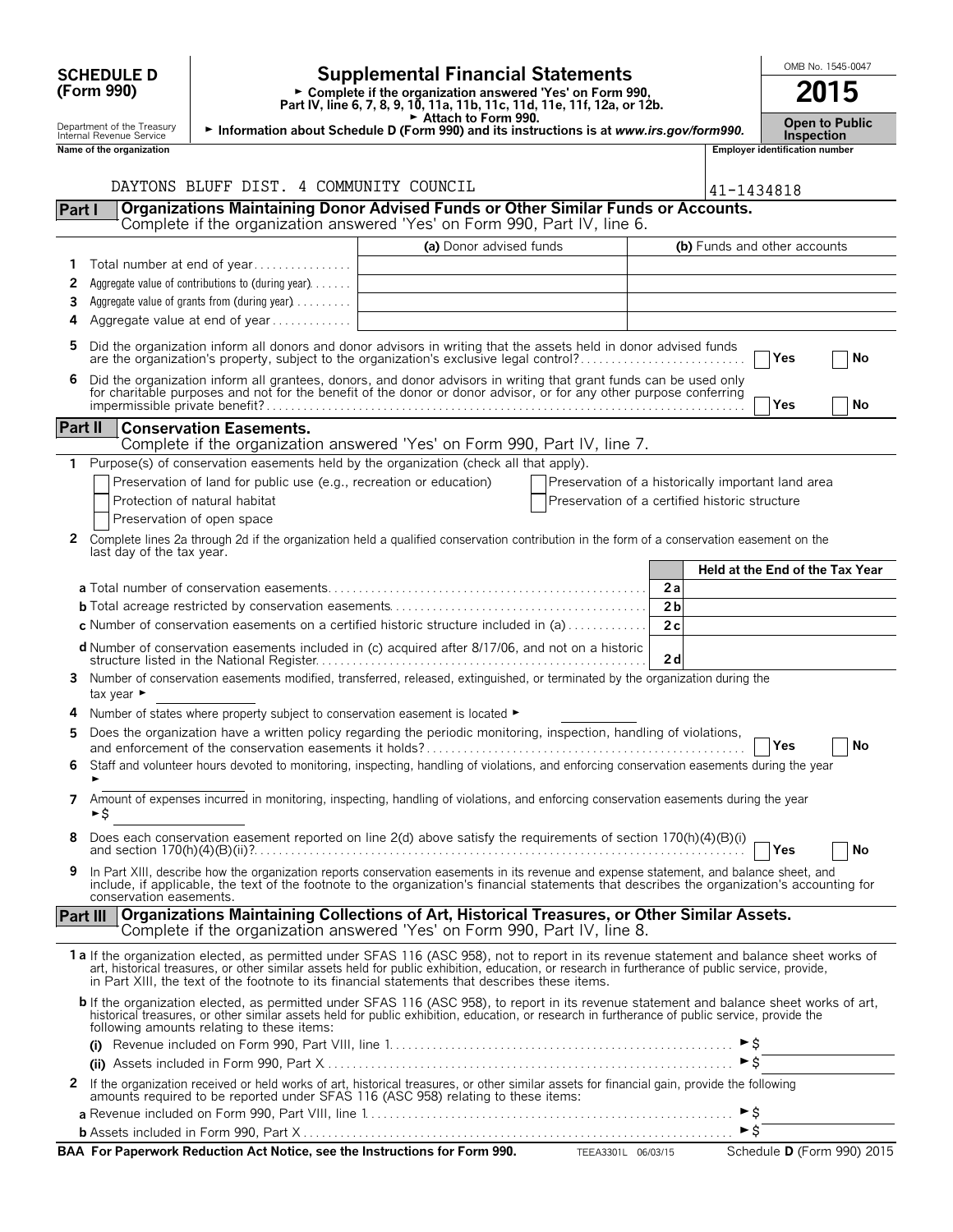| Schedule D (Form 990) 2015 DAYTONS BLUFF DIST. 4 COMMUNITY COUNCIL                                                                                                                                                        |                  |                                         |                                    |     | 41-1434818                      |                            |                     | Page 2  |
|---------------------------------------------------------------------------------------------------------------------------------------------------------------------------------------------------------------------------|------------------|-----------------------------------------|------------------------------------|-----|---------------------------------|----------------------------|---------------------|---------|
| Organizations Maintaining Collections of Art, Historical Treasures, or Other Similar Assets (continued)<br><b>Part III</b>                                                                                                |                  |                                         |                                    |     |                                 |                            |                     |         |
| Using the organization's acquisition, accession, and other records, check any of the following that are a significant use of its collection<br>3.<br>items (check all that apply):                                        |                  |                                         |                                    |     |                                 |                            |                     |         |
| Public exhibition<br>a                                                                                                                                                                                                    |                  |                                         | Loan or exchange programs          |     |                                 |                            |                     |         |
| Scholarly research<br>b                                                                                                                                                                                                   |                  | Other<br>е                              |                                    |     |                                 |                            |                     |         |
| Preservation for future generations<br>С<br>Provide a description of the organization's collections and explain how they further the organization's exempt purpose in                                                     |                  |                                         |                                    |     |                                 |                            |                     |         |
| Part XIII.                                                                                                                                                                                                                |                  |                                         |                                    |     |                                 |                            |                     |         |
| During the year, did the organization solicit or receive donations of art, historical treasures, or other similar assets to be sold to raise funds rather than to be maintained as part of the organization's collection? |                  |                                         |                                    |     |                                 | Yes                        |                     | No      |
| Escrow and Custodial Arrangements. Complete if the organization answered 'Yes' on Form 990, Part IV,<br><b>Part IV</b>                                                                                                    |                  |                                         |                                    |     |                                 |                            |                     |         |
| line 9, or reported an amount on Form 990, Part X, line 21.                                                                                                                                                               |                  |                                         |                                    |     |                                 |                            |                     |         |
| 1 a Is the organization an agent, trustee, custodian or other intermediary for contributions or other assets not included                                                                                                 |                  |                                         |                                    |     |                                 |                            |                     |         |
| <b>b</b> If 'Yes,' explain the arrangement in Part XIII and complete the following table:                                                                                                                                 |                  |                                         |                                    |     |                                 | Yes                        |                     | No      |
|                                                                                                                                                                                                                           |                  |                                         |                                    |     |                                 | Amount                     |                     |         |
|                                                                                                                                                                                                                           |                  |                                         |                                    | 1 с |                                 |                            |                     |         |
|                                                                                                                                                                                                                           |                  |                                         |                                    | 1 d |                                 |                            |                     |         |
|                                                                                                                                                                                                                           |                  |                                         |                                    | 1 e |                                 |                            |                     |         |
|                                                                                                                                                                                                                           |                  |                                         |                                    | 1f  |                                 |                            |                     |         |
| 2a Did the organization include an amount on Form 990, Part X, line 21, for escrow or custodial account liability?                                                                                                        |                  |                                         |                                    |     |                                 |                            |                     | No      |
|                                                                                                                                                                                                                           |                  |                                         |                                    |     |                                 |                            |                     |         |
|                                                                                                                                                                                                                           |                  |                                         |                                    |     |                                 |                            |                     |         |
| <b>Part V</b><br><b>Endowment Funds.</b> Complete if the organization answered 'Yes' on Form 990, Part IV, line 10.                                                                                                       | (a) Current year | (b) Prior year                          | (c) Two years back                 |     | (d) Three years back            |                            | (e) Four years back |         |
| <b>1 a</b> Beginning of year balance                                                                                                                                                                                      |                  |                                         |                                    |     |                                 |                            |                     |         |
| <b>b</b> Contributions                                                                                                                                                                                                    |                  |                                         |                                    |     |                                 |                            |                     |         |
| c Net investment earnings, gains,                                                                                                                                                                                         |                  |                                         |                                    |     |                                 |                            |                     |         |
| and losses                                                                                                                                                                                                                |                  |                                         |                                    |     |                                 |                            |                     |         |
| d Grants or scholarships                                                                                                                                                                                                  |                  |                                         |                                    |     |                                 |                            |                     |         |
| <b>e</b> Other expenditures for facilities<br>and programs                                                                                                                                                                |                  |                                         |                                    |     |                                 |                            |                     |         |
| f Administrative expenses                                                                                                                                                                                                 |                  |                                         |                                    |     |                                 |                            |                     |         |
| <b>q</b> End of year balance $\ldots \ldots \ldots$                                                                                                                                                                       |                  |                                         |                                    |     |                                 |                            |                     |         |
| 2 Provide the estimated percentage of the current year end balance (line 1g, column (a)) held as:                                                                                                                         |                  |                                         |                                    |     |                                 |                            |                     |         |
| a Board designated or quasi-endowment $\blacktriangleright$                                                                                                                                                               |                  |                                         |                                    |     |                                 |                            |                     |         |
| <b>b</b> Permanent endowment ►                                                                                                                                                                                            | နွ               |                                         |                                    |     |                                 |                            |                     |         |
| c Temporarily restricted endowment ►                                                                                                                                                                                      |                  | ٥                                       |                                    |     |                                 |                            |                     |         |
| The percentages on lines 2a, 2b, and 2c should equal 100%.                                                                                                                                                                |                  |                                         |                                    |     |                                 |                            |                     |         |
| 3a Are there endowment funds not in the possession of the organization that are held and administered for the                                                                                                             |                  |                                         |                                    |     |                                 |                            |                     |         |
| organization by:                                                                                                                                                                                                          |                  |                                         |                                    |     |                                 |                            | Yes                 | No      |
|                                                                                                                                                                                                                           |                  |                                         |                                    |     |                                 | 3a(i)<br>3a(ii)            |                     |         |
|                                                                                                                                                                                                                           |                  |                                         |                                    |     |                                 | 3b                         |                     |         |
| 4 Describe in Part XIII the intended uses of the organization's endowment funds.                                                                                                                                          |                  |                                         |                                    |     |                                 |                            |                     |         |
| <b>Part VI</b> Land, Buildings, and Equipment.                                                                                                                                                                            |                  |                                         |                                    |     |                                 |                            |                     |         |
| Complete if the organization answered 'Yes' on Form 990, Part IV, line 11a. See Form 990, Part X, line 10.                                                                                                                |                  |                                         |                                    |     |                                 |                            |                     |         |
| Description of property                                                                                                                                                                                                   |                  | (a) Cost or other basis<br>(investment) | (b) Cost or other<br>basis (other) |     | (c) Accumulated<br>depreciation |                            | (d) Book value      |         |
|                                                                                                                                                                                                                           |                  |                                         |                                    |     |                                 |                            |                     |         |
|                                                                                                                                                                                                                           |                  |                                         |                                    |     |                                 |                            |                     |         |
| c Leasehold improvements                                                                                                                                                                                                  |                  |                                         | 19,724.                            |     | 19,724.                         |                            |                     | 0.      |
|                                                                                                                                                                                                                           |                  |                                         |                                    |     |                                 |                            |                     |         |
|                                                                                                                                                                                                                           |                  |                                         | 48,616.                            |     | 9,888.                          |                            |                     | 38,728. |
|                                                                                                                                                                                                                           |                  |                                         |                                    |     |                                 |                            |                     | 38,728. |
| <b>BAA</b>                                                                                                                                                                                                                |                  |                                         |                                    |     |                                 | Schedule D (Form 990) 2015 |                     |         |

TEEA3302L 10/12/15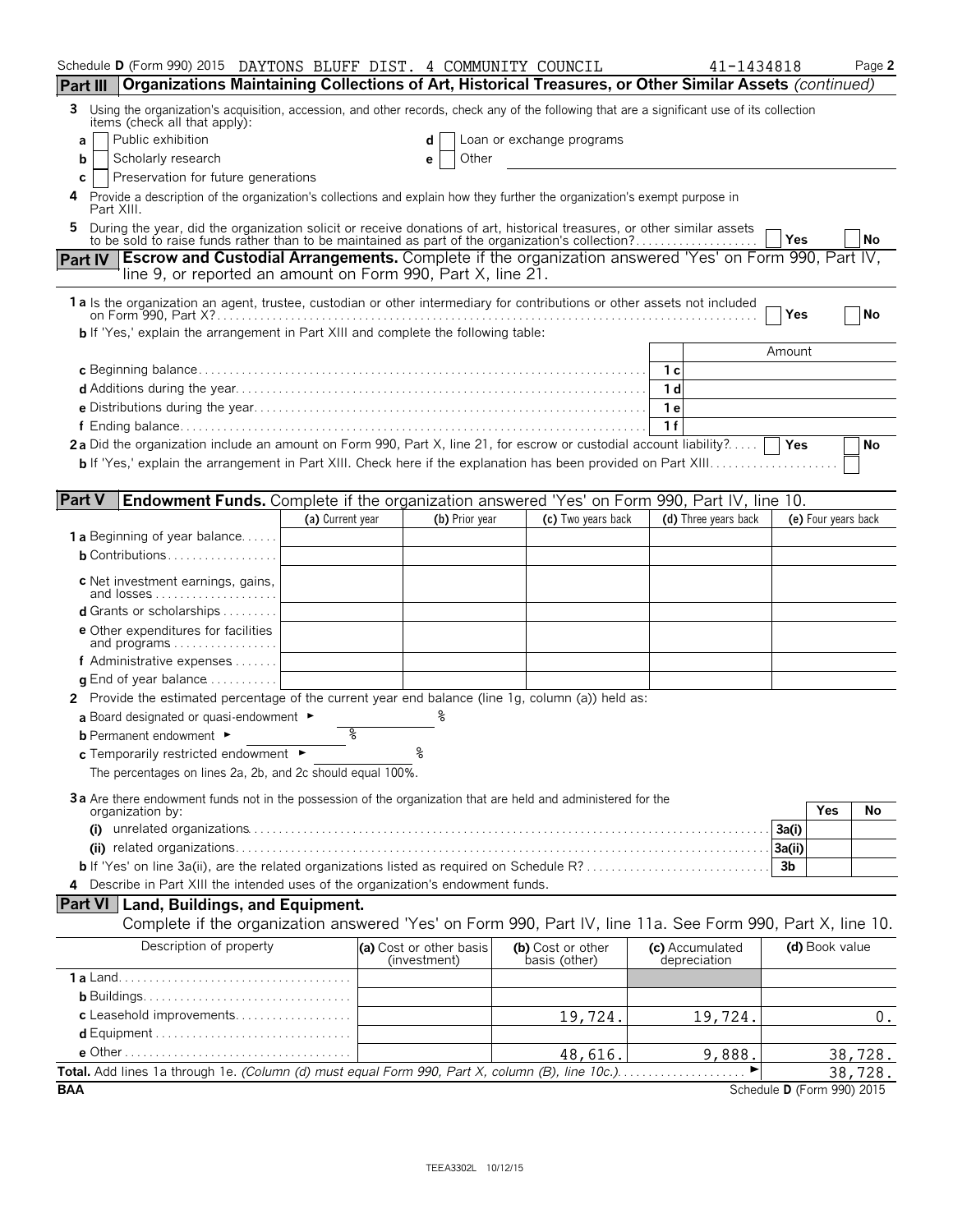| Schedule D (Form 990) 2015<br>DAYTONS BLUFF DIST. 4 COMMUNITY COUNCIL                                                                                                                       |                 |     | Page 3<br>41-1434818                                      |
|---------------------------------------------------------------------------------------------------------------------------------------------------------------------------------------------|-----------------|-----|-----------------------------------------------------------|
| <b>Part VII Investments - Other Securities.</b>                                                                                                                                             |                 | N/A |                                                           |
| Complete if the organization answered 'Yes' on Form 990, Part IV, line 11b. See Form 990, Part X, line 12.                                                                                  |                 |     |                                                           |
| (a) Description of security or category (including name of security)                                                                                                                        | (b) Book value  |     | (c) Method of valuation: Cost or end-of-year market value |
|                                                                                                                                                                                             |                 |     |                                                           |
| (3) Other                                                                                                                                                                                   |                 |     |                                                           |
| $\frac{(A)}{A}$                                                                                                                                                                             |                 |     |                                                           |
| $\overline{(\mathsf{B})}$                                                                                                                                                                   |                 |     |                                                           |
| $\frac{(C)}{C}$                                                                                                                                                                             |                 |     |                                                           |
| (D)                                                                                                                                                                                         |                 |     |                                                           |
| (E)                                                                                                                                                                                         |                 |     |                                                           |
| (F)                                                                                                                                                                                         |                 |     |                                                           |
| (G)                                                                                                                                                                                         |                 |     |                                                           |
| (H)                                                                                                                                                                                         |                 |     |                                                           |
| (1)<br>Total. (Column (b) must equal Form 990, Part X, column (B) line 12.). $\Box$                                                                                                         |                 |     |                                                           |
| Investments - Program Related.<br><b>Part VIII</b>                                                                                                                                          |                 |     |                                                           |
| Complete if the organization answered 'Yes' on Form 990, Part IV, line 11c. See Form 990, Part X, line 13.                                                                                  |                 |     |                                                           |
| (a) Description of investment                                                                                                                                                               | (b) Book value  |     | (c) Method of valuation: Cost or end-of-year market value |
| INVESTMENT IN LLC<br>(1)                                                                                                                                                                    | 74,448. COST    |     |                                                           |
| (2)                                                                                                                                                                                         |                 |     |                                                           |
| (3)<br>(4)                                                                                                                                                                                  |                 |     |                                                           |
| (5)                                                                                                                                                                                         |                 |     |                                                           |
| (6)                                                                                                                                                                                         |                 |     |                                                           |
| (7)                                                                                                                                                                                         |                 |     |                                                           |
| (8)                                                                                                                                                                                         |                 |     |                                                           |
| (9)                                                                                                                                                                                         |                 |     |                                                           |
| (10)<br>Total. (Column (b) must equal Form 990, Part X, column (B) line $13.$ )                                                                                                             | 74,448.         |     |                                                           |
| <b>Part IX</b><br><b>Other Assets.</b>                                                                                                                                                      | N/A             |     |                                                           |
| Complete if the organization answered 'Yes' on Form 990, Part IV, line 11d. See Form 990, Part X, line 15.                                                                                  |                 |     |                                                           |
| (1)                                                                                                                                                                                         | (a) Description |     | (b) Book value                                            |
| (2)                                                                                                                                                                                         |                 |     |                                                           |
| (3)                                                                                                                                                                                         |                 |     |                                                           |
| (4)                                                                                                                                                                                         |                 |     |                                                           |
| (5)                                                                                                                                                                                         |                 |     |                                                           |
| (6)<br>(7)                                                                                                                                                                                  |                 |     |                                                           |
| (8)                                                                                                                                                                                         |                 |     |                                                           |
| (9)                                                                                                                                                                                         |                 |     |                                                           |
| (10)                                                                                                                                                                                        |                 |     |                                                           |
|                                                                                                                                                                                             |                 |     | ▶                                                         |
| Part X<br><b>Other Liabilities.</b><br>Complete if the organization answered 'Yes' on Form 990, Part IV, line 11e or 11f. See Form 990, Part X, line 25                                     |                 |     |                                                           |
| (a) Description of liability                                                                                                                                                                | (b) Book value  |     |                                                           |
| (1) Federal income taxes                                                                                                                                                                    |                 |     |                                                           |
| NOTE PAYABLE-OTHER<br>(2)                                                                                                                                                                   | 78,533.         |     |                                                           |
| (3)<br>(4)                                                                                                                                                                                  |                 |     |                                                           |
| $\overline{(5)}$                                                                                                                                                                            |                 |     |                                                           |
| (6)                                                                                                                                                                                         |                 |     |                                                           |
| (7)                                                                                                                                                                                         |                 |     |                                                           |
| (8)                                                                                                                                                                                         |                 |     |                                                           |
| $\overline{(9)}$<br>(10)                                                                                                                                                                    |                 |     |                                                           |
| (11)                                                                                                                                                                                        |                 |     |                                                           |
| Total. (Column (b) must equal Form 990, Part X, column (B) line 25.).                                                                                                                       | 78,533.         |     |                                                           |
| 2. Liability for uncertain tax positions. In Part XIII, provide the text of the footnote to the organization's financial statements that reports the organization's liability for uncertain |                 |     |                                                           |

tax positions under FIN 48 (ASC 740). Check here if the text of the footnote has been provided in Part XIII. . . . . . . . . . . . . . . . . . . . . . . . . . . . . . . . . . . . . . . . . . . . . . . . . . . . . .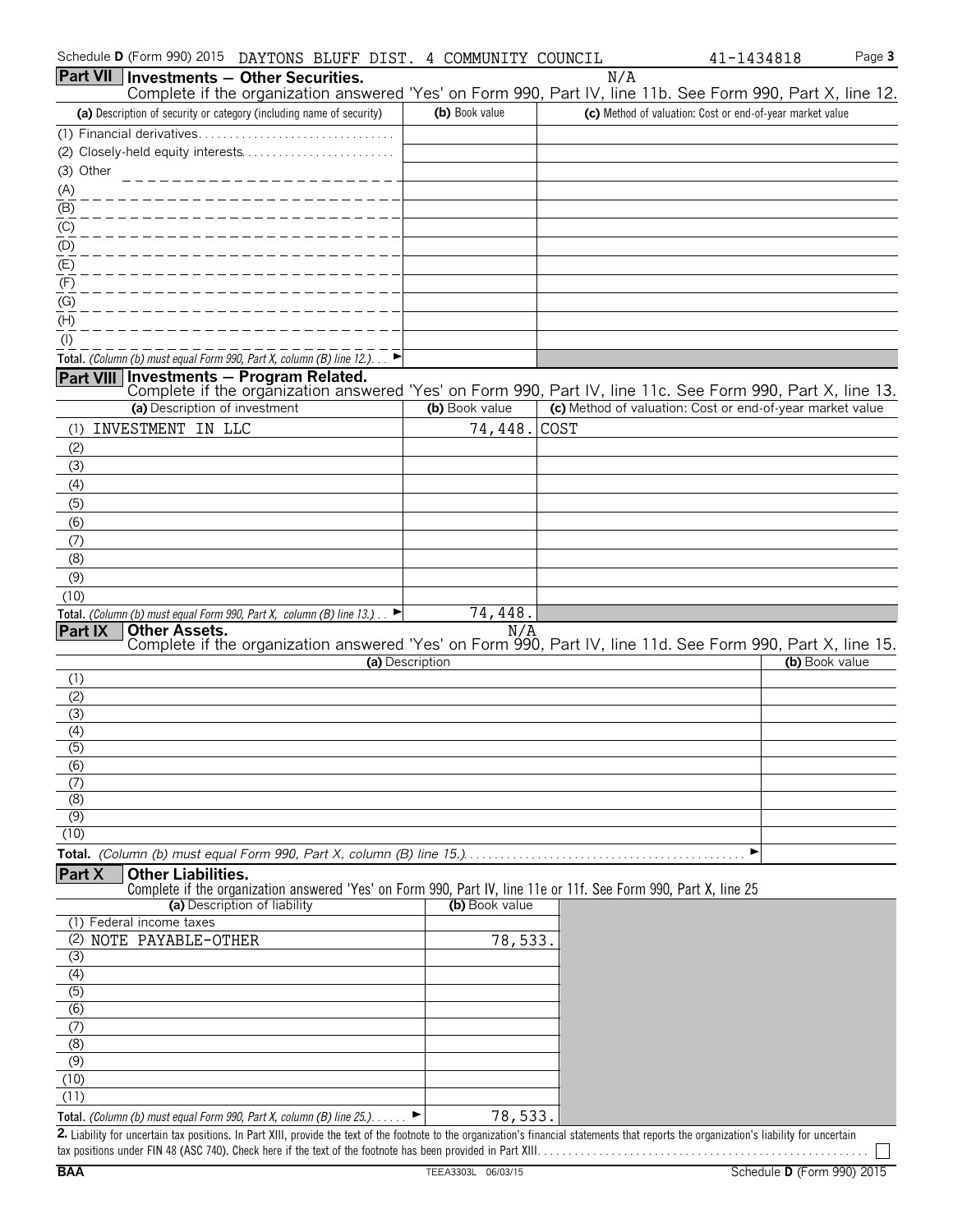| Schedule D (Form 990) 2015 DAYTONS BLUFF DIST. 4 COMMUNITY COUNCIL                                   | 41-1434818<br>Page 4 |
|------------------------------------------------------------------------------------------------------|----------------------|
| Part $XI$<br>Reconciliation of Revenue per Audited Financial Statements With Revenue per Return. N/A |                      |
| Complete if the organization answered 'Yes' on Form 990, Part IV, line 12a.                          |                      |
| 1                                                                                                    | 1                    |
| Amounts included on line 1 but not on Form 990, Part VIII, line 12:<br>2                             |                      |
| 2al                                                                                                  |                      |
| 2 <sub>h</sub>                                                                                       |                      |
| 2c                                                                                                   |                      |
| 2d                                                                                                   |                      |
|                                                                                                      | 2e                   |
| 3                                                                                                    | 3                    |
| Amounts included on Form 990, Part VIII, line 12, but not on line 1:<br>4                            |                      |
|                                                                                                      |                      |
|                                                                                                      |                      |
|                                                                                                      | 4 c                  |
| 5 Total revenue. Add lines 3 and 4c. (This must equal Form 990, Part I, line 12.)                    | 5                    |
| Part XII Reconciliation of Expenses per Audited Financial Statements With Expenses per Return. N/A   |                      |
| Complete if the organization answered 'Yes' on Form 990, Part IV, line 12a.                          |                      |
|                                                                                                      | 1.                   |
| Amounts included on line 1 but not on Form 990, Part IX, line 25:<br>$\mathbf{2}$                    |                      |
| 2a                                                                                                   |                      |
| 2 <sub>b</sub>                                                                                       |                      |
|                                                                                                      |                      |
|                                                                                                      |                      |
|                                                                                                      | 2e                   |
| 3                                                                                                    | 3                    |
| Amounts included on Form 990, Part IX, line 25, but not on line 1:<br>4                              |                      |
| <b>a</b> Investment expenses not included on Form 990, Part VIII, line 7b. 4a                        |                      |
|                                                                                                      |                      |
|                                                                                                      | 4 c                  |
|                                                                                                      | 5                    |
| Part XIII Supplemental Information.                                                                  |                      |

Provide the descriptions required for Part II, lines 3, 5, and 9; Part III, lines 1a and 4; Part IV, lines 1b and 2b; Part V,

line 4; Part X, line 2; Part XI, lines 2d and 4b; and Part XII, lines 2d and 4b. Also complete this part to provide any additional information.